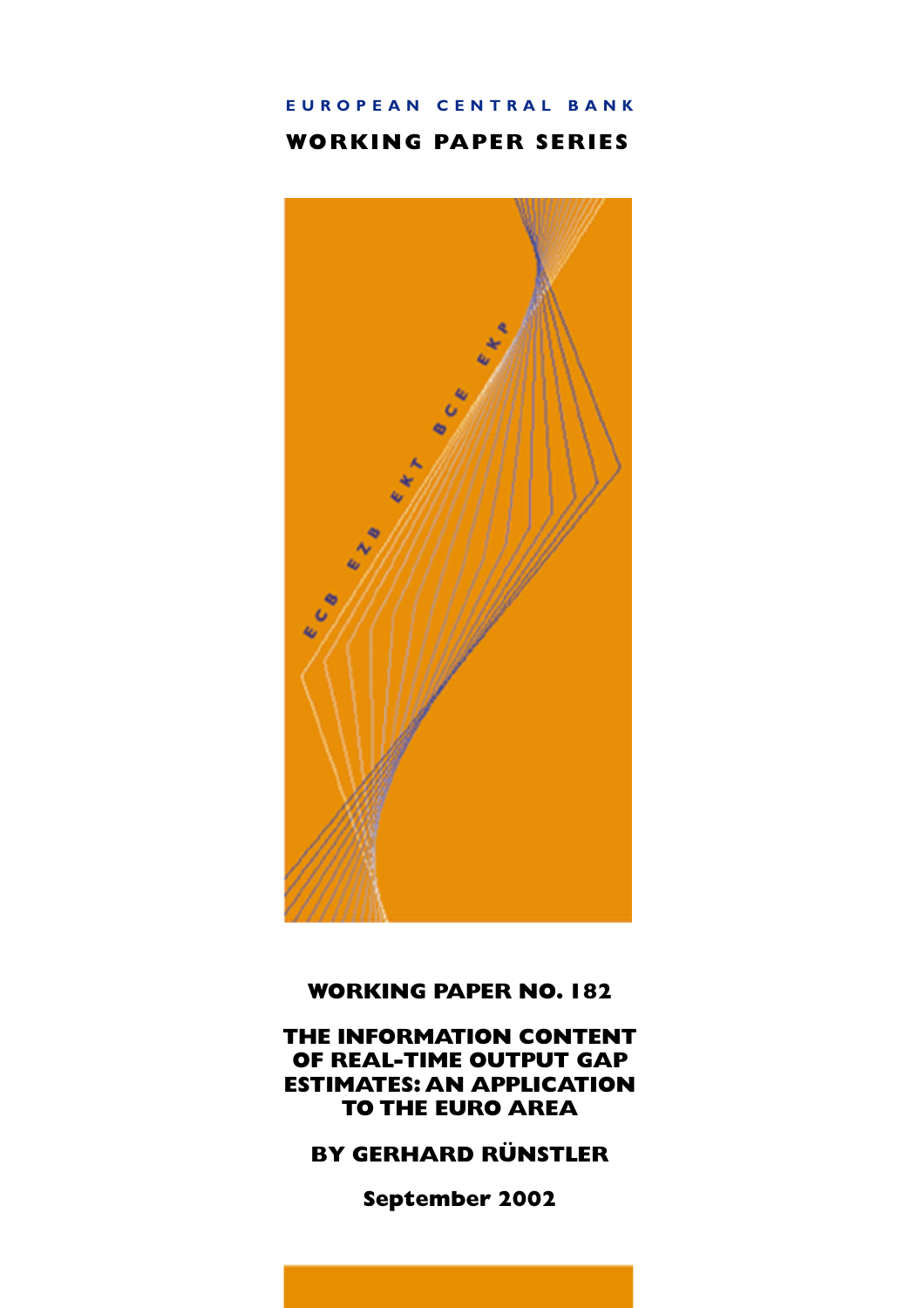### EUROPEAN CENTRAL BANK

## **WORKING PAPER SERIES**



## **WORKING PAPER NO. 182**

## THE INFORMATION CONTENT OF REAL-TIME OUTPUT GAP **ESTIMATES: AN APPLICATION TO THE EURO AREA!**

## **BY GERHARD RÜNSTLER<sup>2</sup>**

## September 2002

I The author should like to thank R. Camba-Mendez , R. Mestre, A. Musso, S. van Norden, A. Orphanides, T. Proietti, and participants of the Banca d'Italia CEPR conference on 8, Sep 2001 in Rome and an ECB Working Group on Econometric Modelling meeting for valuable comments on an earlier version of the paper. The opinions expressed in this paper are those of the author and do not necessarily reflect the views of the European Central Bank.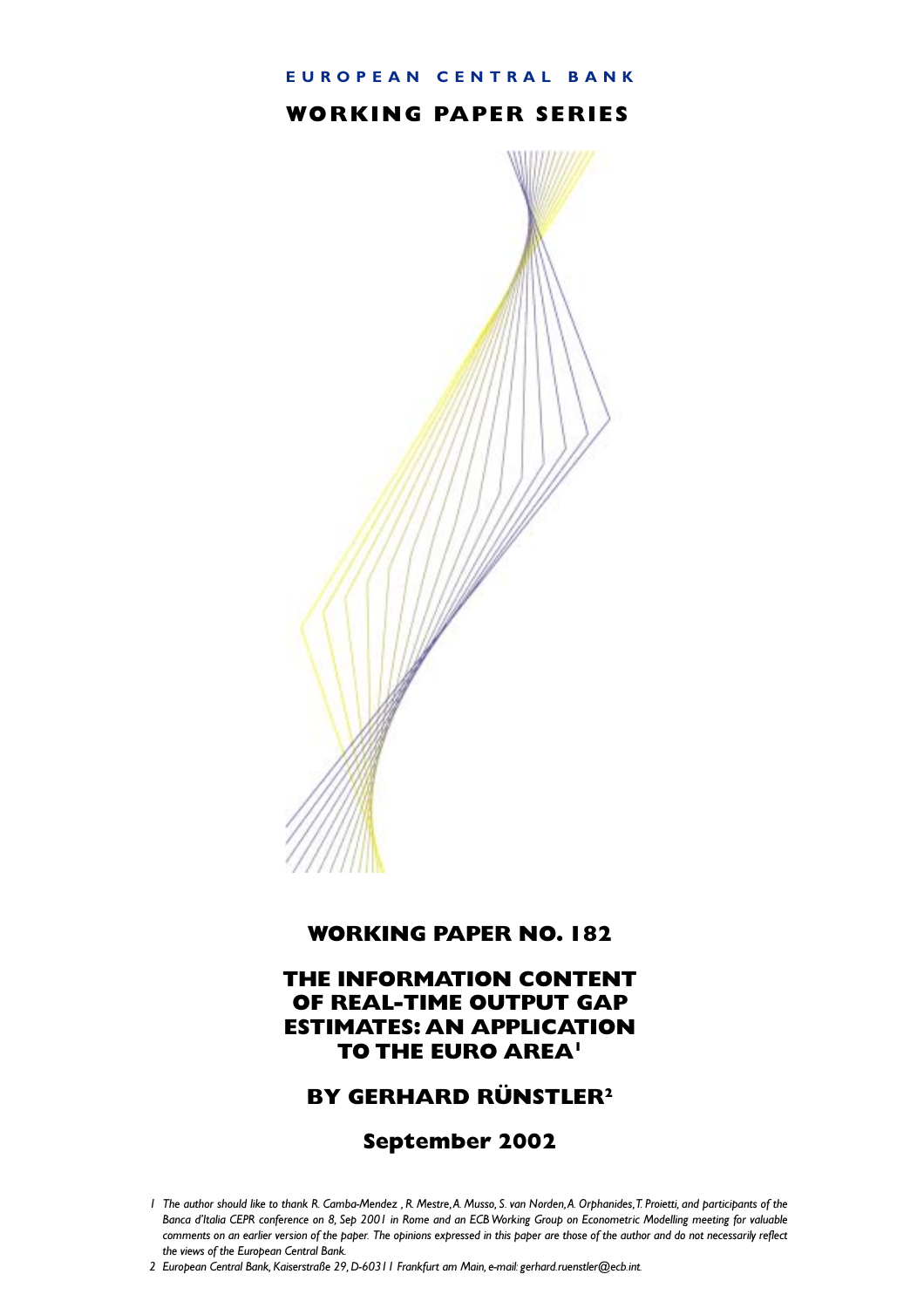### © European Central Bank, 2002

| <b>Address</b>        | Kaiserstrasse 29          |
|-----------------------|---------------------------|
|                       | D-60311 Frankfurt am Main |
|                       | Germany                   |
| <b>Postal address</b> | <b>Postfach 160319</b>    |
|                       | D-60066 Frankfurt am Main |
|                       | Germany                   |
| <b>Telephone</b>      | +49 69 1344 0             |
| <b>Internet</b>       | http://www.ecb.int        |
| Fax                   | +49 69 1344 6000          |
| <b>Telex</b>          | 411 144 ecb d             |

### All rights reserved.

Reproduction for educational and non-commercial purposes is permitted provided that the source is acknowledged. The views expressed in this paper do not necessarily reflect those of the European Central Bank.

ISSN 1561-0810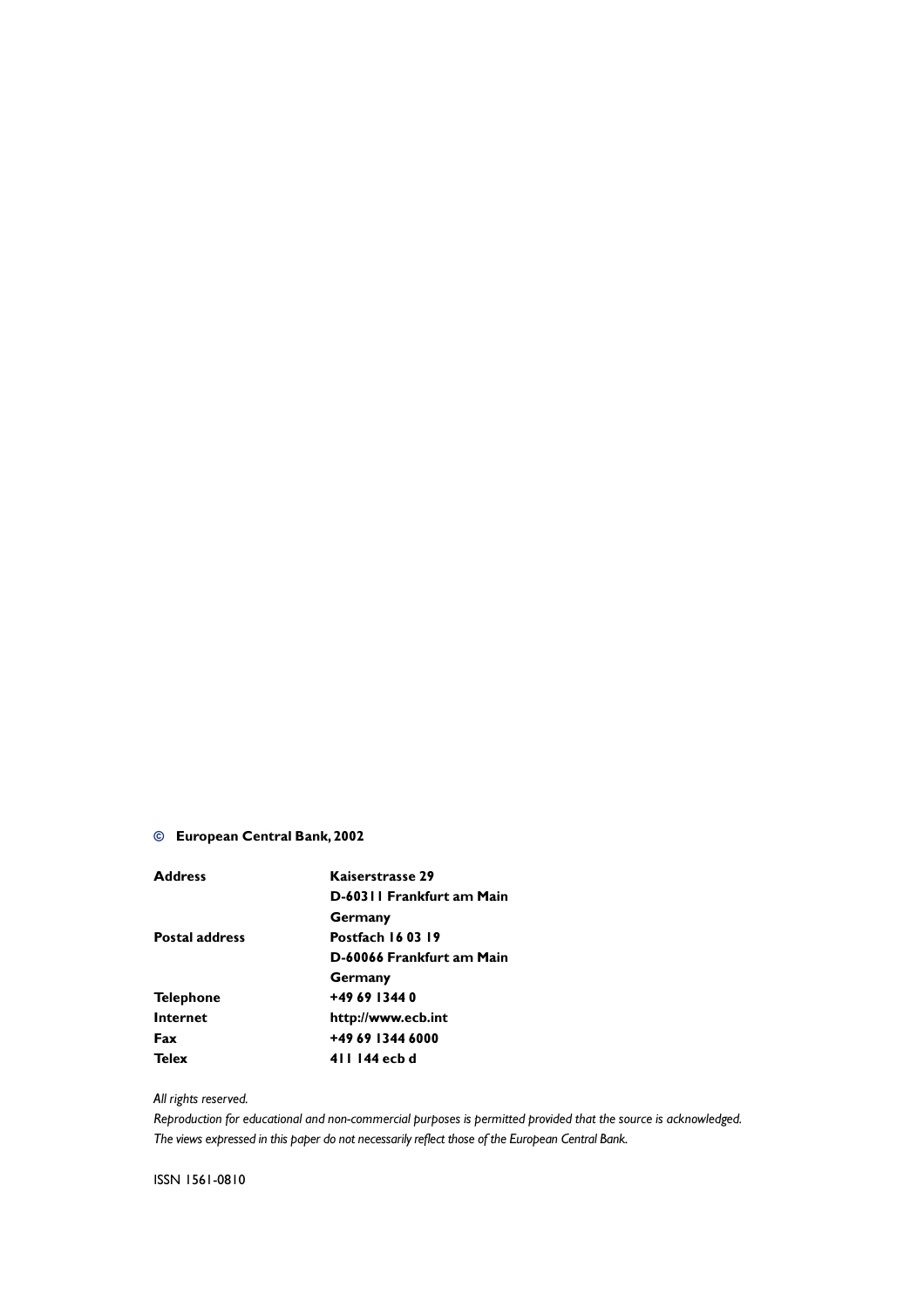# **Contents**

|                | Abstract                                                                                                                                                     | $\overline{4}$                            |
|----------------|--------------------------------------------------------------------------------------------------------------------------------------------------------------|-------------------------------------------|
|                | Non-technical summary                                                                                                                                        | 5                                         |
| I              | Introduction                                                                                                                                                 | 6                                         |
| $\overline{2}$ | Criteria to assess output gap estimates<br>Filtering and information<br>2.1<br>2.2 Standard errors<br>2.3 Properties of revisions<br>2.4 Inflation forecasts | 8<br>$ 0\rangle$<br>П<br>Ш<br>$ 2\rangle$ |
| 3              | Models                                                                                                                                                       | 4                                         |
| 4              | Real-time output gap estimates for the euro area<br>Gap estimates<br>4.1<br>4.2 Standard errors<br>4.3 Properties of revisions<br>4.4 Inflation forecasts    | $\overline{17}$<br>21<br>23<br>25<br>27   |
| 5              | Inflation forecasts: comparison with other indicators<br>5.1 Conditional forecasts<br>5.2<br>Leading indicator regressions                                   | 30<br>31<br>33                            |
| 6              | Conclusions                                                                                                                                                  | 35                                        |
|                | References                                                                                                                                                   | 36                                        |
|                | Appendix A: properties of revisions                                                                                                                          | 39                                        |
|                | European Central Bank working paper series                                                                                                                   | 4 <sub>1</sub>                            |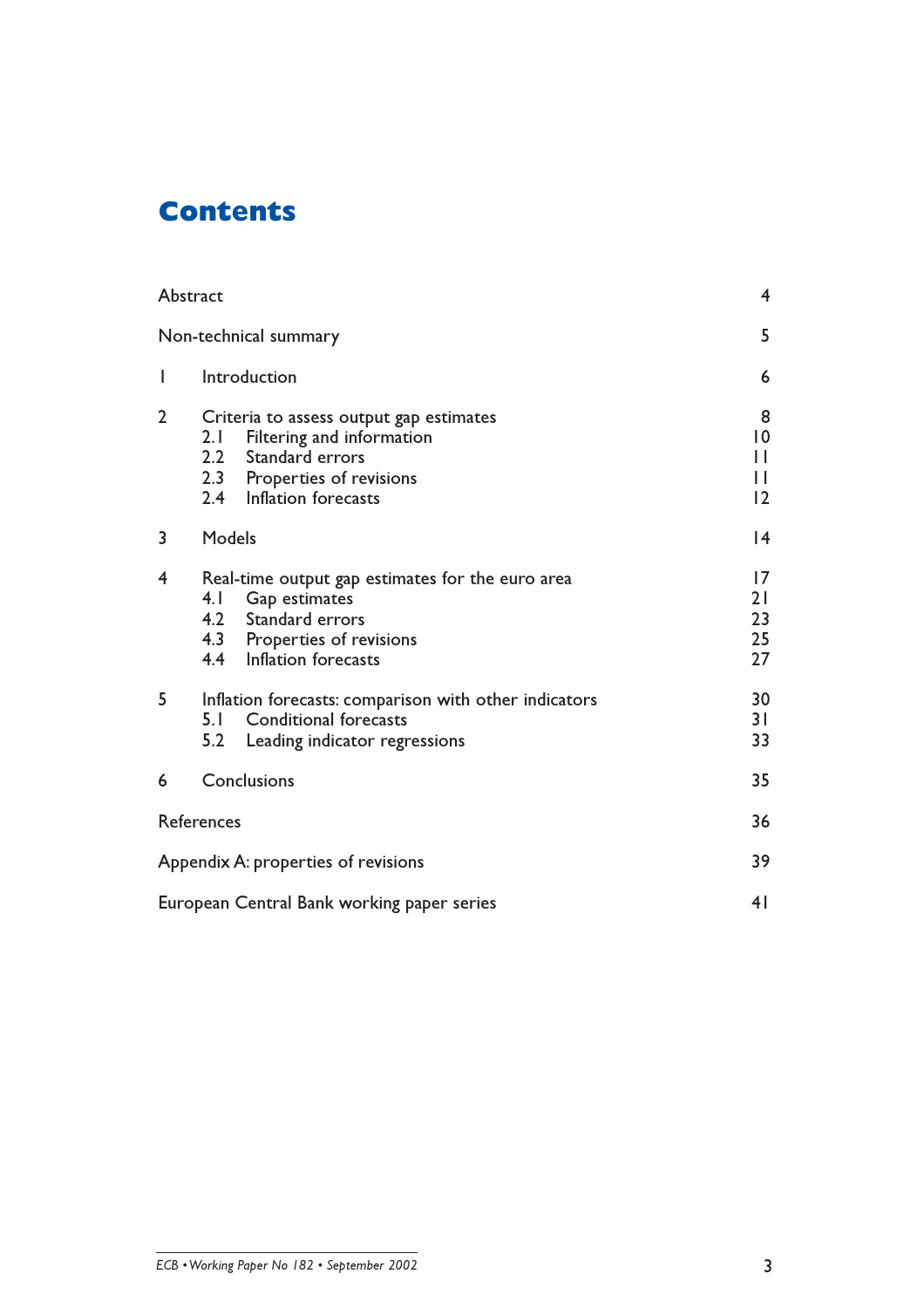### Abstract

The paper investigates real-time output gap estimates for the euro area obtained from various unobserved components (UOC) models. Based on a state space modelling framework, three criteria are used to evaluate real-time estimates, i.e. standard errors, unbiasedness and conditional inflation forecasts.

Real-time estimates from univariate moving average filters and from bivariate UOC models based on output and inflation are found to be rather uninformative. Extended models, which employ the information from cyclical indicators and factor inputs, however, improve substantially upon the former models in all criteria. The pessimism on the reliability of real-time output gap estimates expressed in earlier literature may therefore be overstated.

JEL classification: C52, E31, E32 Keywords: Output gap, UOC models, Filtering and information, Inflation dynamics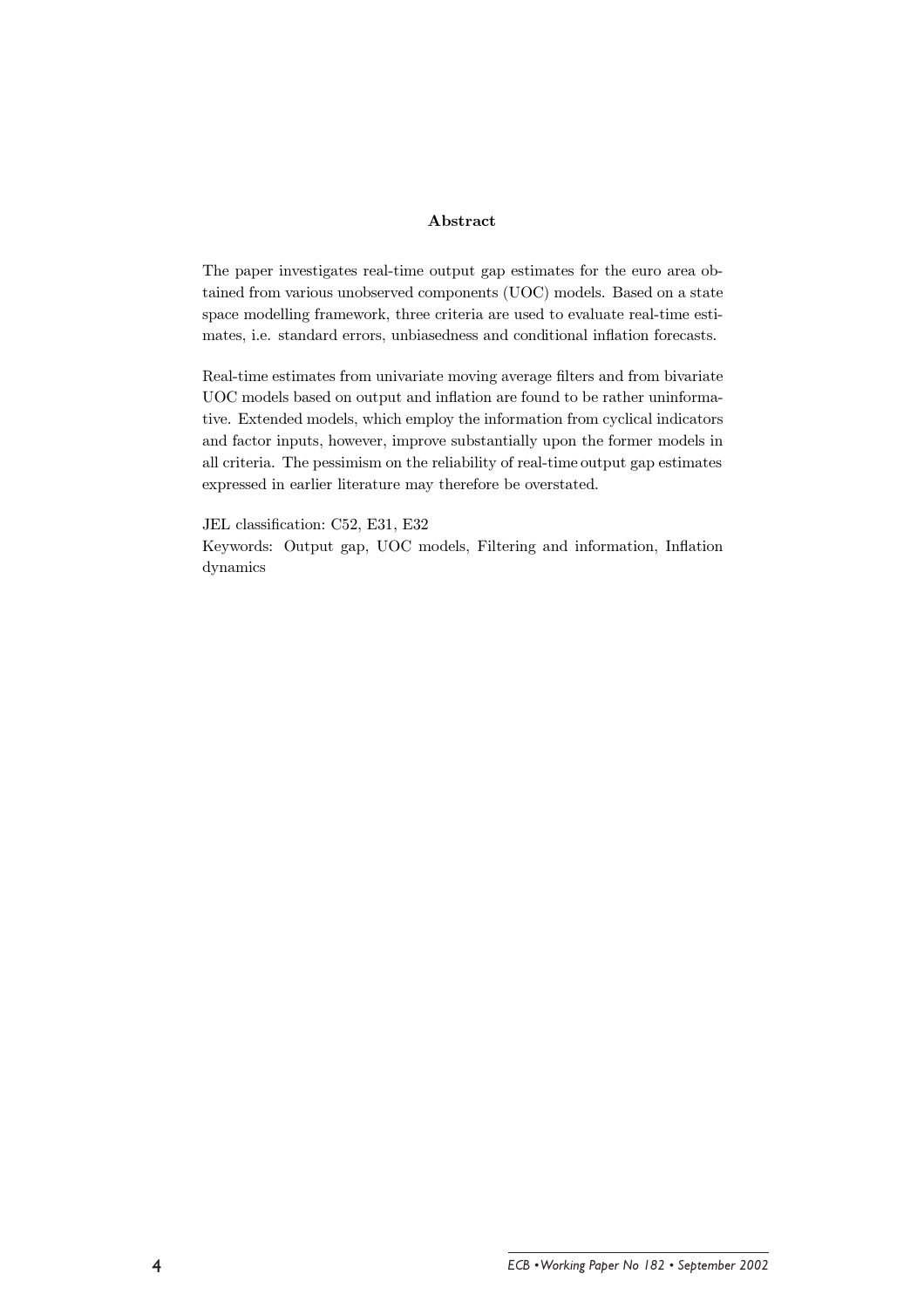### **Non-technical summary**

Empirical studies on monetary policy rules mostly employ output gap estimates, which make use of full-sample information to estimate historical gaps. Policy makers, however, face a rather different situation, as they are confronted with estimates, which are based upon more limited real-time information. Recent research has argued that real-time output gaps are subject to high uncertainty and contain little information for the assessment of the cyclical stance. These conclusions have emerged from the findings of large discrepancies among estimates from different methods and sizeable subsequent revisions to real-time estimates.

However, given a lack of criteria to assess the properties of the particular estimates, few attempts have been made to assess the properties of estimates as obtained from the particular methods and to identify reliable methods. This paper proposes three criteria to assess the properties of real-time estimates, i.e. standard errors of real-time estimates, unbiasedness of estimates and conditional inflation forecasts.

To examine the kind of information useful in obtaining real-time estimates the paper examines various versions of univariate filters and bivariate UOC models based on output and inflation together with various multivariate extensions of the latter. The multivariate UOC models are designed to employ the information contained in the cyclical co-movements of output with factor inputs and capacity utilisation.

The main findings are as follows.

- First, real-time estimates from univariate filters and bivariate UOC models are largely uninformative. However, the multivariate UOC models sharply outperform the former models in all criteria and provide reasonably reliable estimates. The cyclical comovements of the gap with factor inputs and capacity utilisation therefore appear to contain important information for estimating the gap in real-time.
- Second, inflation contains important information for estimating the gap as well.
- Third, inflation forecasts from the preferred model, which are conditional on actual future values of real activity variables, compare favourably to conditional forecasts from various other indicators. This confirms the view that the gap is a significant determinant of inflation dynamics. However, unconditional forecasts indicate that the leading indicator properties of output gap estimates for future inflation nevertheless remain rather limited.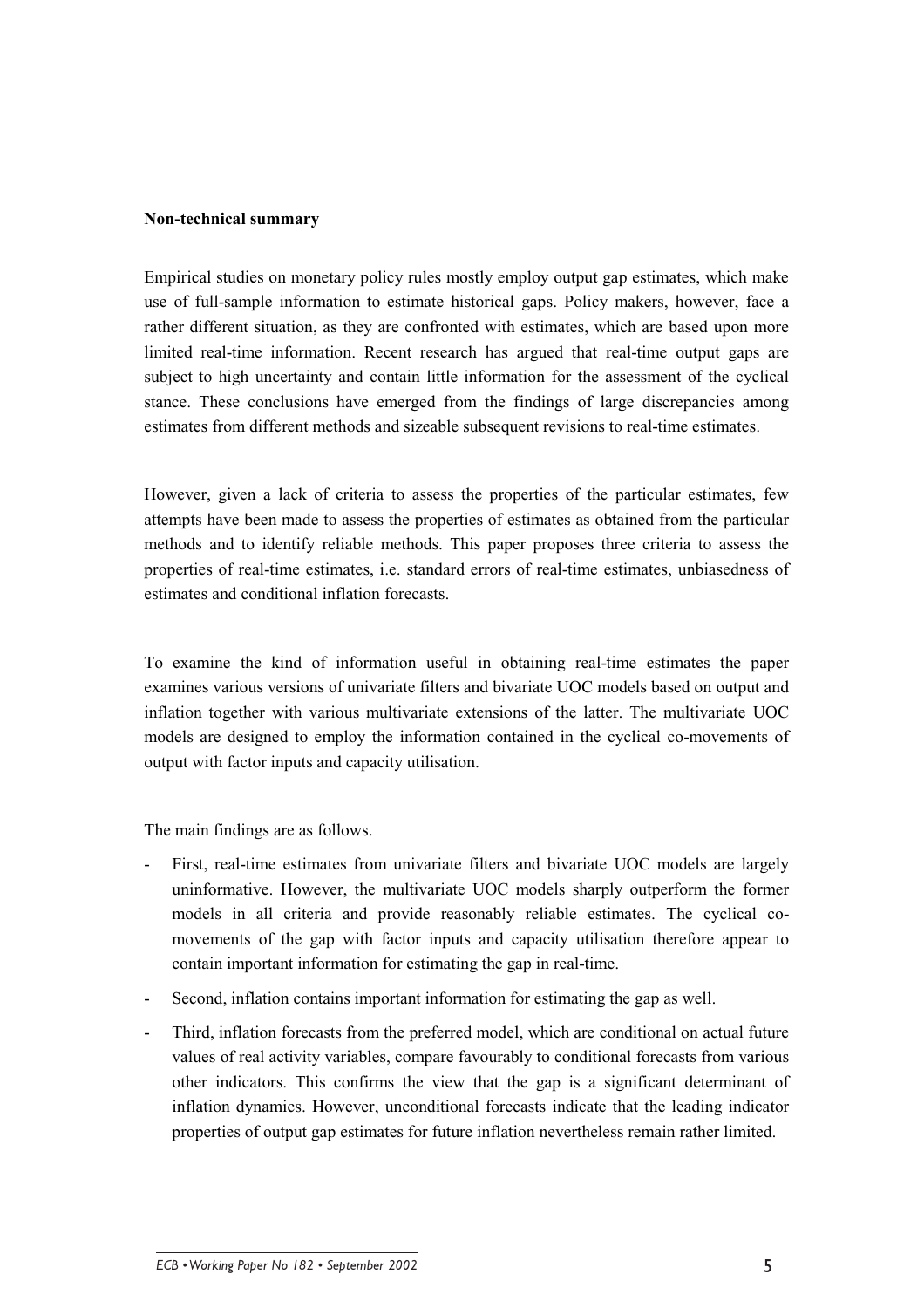#### $\mathbf{1}$ Introduction

Empirical studies on monetary policy rules mostly employ output gap estimates, which make use of full-sample information to estimate historical gaps (e.g. Clarida et al., 1998; Rudebusch and Svensson, 2002). Policy makers, however, face a rather different situation, as they are confronted with estimates, which are based on more limited real-time information. Indeed, recent research has cast the reliability of real-time output gap estimates into doubt. Based on the analysis of public statements made by monetary authorities, Orphanides (2001) and Nelson and Nikolov (2001) have argued that gaps have been grossly mismeasured in real time during various historical episodes. Orphanides and van Norden (1999, 2001) have inspected subsequent revisions to real-time estimates from the recursive application of various univariate determing methods. They found revisions to be large, in many occasions changing the real-time assessment in a qualitatively important way. Theoretical work has shown that high uncertainty of real-time estimates has strong implications for the weights to be attached to the output gap in optimal monetary policy rules (e.g. Ehrmann and Smets, 2002).

In this paper, I attempt to gain some insights on the information content of realtime estimates of the euro area gap and examine ways to improve the reliability of the estimates. I obtain real-time estimates from various unobserved components (UOC) models and moving average filters. Based on a state space modelling framework, I then apply three criteria to assess the statistical properties of the particular estimates. First, I address the uncertainty of real-time output gap estimates and evaluate their standard errors. Second, I propose a test for unbiasedness of real-time estimates based on the inspection of subsequent revisions to those estimates. Third, I examine the information content of output gap estimates for future inflation.

In applying these assessment criteria I attempt to partially escape the black-box nature of output gap estimates. It is well-known that output gap estimates often differ widely across methods (Canova, 1998). Many of these methods are based on purely statistical assumptions to identify the gap. As a consequence of a general lack of criteria to assess the particular estimates, the choice of methods is subject to considerable discretion. The uncertainties surrounding the real-time assessment of the gap may yet be significantly reduced from appropriate model selection procedures. In this sense, the paper relates to a few recent studies, which have focused on inflation forecasts and business cycle turning point predictions to evaluate output gap estimates (Camba-Mendez and Rodriguez-Palenzuela, 2001; Ross and Ubide, 2002). The state space modelling framework used in the paper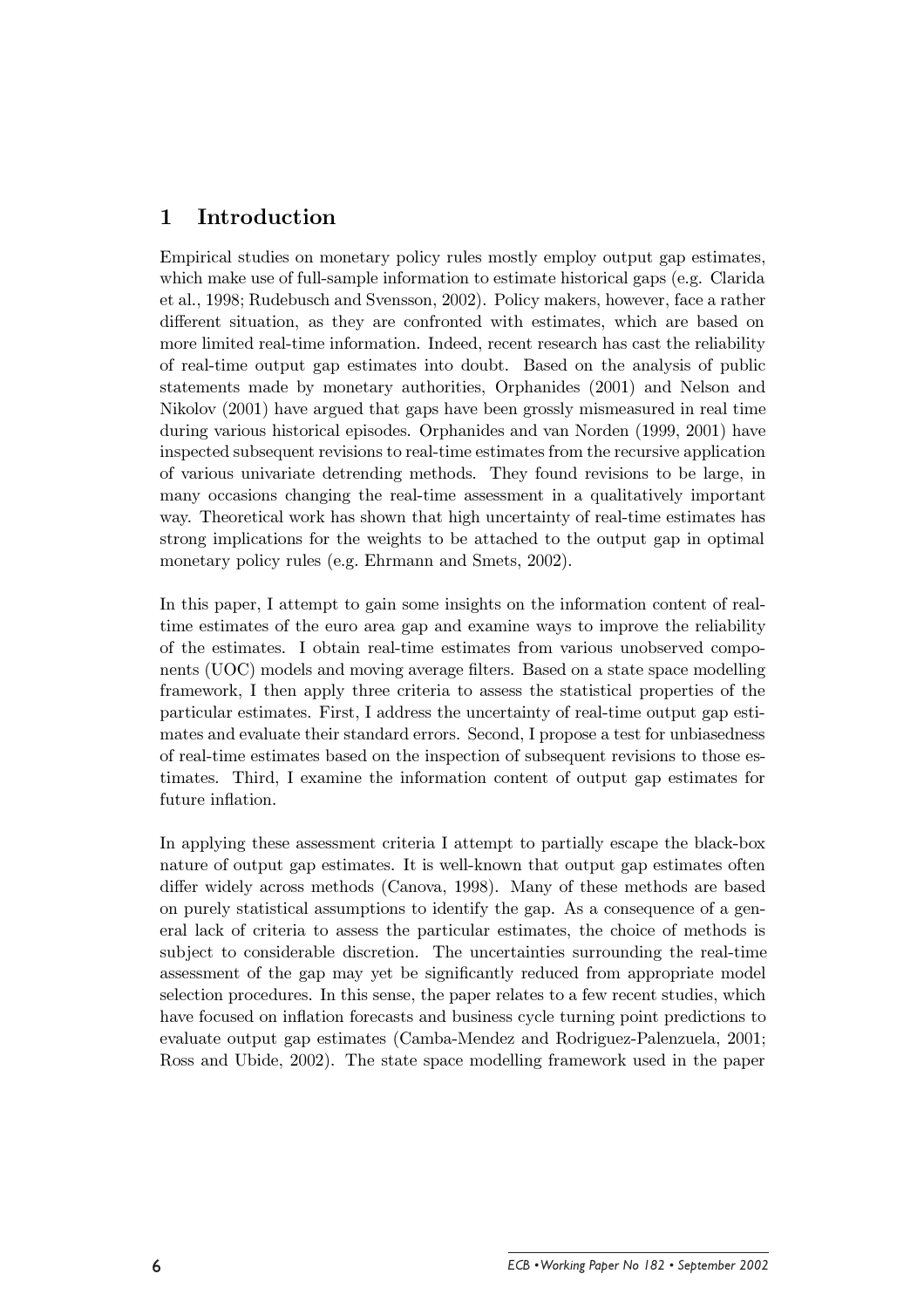provides various ways to extend on these papers.

In search for the kind of information to improve real-time estimates, the paper investigates various versions of UOC models. I start with univariate moving average filters, i.e. the widely used Hodrick-Prescott and bandpass filters, and with bivariate UOC models based on output and inflation, as proposed by Kuttner (1994) and Gordon (1997). I then inspect two multivariate extensions of the bivariate models, which also include capacity utilisation and factor inputs, i.e. the unemployment rate or total factor productivity. The main purpose of these extensions is to employ the co-movements of the gap with cyclical components in factor inputs and capacity utilisation and thereby to increase the amount of information in filtering.

The results indicate that increasing the amount of information in filtering may improve real-time estimates to a considerable extent. Real-time estimates from moving average filters and from bivariate UOC models turn out to be largely uninformative, being subject to large standard errors and significant biases. The large standard errors stem predominantly from filter uncertainty, resulting from the stochastic nature of the decomposition, whereas parameter uncertainty plays a lesser role. Filter uncertainty is yet sharply reduced for multivariate models, as the cyclical co-movements of output with capacity utilisation and factor inputs add important information to pinning down the real-time estimate. Overall, a model based on the output-capital ratio and total factor productivity performs best. Conditional inflation forecasts from the preferred model also compare favourably to forecasts from various other indicators confirming a significant role of the output gap in inflation dynamics. Unconditional inflation forecasts, however, remain quite uninformative owing to a limited predictability of output. The value of real-time output gap estimates as a leading indicator for future inflation thus appears to remain limited.

The paper is organised as follows. Section 2 reviews the state space modelling framework and discusses the various assessment criteria. Section 3 introduces the various UOC models. Section 4 presents output gap estimates for the euro area from those models and assesses their properties. Section 5 compares the inflation forecasting performance of the preferred model to various macroeconomic indicators. Section 6 concludes.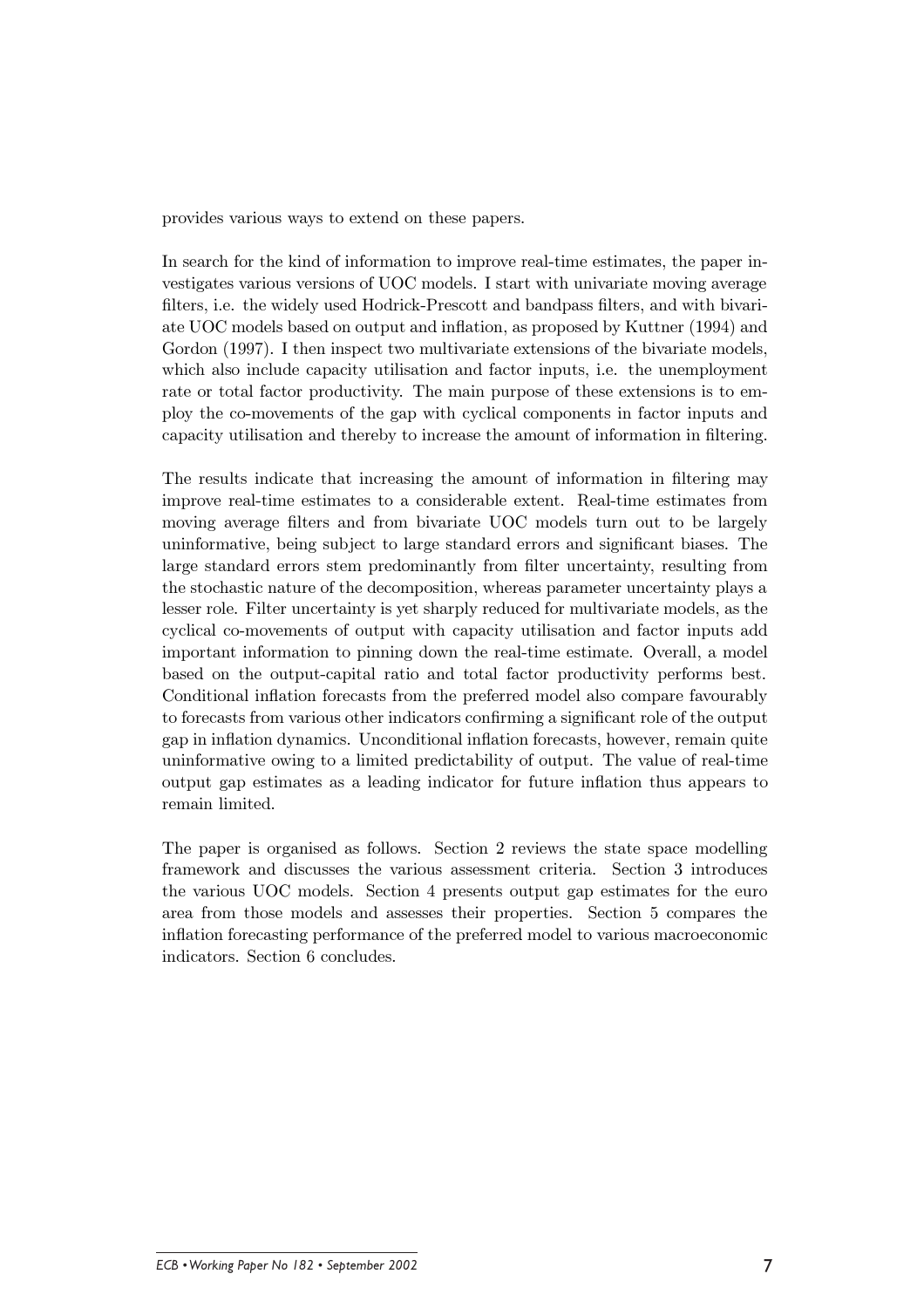#### $\boldsymbol{2}$ Criteria to assess output gap estimates

Variants of the following stylised aggregate demand - aggregate supply model have been widely used both for the analysis of monetary policy (e.g. Svensson and Rudebusch, 2002) and for estimating the gap (e.g. Kuttner, 1994, Smets and Gerlach, 1999).

$$
y_t = y_t^* + y_t^C \tag{1}
$$

$$
\varphi(L)y_t^C = \varepsilon_t^y \tag{2}
$$

$$
\Delta \pi_t = \theta y_{t-1}^C + \varepsilon_t^{\pi} \tag{3}
$$

L and  $\Delta$  denote lag and difference operators, respectively.

From equation (1), output  $y_t$  (in logarithms) is decomposed into potential output  $y_t^*$  and the output gap  $y_t^C$ . Aggregate excess demand equation (2) describes the dynamics of the gap. Lag polynomial  $\varphi(L) = 1 - \varphi_1 L - \varphi_2 L^2$  is restricted to have its roots outside the unit circle ensuring stationarity of the gap. Aggregate supply equation (3) relates the change in annual GDP deflator inflation,  $\Delta \pi_t$ , to the output gap,  $y_{t-1}^C$ , implying a permanent impact of the gap on inflation  $\pi_t$ . Crucially, the equation should be understood as a reduced form equation reflecting the joint impact of price mark-up and wage setting behaviour on domestic inflation (e.g. Layard et al., 1991:378ff).

Trend component  $y_t^*$  is modelled as a local linear trend (e.g. Harvey, 1989:45), i.e. a random walk with a stochastic slope term  $\mu_t^y$ . The slope term is again specified as a random walk.

$$
\Delta y_t^* = \mu_{t-1}^y + \eta_t^y, \qquad \eta_t^y \sim \text{NID}(0, \sigma_{\eta y}^2)
$$
  
\n
$$
\Delta \mu_t^y = \zeta_t^y, \qquad \zeta_t^y \sim \text{NID}(0, \sigma_{\zeta y}^2)
$$
\n(4)

Level and slope innovations  $\eta_t^y$  and  $\zeta_t^y$  are both Gaussian white noise with variances  $\sigma_{\eta y}^2$  and  $\sigma_{\zeta y}^2$ . The local linear trend model contains a number of special cases. For  $\sigma_{\zeta y}^2 = 0$  the slope is constant,  $\mu_t \equiv \mu$ , and the process reduces to a random walk with drift. The latter specification has been used by various authors (Kuttner, 1994; Smets and Gerlach, 1999). By setting  $\mu_t \equiv 0$ , the process may be further reduced to a random walk without drift. The specification of the model is completed by the assumption that innovations  $\varepsilon_t^y$ ,  $\varepsilon_t^{\pi}$ ,  $\eta_t^y$ , and  $\zeta_t^y$  are normally independently distributed and mutually uncorrelated.

For estimation, the above UOC model is put in state space form, which comprises two equations. Measurement equation (5) relates observations  $x_t$  at time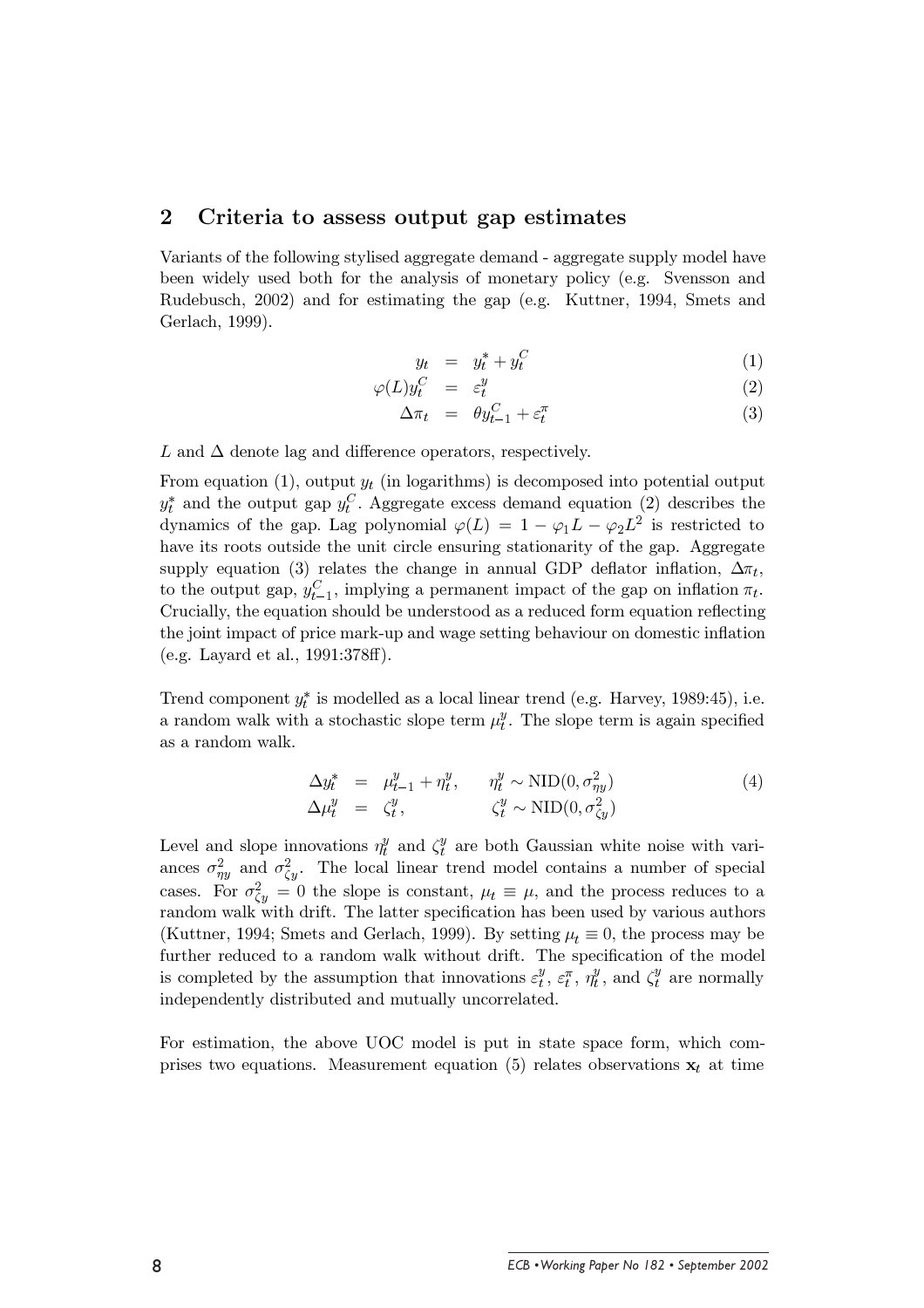$t, t = 1, \ldots, T$ , to the state vector of unobserved components  $\alpha_t$ . Transition equation (6) contains the stochastic laws of motion governing the dynamic behaviour of state vector  $\boldsymbol{\alpha}_t$ .

$$
\mathbf{x}_t = Z\boldsymbol{\alpha}_t \tag{5}
$$

$$
\alpha_t = T\alpha_{t-1} + \mathbf{v}_t \tag{6}
$$

The state space form for equations  $(1)$  to  $(4)$  may be specified as

$$
\begin{bmatrix} \pi_t \\ y_t \end{bmatrix} = \begin{bmatrix} 1 & 0 & 0 & 0 & 0 \\ 0 & 1 & 0 & 1 & 0 \end{bmatrix} \begin{bmatrix} \pi_t \\ y_t^* \\ y_t^0 \\ y_t^c \\ y_{t-1}^c \end{bmatrix}
$$

$$
\begin{bmatrix} \pi_t \\ y_t^* \\ \mu_t^y \\ \mu_t^y \\ \mu_t^c \\ y_t^c \\ \mu_{t-1}^c \end{bmatrix} = \begin{bmatrix} 1 & 0 & 0 & \theta & 0 \\ 0 & 1 & 1 & 0 & 0 \\ 0 & 0 & 1 & 0 & 0 \\ 0 & 0 & 0 & \varphi_1 & \varphi_2 \\ 0 & 0 & 0 & 1 & 0 \end{bmatrix} \begin{bmatrix} \pi_{t-1} \\ y_{t-1}^* \\ \mu_{t-1}^y \\ \mu_{t-1}^y \\ \mu_{t-1}^c \\ \mu_{t-2}^c \end{bmatrix} + \begin{bmatrix} \varepsilon_t^{\pi} \\ \eta_t^y \\ \varepsilon_t^y \\ \varepsilon_t^y \\ \varepsilon_t^y \\ 0 \end{bmatrix}
$$

Innovations  $\mathbf{v}'_t = (\varepsilon_t^{\pi}, \eta_t^y, \zeta_t^y, \varepsilon_t^y, 0)'$  follow a multivariate Gaussian distribution with covariance matrix  $cov(\mathbf{v}_t) = diag(\sigma_\pi^2, \sigma_{\eta y}^2, \sigma_{\zeta y}^2, \sigma_{\epsilon y}^2, 0)$ . Matrices T and  $cov(\mathbf{v}_t)$ depend on unknown hyperparameters  $\xi = (\theta, \varphi_1, \varphi_2, \sigma_\pi^2, \sigma_{\eta y}^2, \sigma_{\zeta y}^2, \sigma_{\zeta y}^2)'$ .

Given hyperparameters  $\xi$  together with assumptions on the distribution of initial state vector  $\alpha_1$  the Kalman filter (KF) recursion is initiated at time  $t = 1$ . The KF first, provides the likelihood function of model  $(5)$  and  $(6)$ , which is used to obtain estimates  $\hat{\xi}$  of hyperparameters. Second, KF and smoother algorithms provide estimates of the state vector based on various information sets. Denote with  $\mathbf{a}_{t|s} \equiv \mathbf{a}_{t|s}(\xi)$  the estimate of  $\alpha_t$  based on observations up to time s, i.e. on information set  $\mathcal{I}_s = {\{\mathbf{x}_j\}}_{j=1}^s$ . Further, denote with  $P_{t|s}(\widehat{\xi}) = \text{cov}\left[ (\mathbf{a}_{t|s} - \boldsymbol{\alpha}_t)|\widehat{\xi} \right]$ the mean squared error (MSE) of  $\mathbf{a}_{t|s}$ , conditional on estimates  $\hat{\xi}$ . The KF recursion provides *real-time* estimates  $a_{t|t}$  of the state vector, based on past and current observations, together with mean squared errors  $P_{t|t}(\hat{\xi})$ . Given the sequence of estimates  $\{\mathbf{a}_{t|t}\}_{t=1}^s$  and  $\{P_{t|t}(\widehat{\xi})\}_{t=1}^s$  up to a certain period s, smoother algorithms may then be applied to obtain, via backward recursions, two-sided estimates  $\mathbf{a}_{t|s}$ , together with  $P_{t|s}(\xi)$ , for  $t < s$ . While the literature usually reports estimates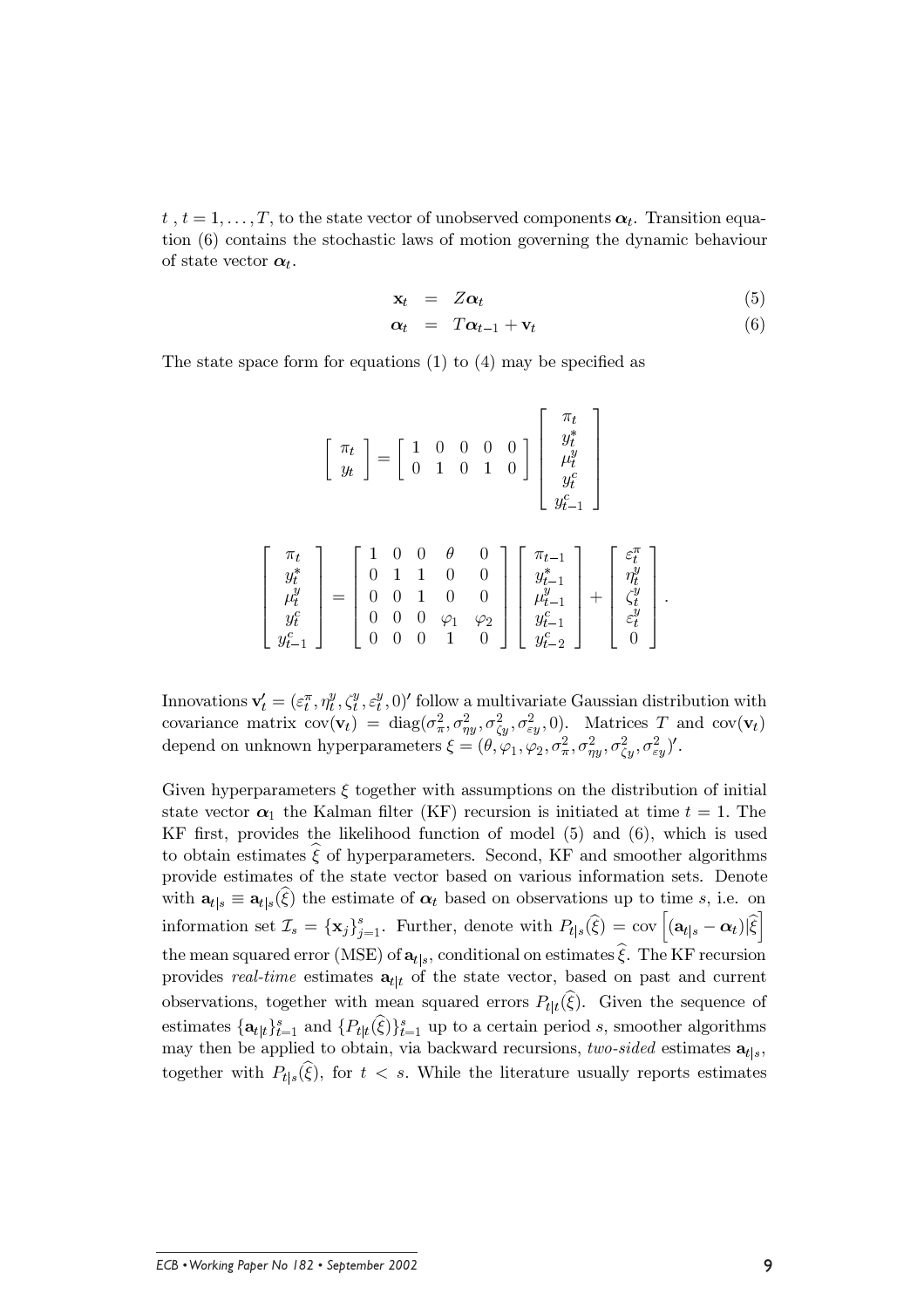$\mathbf{a}_{t|T}$  based on full-sample information, policy makers apparently face real-time estimates  $\mathbf{a}_{t|t}$ .

Detailed discussions of state space models are provided, e.g. by Harvey (1989) and Gourieroux and Montfort (1989).

#### $2.1$ Filtering and information

It is a well-known feature of the filtering process that filter uncertainty declines, once the amount of information is expanded. This implies, first, that real-time estimates are subject to higher uncertainty compared to two-sided estimates. Second, gap estimates may potentially be improved by extending model  $(1)$  to  $(4)$  to include additional information.

Consider estimates  $\mathbf{a}_{t|\mathcal{I}} = \mathbb{E} [\alpha_t | \mathcal{I}]$  and  $\mathbf{a}_{t|\mathcal{J}} = \mathbb{E} [\alpha_t | \mathcal{J}]$  based on information sets  $\mathcal I$  and  $\mathcal J$ , respectively, where  $\mathcal I \subset \mathcal J$ . Conditional on  $\hat \xi$ , estimates represent best linear unbiased estimates of  $\alpha_t$  from the respective information set (e.g. Harvey, 1989:110ff). The property of best linear unbiasedness implies a zero expectation of revisions  $\mathbf{a}_{t|\mathcal{J}} - \mathbf{a}_{t|\mathcal{I}}$ . Further, as shown in appendix A, revisions are orthogonal to estimate  $\mathbf{a}_{t|\mathcal{I}}$  based on the smaller information set,  $\mathbb{E} |(\mathbf{a}_{t|\mathcal{J}} - \mathbf{a}_{t|\mathcal{I}})\mathbf{a}_{t|\mathcal{I}}| = 0$ . As a consequence, MSE  $P_{t|T}(\hat{\xi})$  can be decomposed into

$$
P_{t|\mathcal{I}}(\widehat{\xi}) = P_{t|\mathcal{J}}(\widehat{\xi}) + \text{cov}\left[\mathbf{a}_{t|\mathcal{J}} - \mathbf{a}_{t|\mathcal{I}}|\widehat{\xi}\right]
$$
(7)

and  $P_{t|\mathcal{I}}(\hat{\xi})$ , hence, exceeds  $P_{t|\mathcal{C}}(\hat{\xi})$  by a positive semidefinite matrix.

The MSE of estimates  $a_{t|s}$  therefore declines as period s increases, because of  $\mathcal{I}_t \subset \mathcal{I}_s$  for  $t < s$ . The higher uncertainty of real-time estimates is one potential source of the subsequent revisions to those estimates reported by Orphanides and van Norden  $(1999)$ .

Uncertainty of both real-time and two-sided estimates may be also reduced by adding further information to model  $(1)$  to  $(4)$ . Consider, for instance, survey data on capacity utilisation  $CU_t$  and assume that state-space form is extended by equation

$$
(1 - \omega L) \operatorname{CU}_t = (b_0 + b_1 L) y_t^C + \varepsilon_t^C.
$$

The equation contains two unobservable components,  $\varepsilon_t^C$  and  $y_t^C$ . The KF would attribute the prediction error in  $CU_t$  partially to  $y_t^C$  according to the estimated filtering rule and  $\text{CU}_t$  would thereby add information to estimates  $\widehat{y}_{t|s}^C.$  Intuitively,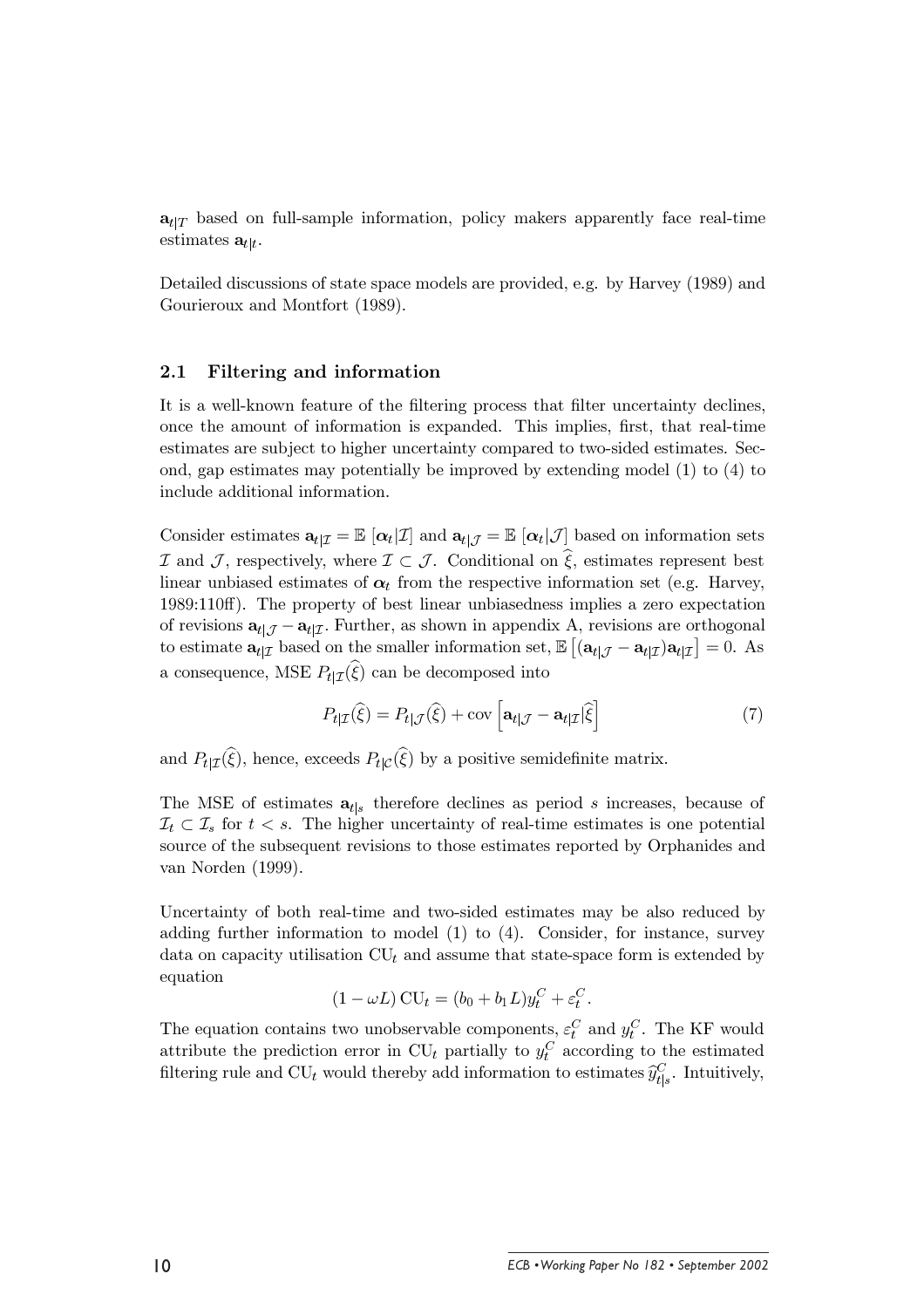the efficiency gains would depend on the extent to which indicator  $CU<sub>t</sub>$  is correlated with the output gap.

In this paper, I will examine the efficiency gains from adding further information to model  $(1)$  to  $(4)$ . Coenen et al.  $(2001)$  propose to assess the gains from additional information by means of an entropy measure. The entropy measure, however, is limited to filter uncertainty, whereas estimates  $a_{t,s}$  may be affected as well from re-estimation of hyperparameters  $\xi$  for the extended models. I therefore will follow a more pragmatic approach in obtaining gap estimates from various extensions of model  $(1)$  to  $(4)$  based on re-estimation of hyperparameters for each model variant. I will use the reduction in the overall MSE, including parameter uncertainty as the principal measure of the uncertainty of the particular estimates. Further, I will examine the properties of revisions and the inflation forecasting performance of the particular models.

The remainder of this section discusses the various criteria to assess the properties of real-time estimates of the gap.

#### $2.2$ **Standard errors**

I follow a proposal of Hamilton (1986) to evaluate the impact of parameter uncertainty by Monte Carlo simulation. The method exploits the fact that the overall MSE can be decomposed into the contributions from filter and parameter uncertainty,

$$
\text{cov}\left[\left(\mathbf{a}_{t|s}(\widehat{\xi})-\boldsymbol{\alpha}_{t}\right)\right]=P_{t|s}(\xi)+\text{cov}\left[\mathbf{a}_{t|s}(\widehat{\xi})-\mathbf{a}_{t|s}(\xi)\right].\tag{8}
$$

 $P_{\text{tls}}(\xi)$  represents filter uncertainty at true parameter values  $\xi$ , while the right hand term in equation  $(8)$  represents the impact of parameter uncertainty on estimates  $\mathbf{a}_{t|s}(\hat{\xi})$ . Both are evaluated by Monte Carlo simulation, based on random draws  $\xi^{(i)}$  from the asymptotic probability distribution of hyperparameters,  $N(\hat{\xi}, \hat{\Sigma}_{\xi})$ , and evaluation of the expectational terms in equation (8) from  $P_{t|s}(\xi^{(i)})$  and  $\mathbf{a}_{t|s}(\xi^{(i)}),$ respectively. The below results are based on 1000 random draws from the asymptotic distribution of hyperparameters as from a numerical estimate of matrix  $\Sigma_{\xi}$ .

#### Properties of revisions 2.3

Given the higher efficiency of two-sided estimates, several studies (Hahn and Rünstler, 1995; Orphanides and van Norden, 1999, 2001) have proposed to evaluate real-time estimates  $\hat{y}_{t|t}^c$  against full-sample estimates  $\hat{y}_{t|T}^c$  and to examine the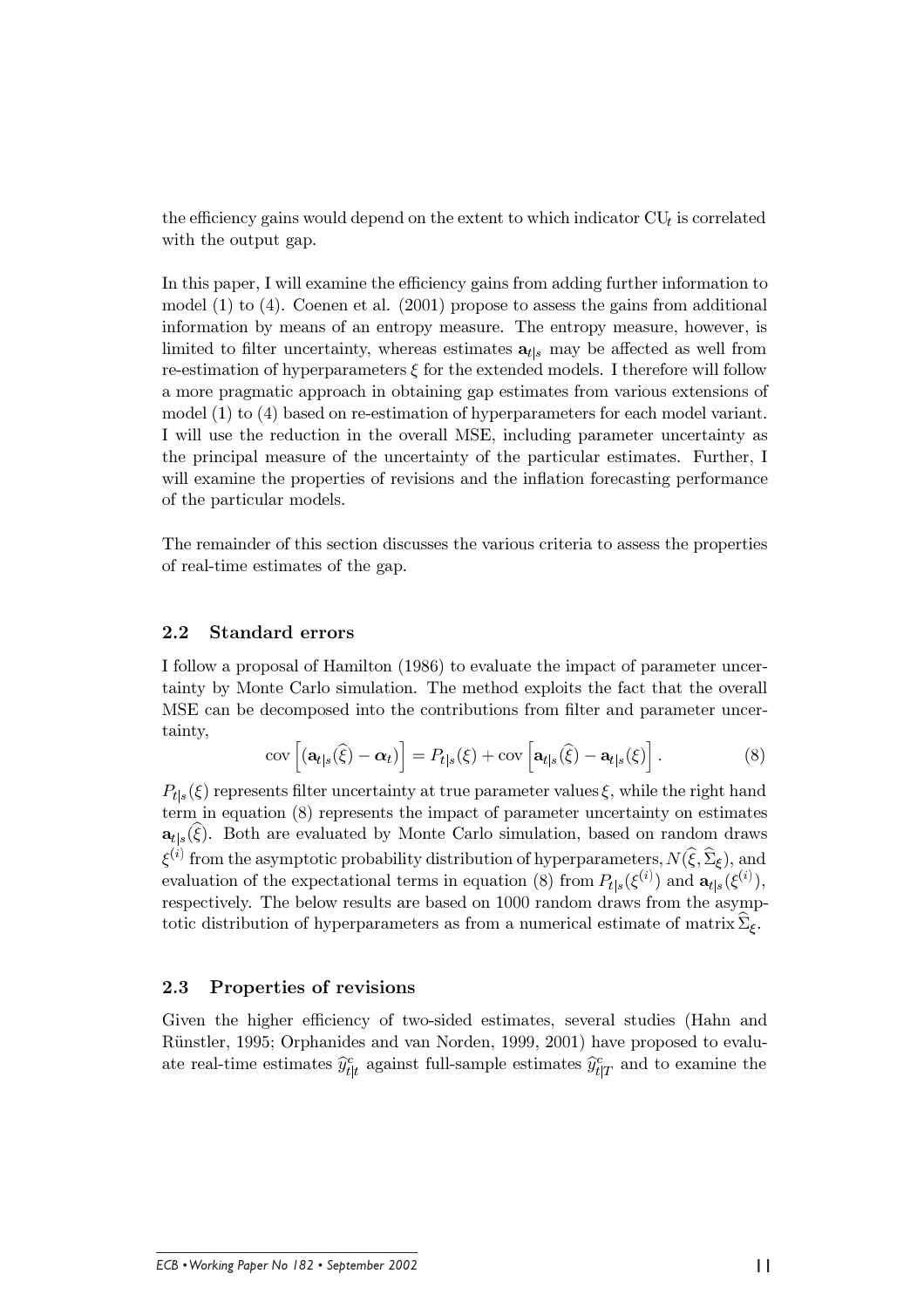size of revisions  $\hat{y}_{t|T}^c - \hat{y}_{t|t}^c$ . I will focus on revisions due to filter uncertainty. In such case, a systematic account of the sequence of revisions is given from the inspection of  $\hat{y}_{t|t+h}^c(\xi) - \hat{y}_{t|t}^c(\xi)$  for fixed  $h > 0$ , based on full-sample parameter estimates  $\xi$ .

From equation (7) the MSE of revisions cov  $\left[\hat{y}_{t|t+h}^c - \hat{y}_{t|t}^c\right]$  is a lower bound for MSE  $P_{tt}(\xi)$  of real-time estimates. It can be estimated from the sample MSE of revisions. While this, in principle, adds little information to the inspection of  $P_{t|t}(\xi)$ , it may be used to assess filter uncertainty of estimates from moving average filters. Those filters can in general not be put into state space form and, hence,  $P_{t|s}(\xi)$  is unobtainable. However, as argued in appendix A, equation (7) applies to linear filters.

In addition, the property  $\mathbb{E}\left[\left(y_{t|t+h}^C - y_{t|t}^C\right)y_{t|t}^C\right] = 0$ , i.e. orthogonality of revisions to the real-time estimate, allows for a simple misspecification test for the unbiasedness of real-time against two-sided estimates. It has been conjectured that real-time output gaps give biased signals to economic policy possibly introducing a procyclical bias in the latter (Orphanides, 2001; Ross and Ubide, 2002). The test for unbiasedness of real-time against two-sided estimates may be based on a regression of revisions on real-time estimates.

$$
\widehat{y}_{t|t+h}^c - \widehat{y}_{t|t}^c = b_0 + b_1 \widehat{y}_{t|t}^c + e_t \tag{9}
$$

Unbiasedness of real-time estimates requires  $b_0 = b_1 = 0$  and can be examined from standard  $\chi^2$ -tests. Given the stylised fact of a length of business cycles of up to some 32 quarters, values of up to  $h = 32$  are considered for this test. As residuals  $e_t$  are subject to serial correlation, hypothesis testing on  $b_0$  and  $b_1$  requires to adopt the Newey-West (1987) correction for covariance matrices (e.g. Clements and Hendry, 1998:57).

#### **Inflation forecasts**  $2.4\,$

From equations (1) to (3), potential output  $y_t^*$  is defined as the level of economic activity consistent with the absence of inflationary pressure from the utilisation of resources. In this sense, predictive power of the gap for inflation as from supply curve  $(3)$  is an essential precondition for the economic validity of gap estimates. Various studies have examined inflation forecasts from output gap estimates (e.g.

 ${}^{1}$ It should perhaps be stressed that these revisions differ fundamentally from revisions due to recursive estimation of hyperparameters. The latter have been inspected by Camba-Mendez and Rodriguez Palenzuela (2001), while Orphanides and van Norden (1999, 2001) did not discriminate between the two sources of revisions.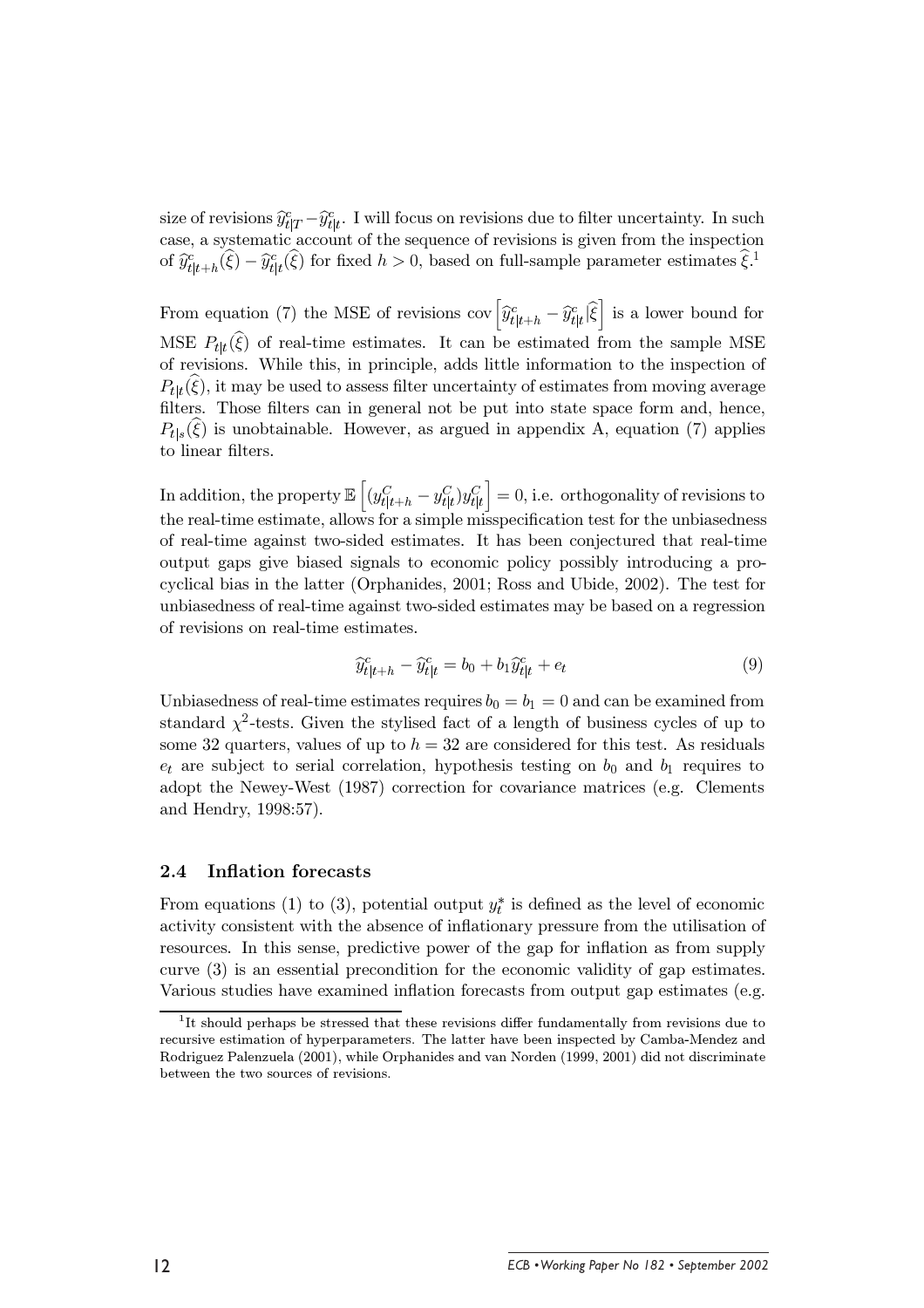Stock and Watson, 1999b; Camba-Mendez and Rodriguez-Palanzuela, 2001; Ross and Ubide, 2002).

I will inspect three types of forecasts, i.e. conditional and unconditional inflation forecasts and leading indicator regressions.

To examine the role of the output gap in explaining inflation dynamics, I inspect forecasts for inflation conditional on future observations of output and other real activity variables contained in the models. Partition  $x_t$  in equation (6) into  $\mathbf{x}'_t = (\pi_t, \mathbf{x}^{(2)}_t)$ . The conditional h-step ahead forecast of inflation is defined as the expectation of  $\pi_{t+h}$  conditional on past and current observations  $\mathcal{I}_t = {\mathbf{x}_s}_{s=1}^t$ in conjunction with future observations on the subset  $\left\{ \mathbf{x}_{t+j}^{(2)} \right\}_{j=1}^{h}$ . To derive the conditional forecast, an estimate of state vector  $\alpha_{t+h}$  based on this information set is required. It can be obtained from application of the KF to a modified state space form, where  $\mathbf{x}_{t+j}$  is replaced by  $\mathbf{x}_{t+j}^{(2)}$  over periods  $t+j$ ,  $j=1,...,h$  and the first row of matrix  $Z$  in equation  $(5)$  is eliminated, thereby ignoring future observations on inflation  $\{\pi_{t+j}\}_{j=1}^{\hat{h}}$  (Harvey, 1989:143f).<sup>2</sup>

To assess the information content of real-time output gap estimates as a leading indicator for future inflation, I will also examine unconditional forecasts and leading indicator regressions. The unconditional h-step ahead forecast, i.e. expectation  $\mathbb{E}[\pi_{t+h}|\mathcal{I}_t]$  is obtained from iterating on measurement equation (6),  $\mathbf{a}_{t+j|t} = T\mathbf{a}_{t|t+j-1}$ , for  $j = 1, \ldots, h$ . Further, I will examine leading indicator regressions (e.g. Stock and Watson, 1999b)

$$
\pi_{t+h} - \pi_t = \theta_h \widehat{y}_{t|t}^C + \sum_{i=0}^k c_i \Delta \pi_{t-i} + e_t \tag{10}
$$

where the real-time gap estimate is used to forecast the  $h$ -step ahead change in inflation. Order of lags  $k$  is found from the Schwartz information criterion (SIC).

 ${}^{2}$ Conditional forecasts from univariate filters are obtained in an equivalent manner, i.e. from sequences of estimates  $\left\{\widehat{y}_{t+i|t+h}^C\right\}_{i=1}^h$  based on output observations up to period  $t+h$ .<br>Studies have based conditional inflation forecasts on two-step procedures, where either full-

sample (Svensson and Gerlach, 2000) or sequences of one-sided gap estimates (Ross and Ubide, 2002) have been inserted into the supply curve. Both are based on improper information sets.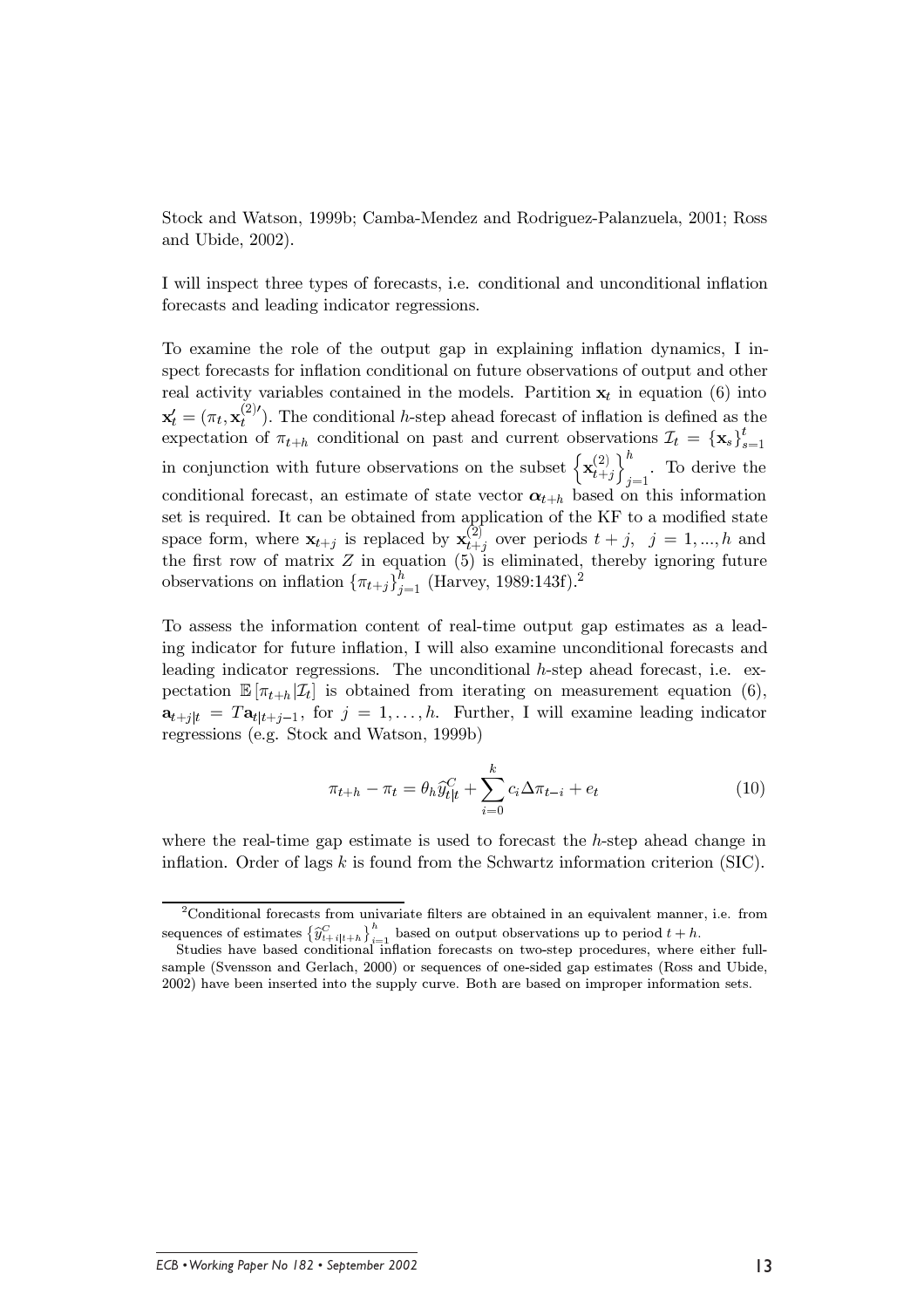#### 3 Models

I investigate two univariate moving average filters, two bivariate UOC models and two multivariate extensions of the latter. For all models, the supply is specified as

$$
(1 - \rho_1 L)\Delta \pi_t = \theta y_{t-k}^C + (1 - \rho_2 L^4) \varepsilon_t^{\pi}.
$$
\n(11)

which allows for a considerably more parsimonious specification than purely autoregressive dynamics. Lag  $k$  is chosen to maximise the likelihood in the particular models.

Studies often use the level of inflation as the dependent variable (e.g. Smets and Gerlach, 1999; Fabiani and Mestre, 2001). While standard Dickey-Fuller tests do not reject non-stationarity of inflation, it is argued that this reflects low power of these tests. I therefore conduct a test according to Leybourne and McCabe (1994), which takes stationarity as the null hypothesis. The test rejects stationarity at high significance levels.<sup>3</sup> This suggests that, at least for the data under consideration, the change in inflation should be used. This has the implication that output gap innovations  $\varepsilon_t^C$  have a permanent impact on inflation. I will yet also examine the significance of changes in the output gap in equation  $(11)$ .

- HP and BP filters: I will apply the well-known HP (Hodrick and Prescott. 1980) and approximate bandpass (BP) (Baxter and King, 1999) filters with standard weights proposed in the literature, i.e. a smoothing parameter of  $\lambda = 1600$  for the HP filter and cyclical frequency bounds of 2 to 32 quarters for the BP filter (Stock and Watson, 1999a). When it comes to estimating  $y_t^*$  in real-time, both filters become necessarily one-sided. It has been proposed to apply ARIMA extensions of the filters to obtain improved real-time estimates (e.g. Kaiser and Maravall, 2001). This amounts to extending the output series with ARIMA forecasts and application of the filters to the extended series. I will apply the ARIMA extension of both filters by extending the output series with forecasts of up to 12 quarters ahead generated from an  $ARIMA(2,1,0)$  model.
- *Model P* is solely based on supply curve

$$
(1 - \rho_1 L)\Delta \pi_t = \theta \left[ y_t - y_t^* \right] + (1 - \rho_2 L^4) \varepsilon_t^{\pi} \tag{12}
$$

where  $y_t$  is predetermined and  $y_t^*$  is modelled as from equations (4). This model has been widely used to estimate the NAIRU (e.g. Gordon, 1997;

 $3$ The Leybournce McCabe (1994) test statistics for quarterly inflation rates amounts to .278, which compares to a 1% critical value of .216. The Augmented Dickey Fuller test statistics, in turn, is found with  $-1.20$ , which is insignificant at the  $10\%$  level.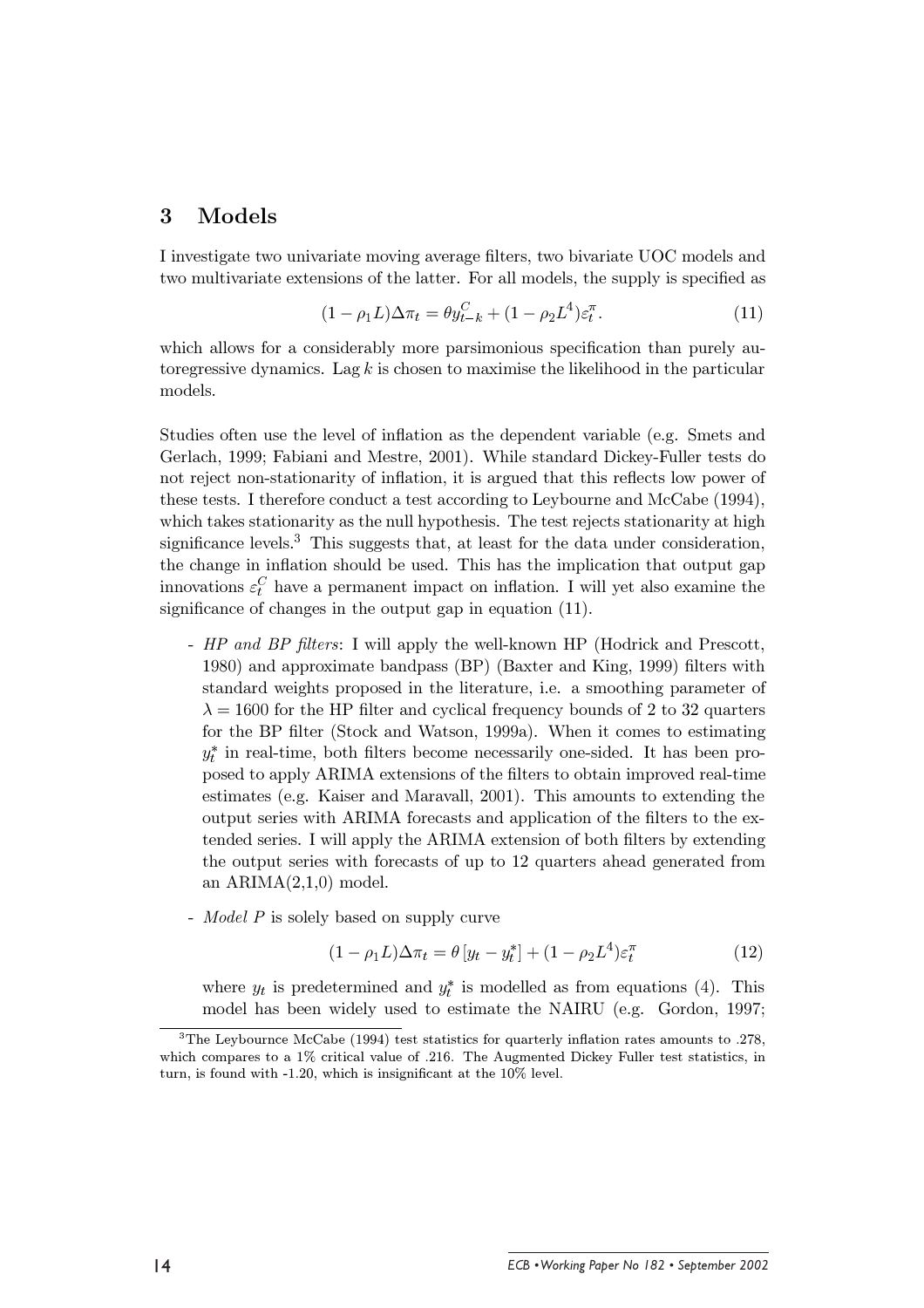Fabiani and Mestre, 2000), but may be applied to output as well. The model is of particular interest, because it shows the extent to which the supply curve by itself is successful in pinning down the gap estimate.

- Model Y represents the AD-AS model introduced in section 2. The model consists of equations  $(1)$ ,  $(2)$ ,  $(11)$  and  $(4)$ .

I further investigate two multivariate extensions of model Y, which employ a Cobb-Douglas production function accounting framework,

$$
y_t - k_t = f_t + (1 - \gamma) [e_t - k_t] y_t^C = f_t^C - (1 - \gamma) u_t^C,
$$

where  $f_t$ ,  $e_t$ , and  $k_t$  denote the logarithms of TFP, labour and the capital stock, respectively, and  $\gamma = 0.35$  is imposed (see Wilman, 2002). Labour input  $e_t = l_t - u_t$ may be further decomposed into the labour force  $l_t$  and the contribution from the unemployment rate  $u_t = \ln(1-\text{UR}_t)^{4}$  To find the output gap, the capital stock and the labour force are taken as predetermined, whereas  $u_t$  and  $f_t$  are, decomposed into trend and cyclical components.

In estimation, one of the three cyclical components can be skipped. Model Y-UR is based on output and the unemployment rate, whereas model  $YK-F$  uses the output-capital ratio and total factor productivity (TFP).

- *Model Y-UR* comprises equations  $(1), (2), (11)$  and  $(4),$  extended by a decomposition of  $u_t$  into its trend and cyclical components. The cyclical component  $u_t^C$  is related to the output gap. A further equation relates mean-adjusted survey data on capacity utilisation  $CU_t$  to current and lagged values of the unemployment cycle.

$$
u_t = u_t^* + u_t^C
$$
  
\n
$$
(1 - \phi L)u_t^C = (a_0 + a_1 L)y_t^C + \varepsilon_t^u
$$
  
\n
$$
(1 - \omega L)\text{CU}_t = (b_0 + b_1 L)u_t^C + \varepsilon_t^C
$$
\n(13)

The trend component  $u_t^*$  is again modelled as a local linear trend (4). Innovations  $(\varepsilon_t^y, \varepsilon_t^{\pi}, \eta_t^y, \zeta_t^y, \varepsilon_t^u, \varepsilon_t^c, \eta_t^{ur}, \zeta_t^{ur})$  are assumed to be normally independently distributed and mutually uncorrelated. Models based on output and the unemployment rate, yet without capacity utilisation, have been investigated by various authors (Clark, 1987; Hahn and Rünstler, 1995; Apel and Jansson, 1999), including applications to the euro area (Fabiani and Mestre, 2001; Ross and Ubide, 2002).

 $\overline{ }$ 

<sup>&</sup>lt;sup>4</sup>Note the approximation  $ln(1 - UR_t) \approx -UR_t$ .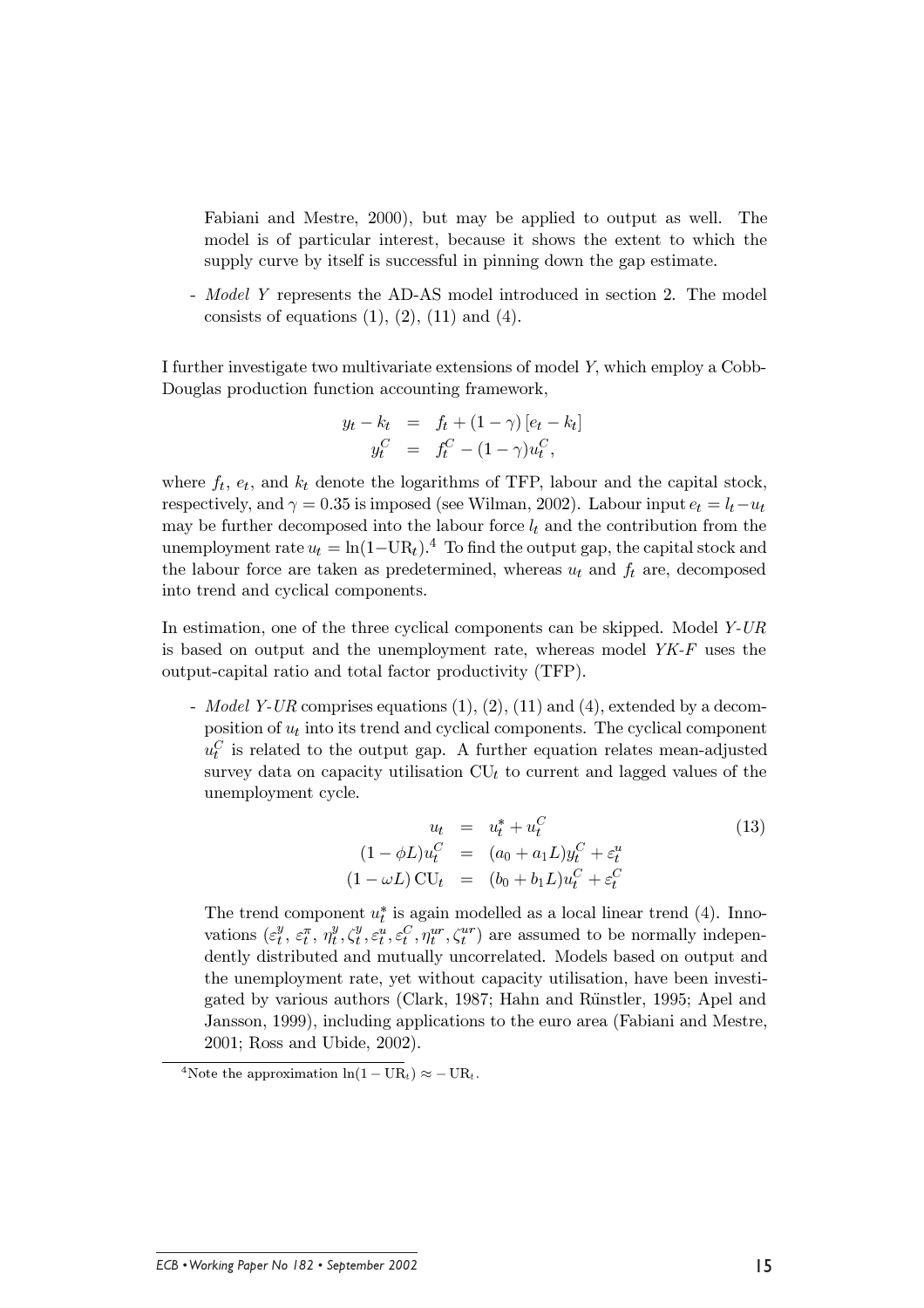- Model YK-F uses the output-capital ratio in place of output plus total factor productivity (TFP). Equation  $(1)$  is replaced by

$$
y_t - k_t = (y_t - k_t)^* + y_t^C
$$
 (14)

The trend component  $(y_t - k_t)^*$  is again modelled as from equations (4), but restricted to follow a random walk without drift. Indeed,  $y_t - k_t$  should not exhibit systematic drift, although it appears to have been subject to significant level shifts in recent decades (e.g. Blanchard, 1998). The model further comprises equations  $(2)$  and  $(11)$ , together with equations  $(15)$  to obtain a decomposition of TFP and an to relate capacity utilisation to the TFP cycle.

$$
f_t = f_t^* + f_t^C
$$
  
\n
$$
(1 - \phi L)f_t^C = (a_0 + a_1 L)y_t^C + \varepsilon_t^f
$$
  
\n
$$
(1 - \omega L)\mathbf{CU}_t = (b_0 + b_1 L)f_t^C + \varepsilon_t^C
$$
\n(15)

The TFP trend component  $f_t^*$  is again modelled as a local linear trend, while the TFP cycle is related to the output gap. Innovations  $(\varepsilon_t^y, \varepsilon_t^{\pi})$  $\eta_t^y, \varepsilon_t^u, \varepsilon_t^C, \eta_t^f, \zeta_t^f$  are assumed to be normally independently distributed and mutually uncorrelated.

Models  $Y$ -UR and  $Y$ -KF mimic the production function approach as widely used by policy institutions. Applications typically use univariate detrending methods to obtain cyclical components in the particular factor inputs. The HP filter is often used to obtain the TFP cycle, while various methods, including the HP filter and model  $P$  are used to estimate the NAIRU (e.g. Elmeskov, 1993; Giorno et al., 1995; de Masi, 1997; Bolt and Els, 1998; McMorrow and Röger, 2001). In the multivariate approach, the models are put into one single state space form with the observation vector in equation (5) for e.g. YK-F given by  $\mathbf{x}_t = (\pi_t, y_t, f_t, CU_t)'$ . The information contained in the cyclical co-movements of the gap with factor inputs and  $CU_t$  is therefore employed in estimation.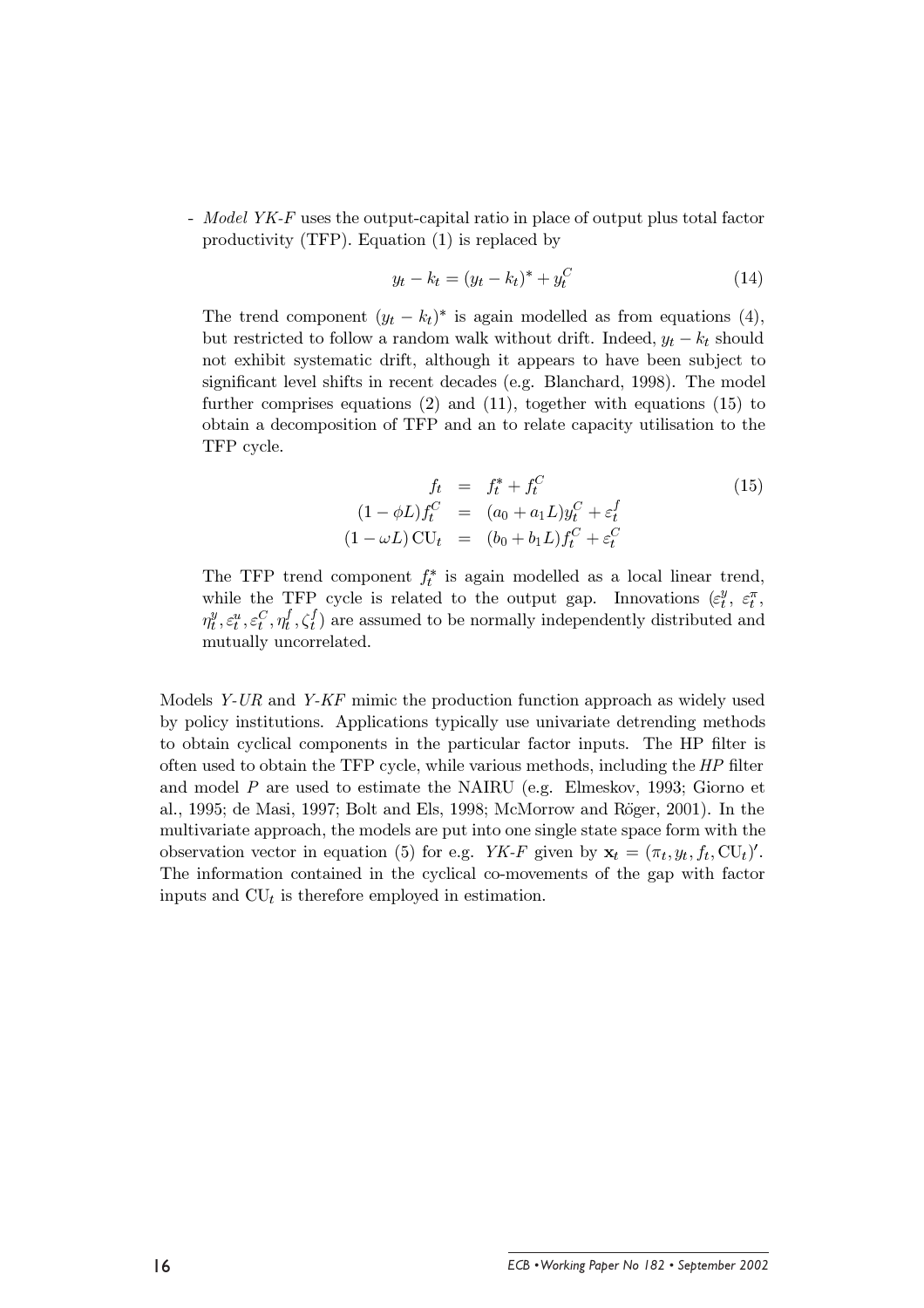#### $\overline{\mathbf{4}}$ Real-time output gap estimates for the euro area

The empirical analysis is based on quarterly data for the euro area from 1970Q1 to  $2000Q4$ <sup>5</sup>. The main data are shown in Fig. 1. They display familiar facts about the longer-term evolution of factor contributions to output growth. In particular, the unemployment rate and the capital-output ratio have been subject to pronounced and apparently closely related level shifts in the 1970s and 1980s. Short-run variations in output growth predominantly reflect variations in TFP growth.

While national accounts data are subject to subsequent revisions, the data set is actually based on final releases of euro area national accounts data. The construction of real-time data vintages for the euro area is practically infeasible. Orphanides and van Norden (1999, 2001) report that data revisions explain a rather small fraction of overall revisions to real-time gap estimates for the US and Canada. Delays in data releases are no major constraint in real-time application of the models. as national accounts data are available with a delay of about one quarter, which then allows also to update capital stock and TFP data, whereas all other data are available with a shorter delay.

Table 1a reports parameter estimates for the various UOC models, whereas Table 1b presents various diagnostics. Coefficient  $\theta$  of the output gap in supply curve (11) is significant at the 1% level for all models (Table 1b).<sup>6</sup> The output gap appears at lag 1 for  $HP$ ,  $BP$  and Y, but at lag zero for the other models. While estimates of coefficient  $\theta$  differ considerably across models, ranging from 0.05 to .20, this is partially attributable to differences in the size of the estimated output gaps. The long-run elasticity of the change in inflation with respect to the output gap amounts to  $\theta(1-\rho_1)^{-1}$ , which, for instance, from models Y-UR and YK-F is estimated with about 0.09. An output gap of one percent prevailing over a period of one year would therefore lead to a cumulated increase in annual GDP deflator inflation of some 0.35 percentage point.

I also examined various extensions of supply curve (11). First, changes in the output gap,  $\Delta y_{t-k}^C$ , were generally insignificant. While  $\Delta y_{t-1}^C$  was found significant

 $5$ The data are taken from the ECB area wide model. These data can be downloaded from the ECB website  $\frac{h(t)}{h(t)}$  www.ecb.int/: the data file is associated with Fagan et al., 2001). Capacity utilisation data from 1986 onwards are taken from the European Commission survey. For earlier periods they have been constructed as GDP-weighted averages of available national data.

<sup>&</sup>lt;sup>6</sup>For *HP* and *BP* filters, estimates of supply curve (3) shown in Table 1a are based on two-sided filters. It is worth noting that for the one-sided BP filter coefficient  $\theta$  becomes insignificant.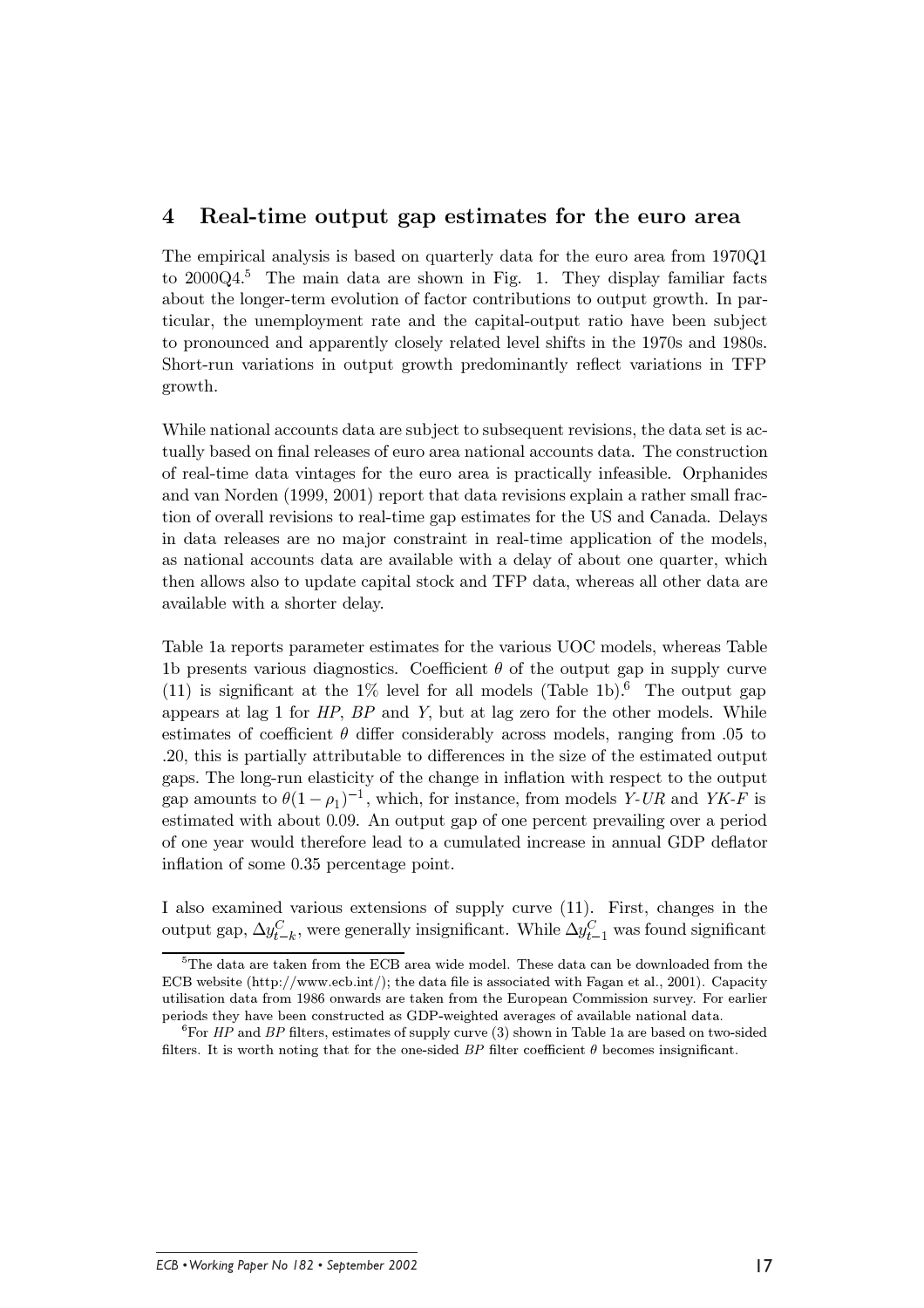

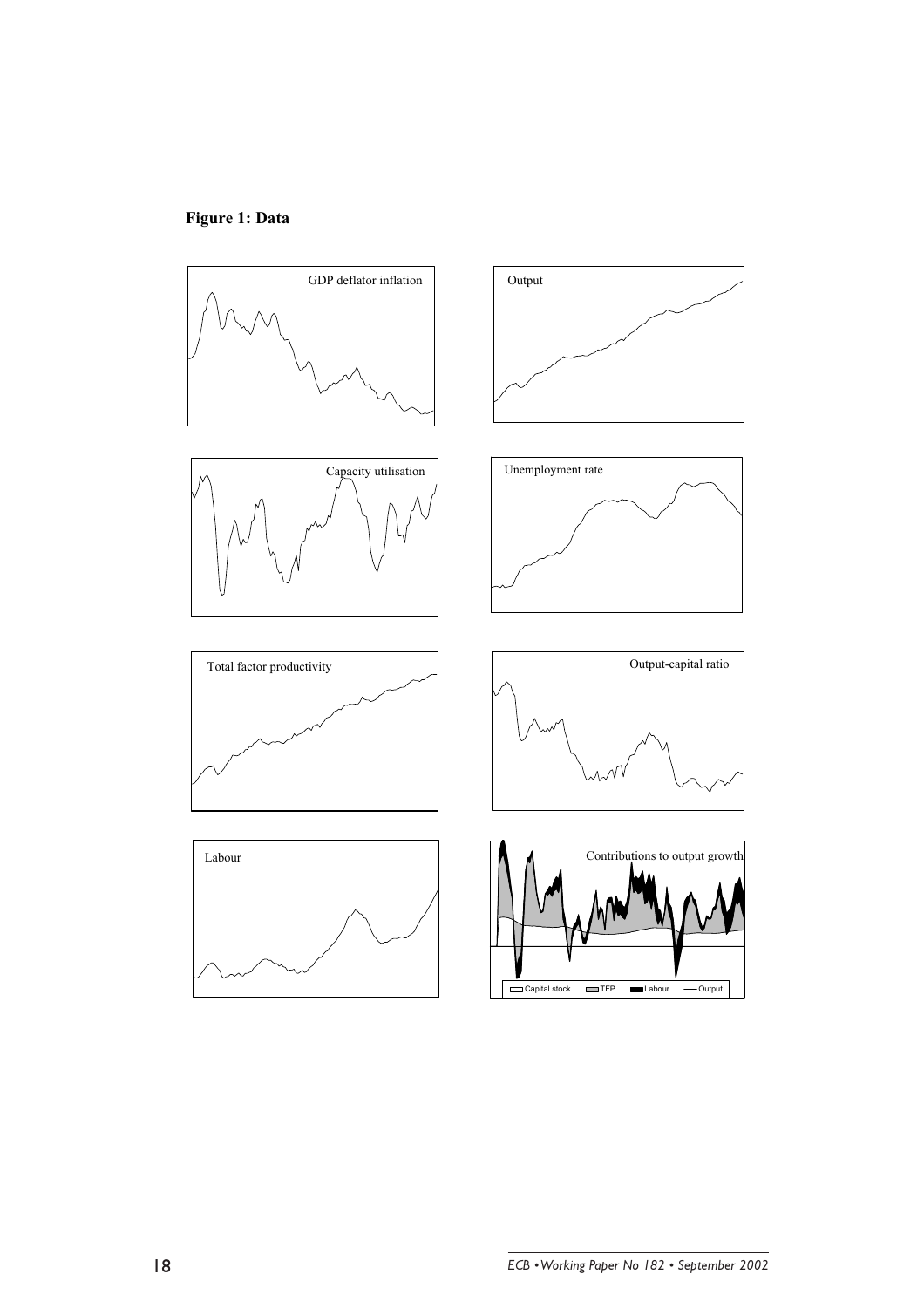|                      |                            | HP       | $\rm BP$  | ${\bf P}$ | Y          | $Y$ -UR   | YK-F     |
|----------------------|----------------------------|----------|-----------|-----------|------------|-----------|----------|
| Supply curve         | $\theta$                   | $.2007$  | .1366     | .0510     | .1589      | $.0543\,$ | .0503    |
|                      |                            | (.063)   | (.092)    | (.010)    | (.063)     | (.019)    | (.008)   |
|                      | $\rho_1$                   | .4825    | $.4738\,$ | .4260     | $.2811\,$  | .4335     | .4222    |
|                      |                            | (.086)   | (.089)    | (.073)    | (.089)     | (.096)    | (.048)   |
|                      | $\rho_2$                   | $-.4817$ | $-.4435$  | $-.9500$  | $-.9376$   | $.7512\,$ | $-.7909$ |
|                      |                            | (.091)   | (.092)    |           | (.080)     | (.082)    | (.072)   |
|                      | $\sigma_{\xi}$             | .2397    | .2483     | .2583     | .2468      | $.2795\,$ | .2793    |
|                      |                            |          |           | (.019)    | (.019)     | (.021)    | (.019)   |
| Cyclical dynamics    | $\varphi_1$                |          |           |           | $1.5973\,$ | 1.5612    | 1.2017   |
|                      |                            |          |           |           | (.10)      | (.012)    | (.025)   |
|                      | $\varphi_2$                |          |           |           | $-.6999$   | $-.6074$  | $-.2374$ |
|                      |                            |          |           |           | (.10)      | (.018)    | (.019)   |
|                      | $\sigma_{\varepsilon}^{y}$ |          |           |           | $.2716\,$  | $.3782\,$ | .5687    |
|                      |                            |          |           |           | (.074)     | (.029)    | (.035)   |
| Capacity utilisation | $\omega$                   |          |           |           |            | .7185     | .4798    |
|                      |                            |          |           |           |            | (.028)    | (.027)   |
|                      | $b_0$                      |          |           |           |            | $-7.370$  | .5029    |
|                      |                            |          |           |           |            | (1.08)    | (.094)   |
|                      | $b_1$                      |          |           |           |            | $7.152\,$ | .6533    |
|                      |                            |          |           |           |            | (1.04)    | (.130)   |
|                      | $\sigma_{\varepsilon}^C$   |          |           |           |            | .5277     | .5400    |
|                      |                            |          |           |           |            | (.039)    | (.038)   |
| TFP / UR cycle       | $\phi$                     |          |           |           |            | .7692     | .8594    |
|                      |                            |          |           |           |            | (.033)    | (.018)   |
|                      | $a_0$                      |          |           |           |            | $-.1212$  | .9342    |
|                      |                            |          |           |           |            | (.018)    | (.024)   |
|                      | $a_1$                      |          |           |           |            |           | $-.9068$ |
|                      |                            |          |           |           |            |           | (.024)   |
|                      | $\sigma_\varepsilon^{u/f}$ |          |           |           |            | .0000     | .0500    |
|                      |                            |          |           |           |            | (.020)    |          |
| Trend innovations    | $\sigma_{\eta}^{y}$        |          |           | .5560     | $.4574\,$  | .3672     | .1208    |
|                      |                            |          |           | (.285)    | (.050)     | (.036)    | (.012)   |
|                      | $\sigma_{\zeta}^{y}$       |          |           | $.0171\,$ | .0529      | .0311     |          |
|                      |                            |          |           | (.020)    | (.032)     | (.014)    |          |
|                      | $\sigma_{\eta}^{u/f}$      |          |           |           |            | .1063     | .0000    |
|                      |                            |          |           |           |            | (.014)    | (.021)   |
|                      | $\sigma_\zeta^{u/f}$       |          |           |           |            | .0290     | .0591    |
|                      |                            |          |           |           |            | (.008)    | (.011)   |
|                      |                            |          |           |           |            |           |          |

Table 1a: Parameter estimates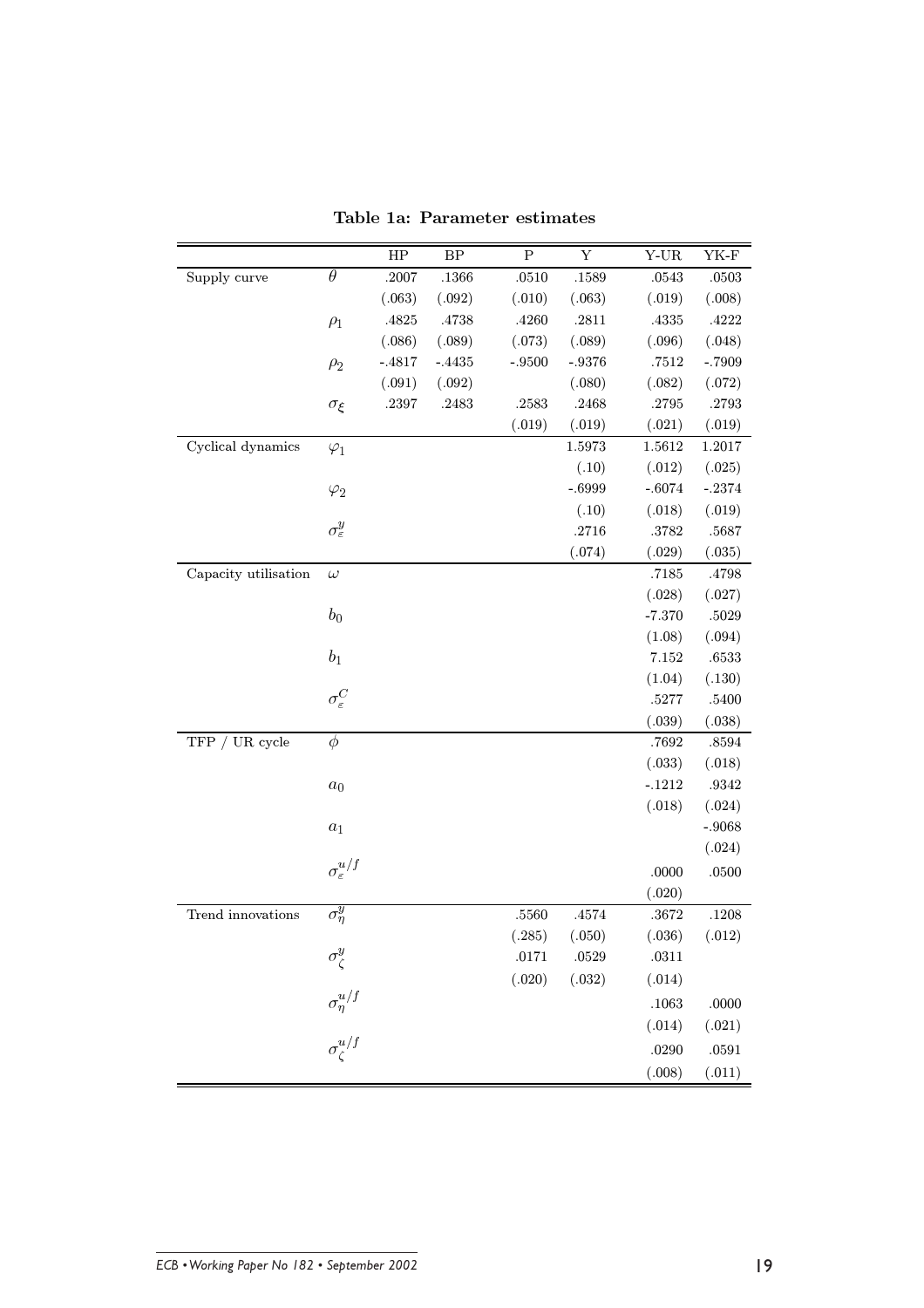Table 1b: Diagnostics

| Inflation                      | HP                 | BP                 | $\mathbf P$  | Υ         | Y-UR        | YK-F                |
|--------------------------------|--------------------|--------------------|--------------|-----------|-------------|---------------------|
| $R^2$                          | .533               | .505               | .552         | .558      | .587        | .626                |
| Q(24)                          | 27.61              | 29.19              | 21.36        | 23.85     | 17.94       | 20.26               |
| JB                             | .38                | .34                | .25          | .87       | 2.28        | 1.13                |
| GDP                            | HP                 | BP                 | $\mathsf{P}$ | Υ         | Y-UR        | YK-F                |
| $R^2$                          |                    |                    |              | $-.036$   | $-.018$     | .061                |
| Q(24)                          |                    |                    |              | 26.62     | 24.45       | 24.80               |
| JB                             |                    |                    |              | $*6.11$   | 4.98        | 3.17                |
| UR / TFP                       |                    |                    |              |           | Y-UR        | $YK-F$              |
| $R^2$                          |                    |                    |              |           | .68         | $-.10$              |
| Q(24)                          |                    |                    |              |           | $*** 50.08$ | 28.09               |
| $\rm{JB}$                      |                    |                    |              |           | 1.38        | 1.85                |
|                                |                    |                    |              |           |             |                     |
| Likelihood ratio tests         | HP                 | BP                 | P            | Y         | Y-UR        | YK-F                |
| LR <sub>1</sub> : $\theta = 0$ | $^{\ast\ast}10.18$ | $**8.41$           |              | $***7.24$ | $**19.44$   | $*** 9.12$          |
| $LR_2 : b_0 = b_1 = 0$         |                    |                    |              |           | $**70.64$   | $^{\ast\ast}35.82$  |
| $LR_3: a_0 = a_1 = 0$          |                    |                    |              |           | $**78.26$   | $^{\ast\ast}304.46$ |
|                                |                    |                    |              |           |             |                     |
| $LR_4$ : $\beta = 0$           | .62                | .10                | .02          | $***7.16$ | 1.94        | .11                 |
| $LR_5: \mu = 0$                | $^{\ast\ast}24.10$ | $^{\ast\ast}30.69$ |              | .52       | .03         | 3.60                |

 $\mathbf{R}^2$  denotes the percentage of explained variance for the change in respective series.  $Q(24)$  and JB denote the Ljung-Box statistics for serial correlation in prediction errors over 24 lags and the Jarque-Bera test for normality of prediction errors. Those statistics are evaluated over the period of 1980Q1 to 2000Q4. LR<sub>1</sub> to LR<sub>5</sub> denote likelihood ratio tests on the specification of the supply curve and on cyclical dynamics. LR<sub>4.5</sub> test for the significance of output gap changes ( $\beta$ ) and constant  $\mu$  in supply curve (11). Both coefficients are not contained in the supply curve. For tests LR<sub>2,3</sub> equations for CU<sub>t</sub>,  $u_t^C$  and  $f_t^C$  have been extended to include second-<br>order autoregressive lags. Asterisks \* and levels, respectively.

for model Y (coefficient  $\beta$  in Table 1b), its inclusion did not improve the properties of gap estimates. Second, while various external cost factors (oil prices, nominal effective exchange rate) were found significant, their exclusion had negligible impacts on the below results. Third, I tested for the presence of a constant term  $\mu$ in equation  $(11)$ . The constant is insignificant for all models, apart from  $HP$  and BP filters (Table 1b). As argued by Adams and Coe (1990), given the absence of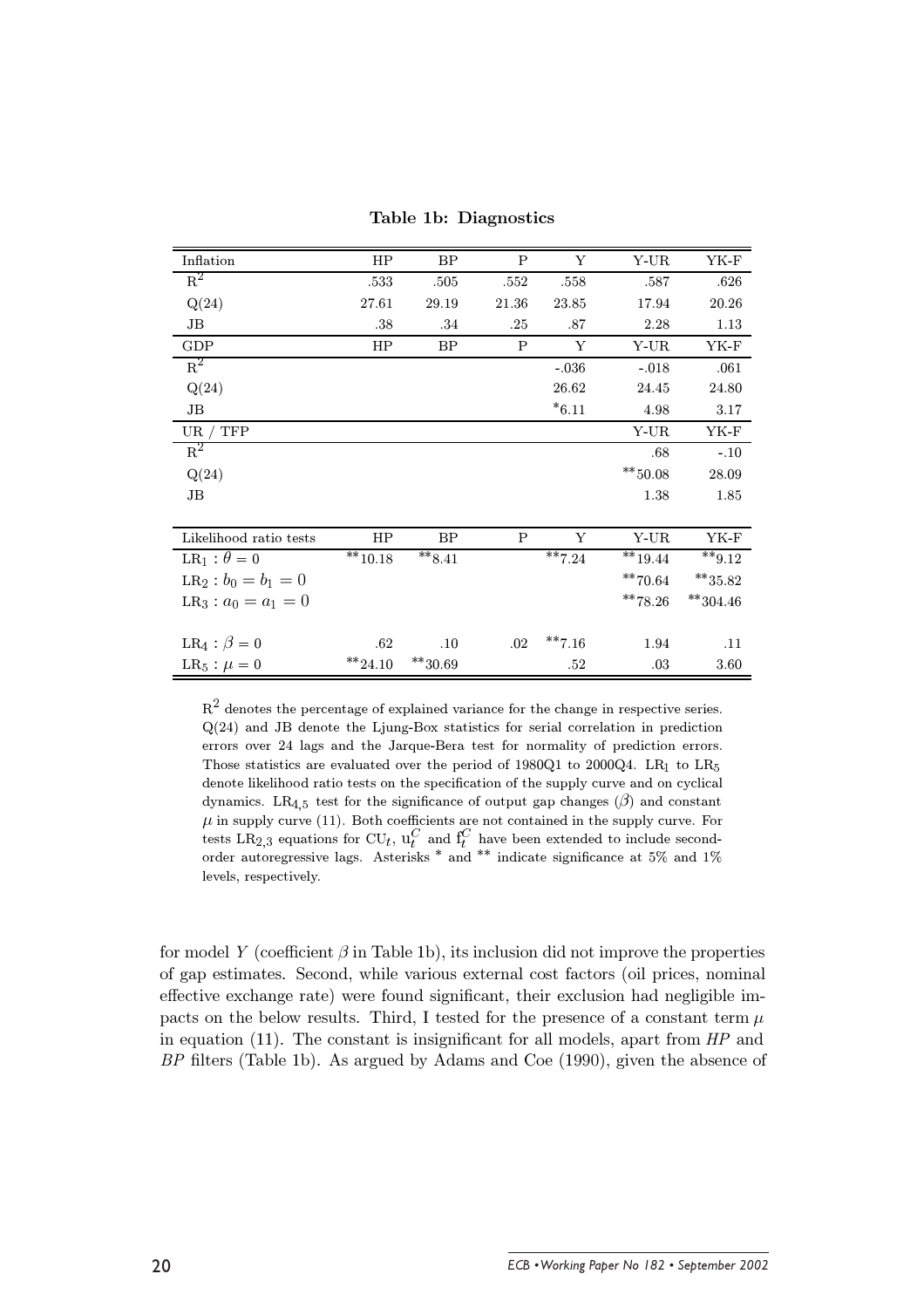deterministic drift in inflation and hence a zero mean of  $\Delta \pi_t$ , the insignificance of the constant confirms a zero mean of the gap.

Turning to cyclical dynamics, estimates of lag polynomial  $\varphi(L)$  generally give rise to pairs of conjugate complex roots with modulus close to one resulting in highly persistent cyclical responses to innovations  $\varepsilon_i^y$ . Parameters  $a_i$  and  $b_i$ , which account for cyclical co-movements as from (equations  $(13)$  and  $(15)$ ) are highly significant (Table 1b). Overall, the diagnostics of prediction errors is satisfactory. However, the Ljung-Box statistics indicates significant autocorrelation left in prediction errors for the unemployment rate in model  $Y-UR$ , which could not be removed by including higher order lags in cyclical dynamics.

#### $4.1$ Gap estimates

Real-time and two-sided output gap estimates from the various models are shown in Fig. 2. There arise large discrepancies among estimates from the various models, in particular as regards real-time estimates. In line with the findings of Orphanides and van Norden (1999, 2001), real-time estimates from different models would haven given rather different signals on the cyclical stance, in particular in the periods of 1982-1987 and 1993-1997. In the former period, model  $Y$  and univariate filters provide considerably smaller negative estimates than the other models. The differences among the particular estimates are also reflected in considerable differences in the standard deviations of both real-time and two-sided estimates. The first panel of Table 2a reports the standard deviations of output gap estimates. evaluated over the period of  $1980Q1$  to  $2000Q4$ . For real-time estimates, standard deviations range from 0.64 (BP) to 2.28 (P). Given these differences among real-time estimates, the question arises whether the various assessment criteria introduced in section 2 provide ways to identify the more appropriate models.

Beforehand it is yet also of interest to have a closer look at the estimates from model YK-F. Estimates of trend and cyclical components of the particular factor inputs are shown in Fig 3. The unemployment rate contribution to the output gap tends to be somewhat larger compared to the one of TFP, while lagging behind the latter. The output-capital ratio shows a smooth downward trend, which tends to stabilise in the second half of the 1990s. Similarly, the rise in the trend unemployment rate comes to a halt in the early 1990s and shows signs of a reversal thereafter. Fabiani and Mestre (2001) obtained similar results on the evolution of the euro area trend unemployment rate.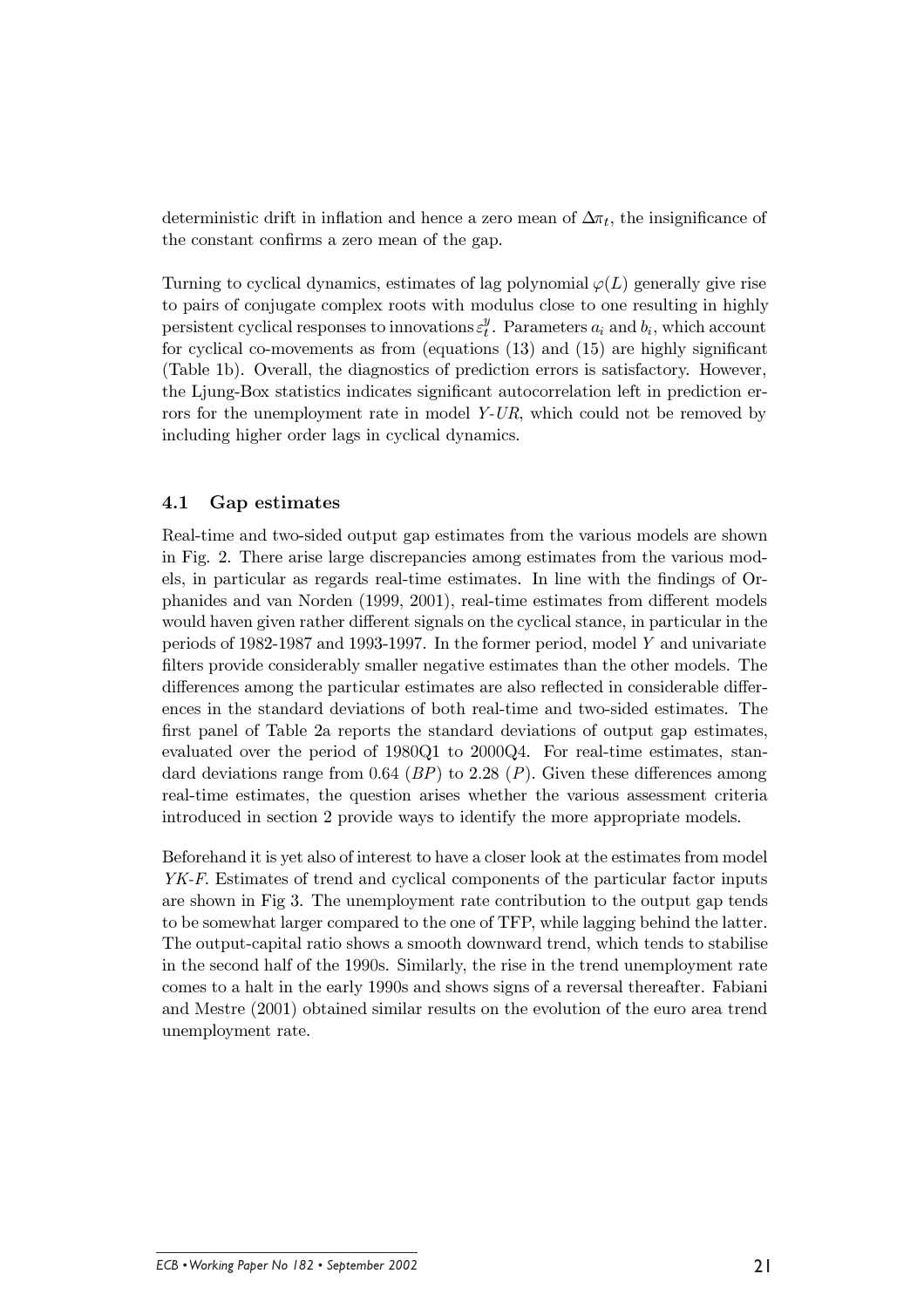

 **Fig 2: Output gap estimates**

**Fig 3: Estimates from model YK-F**

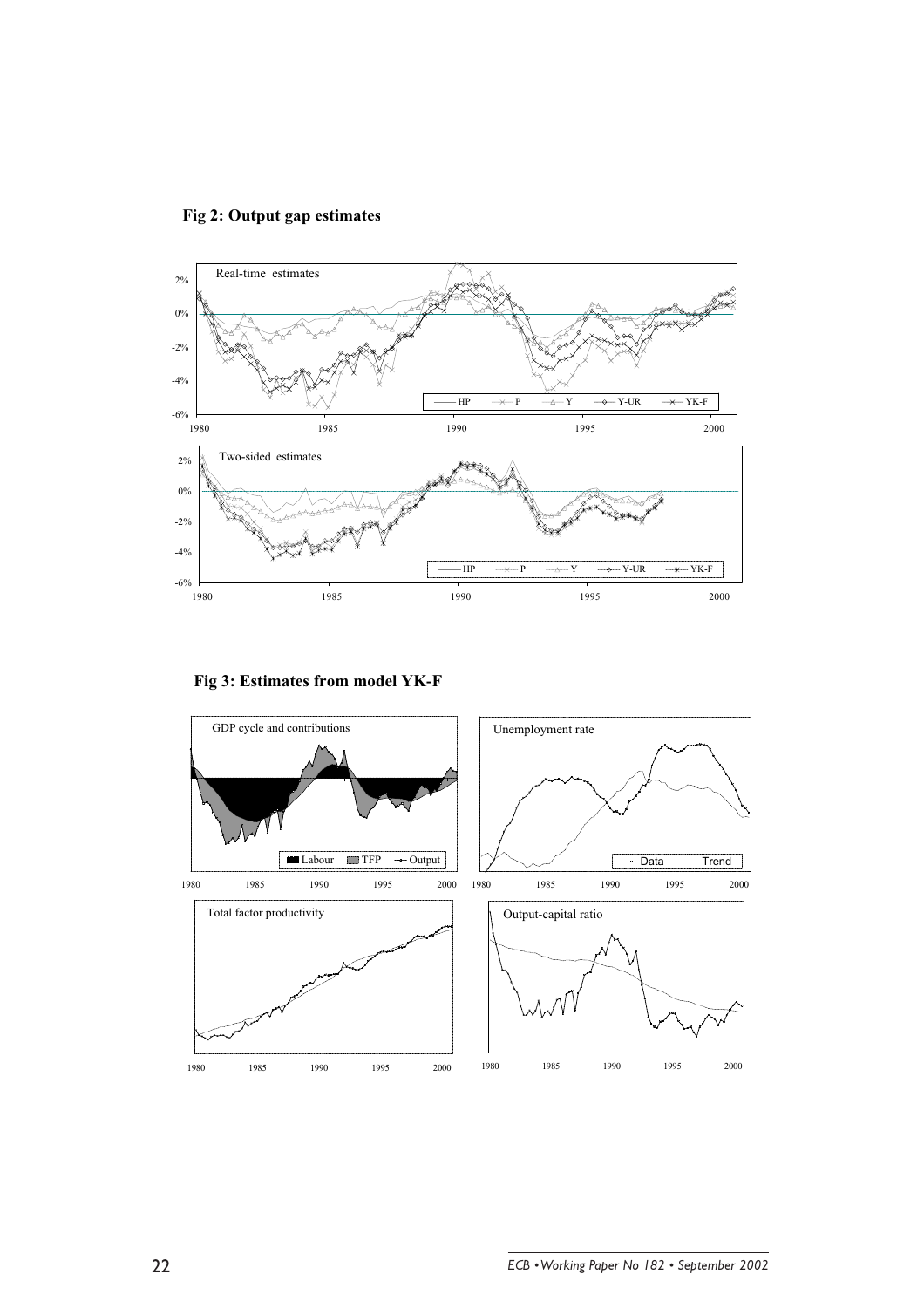#### $4.2$ **Standard errors**

Standard errors of real-time and two-sided output gap estimates, evaluated at the last observation, are shown in Table 2a. In addition to the overall standard error, evaluated at 2000Q4, the table also shows the contributions from filter and parameter uncertainty as from equation  $(8)$ . Two main features of the results are of interest.

| Standard deviations (*100)                     | HP    | BP    | P      | Y      | Y-UR   | YK-F  |
|------------------------------------------------|-------|-------|--------|--------|--------|-------|
| Two-sided estimates $(\widehat y^C_{t t+12})$  | .88   | .72   | 1.63   | .76    | 1.60   | 1.72  |
| Real-time estimate $(\widehat{y}_{tl}^{C})$    | .68   | .64   | 2.28   | .75    | 1.67   | 1.70  |
|                                                | (.77) | (.74) | (1.40) | (1.02) | (1.04) | (.99) |
|                                                |       |       |        |        |        |       |
| Standard errors (*100)                         |       |       | P      | Y      | Y-UR   | YK-F  |
| Real-time estimate $(\widehat{y}_{t}^C)_t$     |       |       | 1.65   | .88    | .62    | .41   |
|                                                |       |       | (1.01) | (1.16) | (.38)  | (.24) |
| Filter uncertainty                             |       |       | 1.60   | .83    | .56    | .35   |
| Parameter uncertainty                          |       |       | .37    | .27    | .27    | .22   |
| Two-sided estimates $(\widehat{y}_{t t+12}^C)$ |       |       | .91    | .66    | .53    | .34   |
|                                                |       |       | (0.56) | (.87)  | (.33)  | (.20) |
| Filter uncertainty                             |       |       | .87    | .47    | .42    | .26   |
| Parameter uncertainty                          |       |       | .25    | .46    | .33    | .22   |

### Table 2a: Standard errors

Numbers in brackets denote ratios to standard deviations of two-sided estimates.

First, real-time output gap estimates from multivariate UOC models are subject to considerably smaller standard errors compared to bivariate models, predominantly as a consequence of lower filter uncertainty. The differences appear particularly pronounced when compared to the standard deviations of the output gap estimates. Real-time estimates from models  $YK-F$  and  $Y-UR$  are subject to standard errors of 0.41 and 0.62 percentage point, respectively, of less than half the size of the standard deviations of output gap estimates. In contrast, the standard errors of real-time estimates from bivariate models  $P$  and  $Y$  amount to 1.65 and 0.88, respectively, of about the same size as the standard deviations of two-sided estimates. Indeed, real-time output gap estimates from both models would hardly be found significantly different from zero at any point of time in the sample period.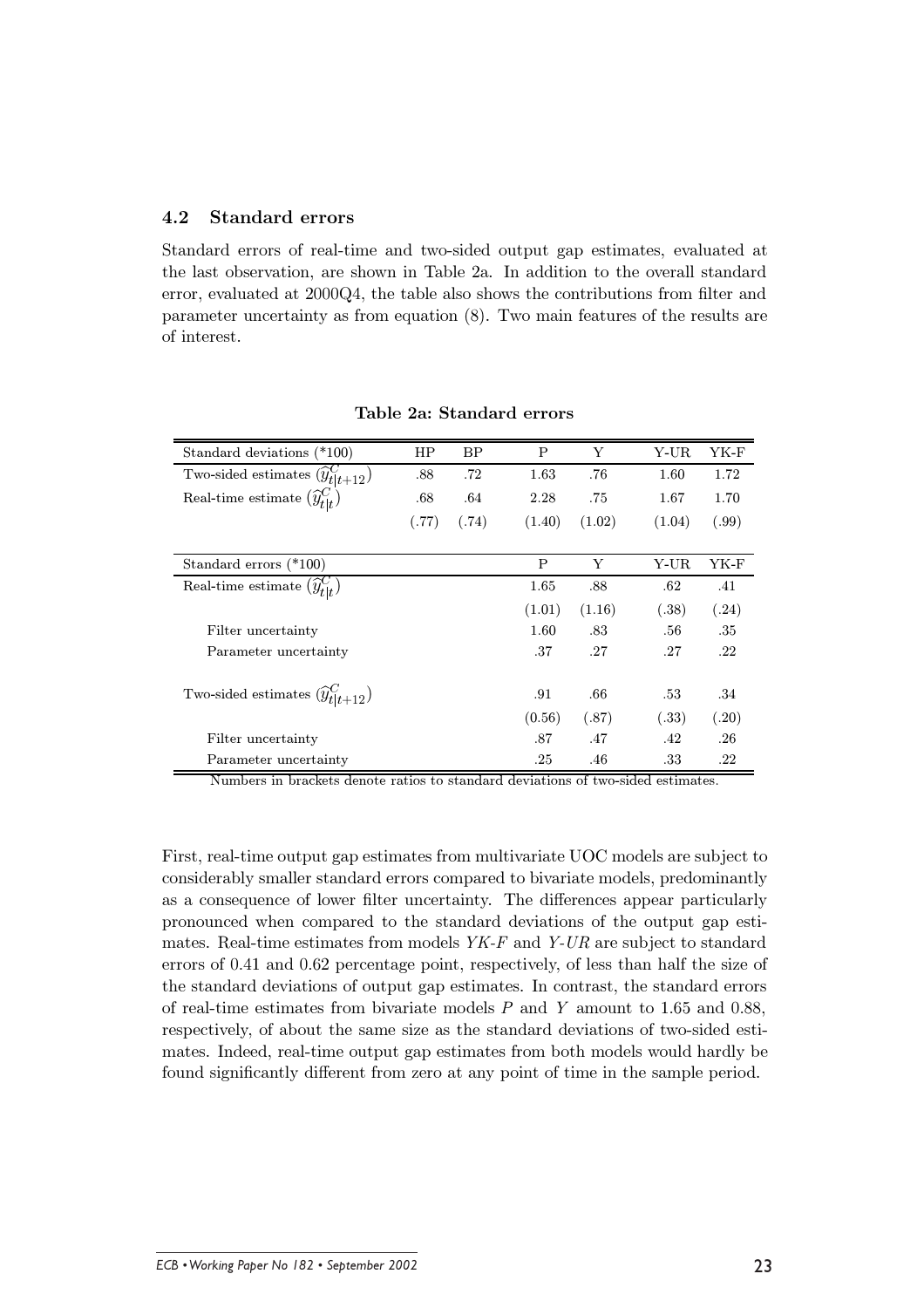Second, standard errors of two-sided estimates then decline compared to those of real-time estimates as a consequence of lower filter uncertainty, whereas the impact of parameter uncertainty remains broadly unchanged. However, the reduction in filter uncertainty is considerably larger for bivariate models. For model  $P$ , in particular the overall standard error of two-sided estimates is nearly halved. The gains from the multivariate extensions thus appear to apply in particular to real-time estimates. This result highlights the importance of inspecting real-time estimates when it comes to evaluating the particular methods for policy purposes.

| With supply curve                              | P    | Y    | Y-UR | YK-F |
|------------------------------------------------|------|------|------|------|
| Real-time estimate $(\widehat{y}_{t t}^C)$     | 2.18 | 1.09 | .74  | .40  |
| Filter uncertainty                             | 2.03 | 1.01 | .65  | .38  |
| Parameter uncertainty                          | .81  | .41  | .35  | .15  |
|                                                |      |      |      |      |
| Two-sided estimates $(\widehat{y}_{t t+12}^C)$ | 1.27 | .70  | .62  | .31  |
| Filter uncertainty                             | 1.18 | .47  | .46  | .27  |
| Parameter uncertainty                          | .48  | .52  | .41  | .16  |
|                                                |      |      |      |      |
| Without supply curve                           |      | Y    | Y-UR | YK-F |
| Real-time estimate $(\widehat{y}_{t}^{C})$     |      | 1.97 | 1.98 | 1.46 |
| Filter uncertainty                             |      | 1.94 | 1.92 | 1.44 |
| Parameter uncertainty                          |      | .37  | .44  | .25  |
|                                                |      |      |      |      |
| Two-sided estimates $(\widehat{y}_{t t+12}^C)$ |      | 1.77 | 1.88 | 1.44 |
| Filter uncertainty                             |      | 1.75 | 1.83 | 1.40 |
| Parameter uncertainty                          |      | .31  | .43  | .29  |

Table 2b: Standard errors under restricted parameter estimates

Estimates under  $\sigma_{\eta y} = 0.2 \times 10^{-2}$ .

Tables 2b further reports the results of two experiments on the impact of a restriction on parameter  $\sigma_{n\ell}$  and on the information content of the supply curve in pinning down real-time estimates. One may, first, conjecture that the volatility of the trend component, i.e. the standard deviations  $\sigma_{\eta y}$  of output level innovations  $\eta_t^y$  may affect filter uncertainty. Various applications, in particular of model P, have imposed restrictions on parameter  $\sigma_{\eta\eta}$  to reduce the volatility of the output trend component (e.g. Gordon, 1997, Fabiani and Mestre, 2001). Indeed, estimates of  $\sigma_{\eta y}$  differ considerably across models, ranging from  $0.12 \times 10^{-2}$  for model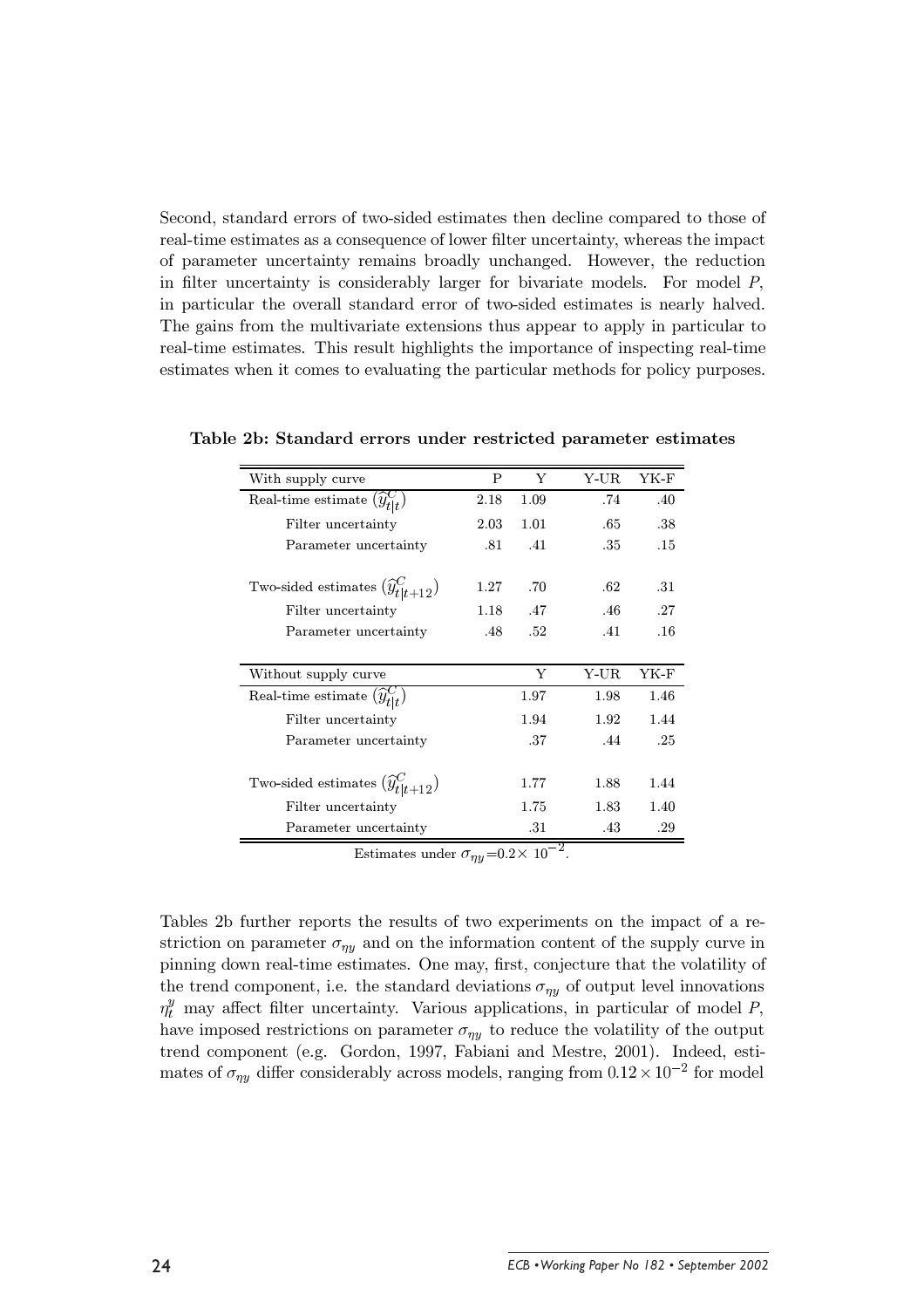$YK-F$  to 0.56  $\times 10^{-2}$  for model P and are generally larger for bivariate models. To examine the impact of these differences, I re-estimated all models under the identical restriction of  $\sigma_{\eta y} = 0.2 \times 10^{-2}$ . As shown in Table 2b, this does not alter the above findings in any significant way.

Second, although model P provides inferior results, supply curve (11) nevertheless turns to play an important role in pinning down both real-time and two-sided estimates. The lower panel of Table 2b reports the standard errors of output gap estimates from variants of the models, where the supply curve has been omitted. In all cases, the omission of the supply curve results in a substantial increase in filter uncertainty of both real-time and two-sided estimates. The reason for the large increase in uncertainty, in particular as regards models YK-F and Y-UR, is the high persistence of the gap. As the moduli of the roots of  $\varphi(L)$  are estimated with very close to one, the filter faces the task of decomposing output into a non-stationary trend and a highly persistent cycle. In this situation, the supply curve apparently adds important information to pinning down the level of potential output.

#### 4.3 Properties of revisions

The upper panel of Table 3 shows the sample root mean squared error (RMSE) of revisions  $\hat{y}_{t|t+h}^c(\xi) - \hat{y}_{t|t}^c(\xi)$ , evaluated over the period of 1980Q1 to 2000Q4.<sup>7</sup>

For HP and BP filters, revisions are found to be large, in particular when compared to the standard deviations of output gap estimates. The RMSE of 32-quarter ahead revisions comes close to the standard deviation of two-sided estimates and even exceeds the one of the real-time estimate. In contrast, for bivariate models the RMSE of revisions amounts to some  $60\%$  of the standard deviation of twosided estimate. For models  $Y-UR$  and  $YK-F$  this declines further to a mere 20%. Generally, with the exception of HP and BP filters, the predominant part of revisions to real-time estimates takes place within the first 12 quarters. Revisions are shown in Fig 4.

The results of test (9) for unbiasedness of real-time estimates  $\hat{y}_{t|t}^c$  are reported in the lower panel of Table 3. Unbiasedness is rejected for all models, but the bias is

 $7$ This paper employs the Diffuse Kalman filter (deJong, 1991). The filter imposes a diffuse prior on non-stationary elements of initial state vector  $\alpha_0$ , while stationary elements are initialised with their unconditional distribution. As a consequence, matrices  $P_{t|t}(\xi)$  are time-varying in the early part of the sample before gradually converging towards steady state values. Hence, estimates  $a_{t|t}$ from the early part of the sample should be omitted when evaluating the properties of real-time estimates.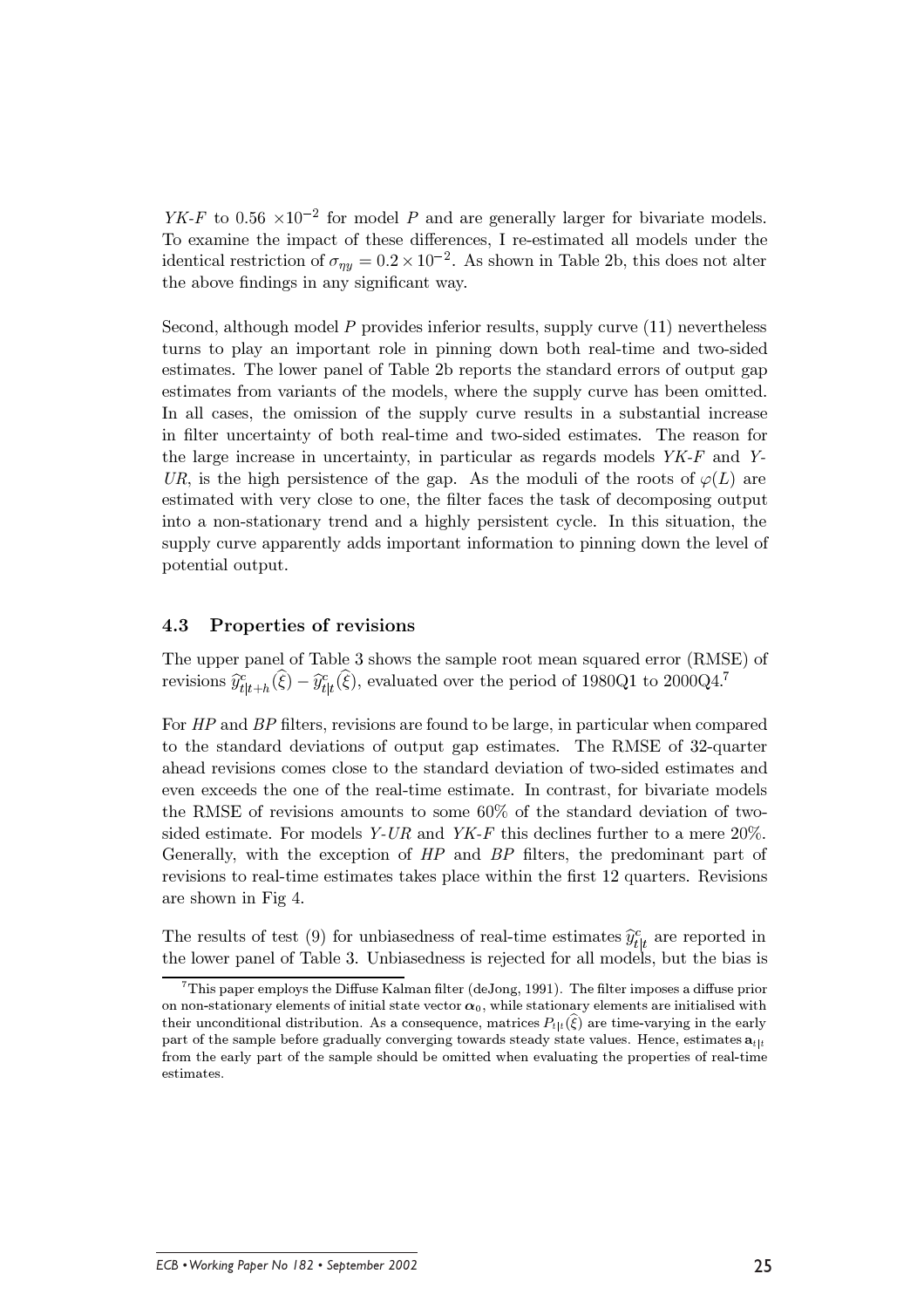smaller for multivariate models. For bivariate UOC models, coefficient  $b_1$  in equation (9) is generally significantly negative, attaining values of some  $-0.2$  to  $-0.3$ . While HP and BP filters pass the test with respect to  $\hat{y}_{t|t+12}^c$ , real-time estimates are heavily biased against 32-quarter ahead estimates  $\hat{y}_{t|t+32}^c$ . Coefficient  $b_1$  is comparatively small, although significant for model  $Y-UR$  while it is insignificant for YK-F. For model YK-F, in turn, constant  $b_0$  is significant owing to a systematic, albeit small, under-estimation of the output gap in real-time. This appears to be an unpleasant consequence of the assumption that the output-capital ratio trend follows a random walk without drift, as the estimates do not fully track in real time the downward trend in the output-capital ratio in the earlier part of the sample.

| $RMSE(*100)$                                   |                | HP      | <b>BP</b> | P       | Υ       | Y-UR    | YK-F    |
|------------------------------------------------|----------------|---------|-----------|---------|---------|---------|---------|
| $\widehat{y}_{t t+12}^C - \widehat{y}_{t t}^C$ |                | .64     | .61       | 1.12    | .46     | .28     | .36     |
|                                                |                | (.73)   | (.90)     | (.68)   | (.61)   | (.18)   | (.20)   |
| $\widehat{y}_{t t+32}^C - \widehat{y}_{t t}^C$ |                | .82     | .75       | 1.09    | .48     | .31     | .38     |
|                                                |                | (.93)   | (1.04)    | (.60)   | (.63)   | (.19)   | (.19)   |
|                                                |                |         |           |         |         |         |         |
| Bias tests                                     |                | HP      | <b>BP</b> | P       | Υ       | Y-UR    | YK-F    |
| $\widehat{y}_{t t+12}^C - \widehat{y}_{t t}^C$ | $b_0$          | .001    | .001      | $-.000$ | $-.002$ | $-.000$ | .002    |
|                                                |                | (.47)   | (.45)     | (0.00)  | (2.09)  | (.88)   | (7.66)  |
|                                                | b <sub>1</sub> | $-.093$ | $-.110$   | $-.330$ | $-.206$ | $-.054$ | $-.006$ |
|                                                |                | (.53)   | (.62)     | (8.70)  | (2.37)  | (2.85)  | (.31)   |
|                                                |                |         |           |         |         |         |         |
| $\widehat{y}_{t+32 t}^C - \widehat{y}_{t t}^C$ | $b_0$          | .001    | .002      | $-.000$ | $-.002$ | $-.000$ | .003    |
|                                                |                | (.57)   | (.93)     | (0.58)  | (2.16)  | (.47)   | (9.21)  |
| b <sub>1</sub>                                 | $b_1$          | $-.269$ | $-.317$   | $-.328$ | $-.162$ | $-.076$ | .002    |
|                                                |                | (2.34)  | (2.80)    | (10.06) | (3.29)  | (6.51)  | (.36)   |

Table 3: Revisions: RMSE and bias tests

RMSE: numbers in brackets represent ratios to the std dev of respective two-sided estimates. Bias tests (9) : numbers in brackets denote t-values.

It should be recalled that ARIMA extensions are used for both HP and BP filters. Application of the filters without the ARIMA extension results in a deterioration of the properties of real-time estimates. I have also experimented with imposing smoother trends on  $HP$  and  $BP$  filters, i.e. higher values of smoothing parameter  $\lambda$  on the HP filter and the exclusion of high frequencies in the BP filter, with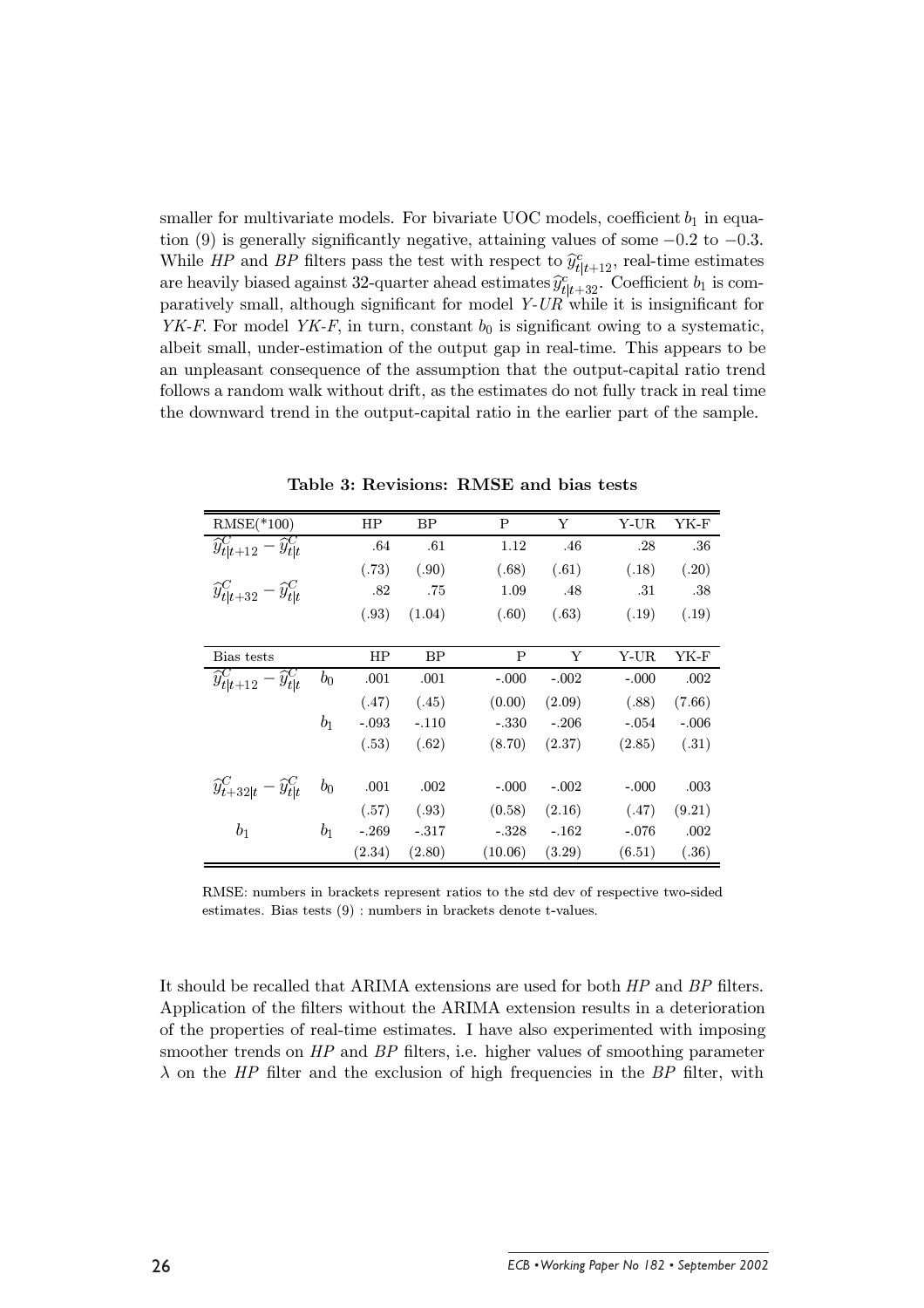broadly unchanged results. van Norden (2002) shows that the gain function of the one-sided BP filter is subject to substantial compression, even if the ARIMA extension is applied.

#### 4.4 **Inflation forecasts**

Tables 4a and 4b report the root mean squared errors (RMSEs) of forecasts for annual GDP deflator inflation relative to the RMSEs of random walk forecasts. The table reports results for 4, 8, and 12 quarter ahead forecasts. In addition to in-sample forecasts from 1980Q1 to 2000Q4, based on full-sample parameter estimates, I also inspect forecasts from 1991Q1 onwards, which are based on recursive estimates of parameters  $\xi$ .

Within-sample conditional forecasts from multivariate UOC models improve substantially on the random walk (RW) forecast at all horizons. However, only model  $YK-F$  also provides informative out-of-sample forecasts. The RMSE of the latter improves by some  $30 - 40\%$  on the random walk forecast.<sup>8</sup> Bivariate UOC models and moving average filters again perform worse than multivariate models with conditional forecasts, at best, improving only slightly on the random walk forecast within the sample, while falling short of the latter in out-of-sample forecasts. The particularly high RMSEs of forecasts from model  $P$  may be explained from the fact that estimates  $y_{t|t}^*$  are not updated once future output observations are added, as the latter are exogenous to the model.

Fig. 5 shows 4 and 12 quarter ahead changes in inflation together with the respective conditional forecasts. Multivariate models, although less successful in predicting short-term movements in inflation during the 1980s, track longer-term inflation developments pretty well. Model  $Y-UR$  yet tends to overpredict inflation in the 1990s. Model Y and the  $HP$  filter largely fail in explaining the disinflation of the 1980s. The worse forecasting performance of model  $Y-UR$  in the 1990s may be related to some misspecification of the latter, as indicated by the significant autocorrelation in unemployment rate prediction errors (Table 1b). Fabiani and Mestre (2000) report difficulties in obtaining plausible euro area NAIRU estimates from bivariate UOC models. Overall, TFP may thus be more informative than the unemployment rate for the purpose of estimating the euro area output gap.

 ${}^8$ From Diebold-Mariano tests (Harvey et al., 1997), the improvements in the conditional forecasts from Y-KF on the RW forecasts and on forecasts from other models are in most cases significant at the 5% level.

<sup>&</sup>lt;sup>9</sup>In this context it is worth noting that replacement of the output-capital ratio with output in model  $YK$ - $F$  results only in a small deterioriation of the properties of estimates.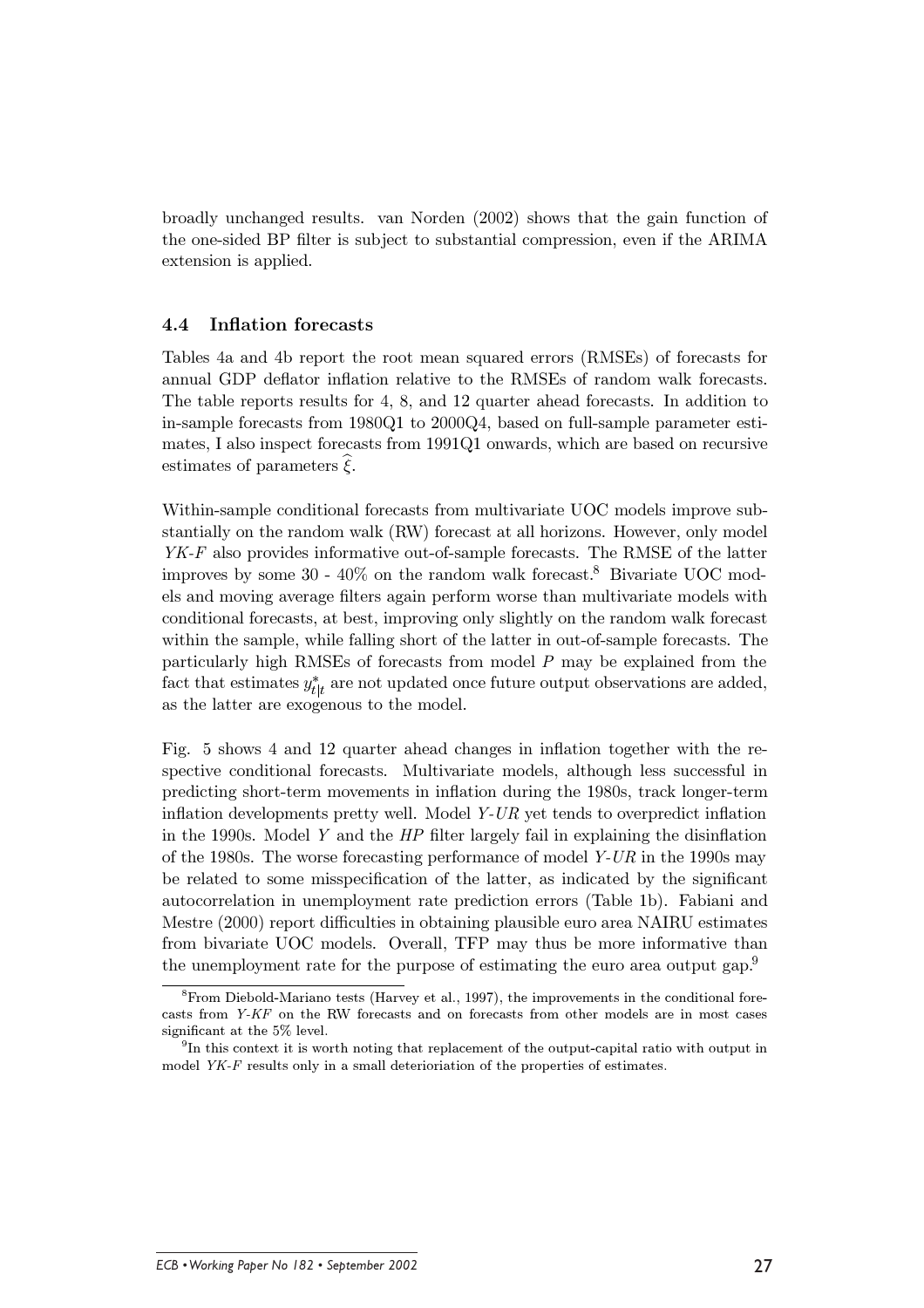| <b>RRMSE</b>   | HP   | <b>BP</b> | P    | Y    | Y-UR | YK-F |
|----------------|------|-----------|------|------|------|------|
| Conditional    |      |           |      |      |      |      |
| 4              | .90  | 1.08      | 1.03 | .93  | .73  | .63  |
| 8              | 1.03 | 1.28      | 1.33 | .91  | .66  | .49  |
| 12             | 1.07 | 1.30      | 1.64 | .98  | .63  | .46  |
| Unconditional  |      |           |      |      |      |      |
| 4              |      |           |      | .94  | .80  | .73  |
| 8              |      |           |      | .98  | .84  | .76  |
| 12             |      |           |      | 1.06 | .88  | .87  |
| LI regressions |      |           |      |      |      |      |
| 4              | .76  | .90       | .74  | .85  | .70  | .64  |
| 8              | .85  | 1.10      | .85  | .93  | .86  | .67  |
| 12             | .96  | 1.18      | .89  | .98  | .88  | .70  |

Table 4a: In-sample inflation forecasts (1980Q1 to 2000Q4)

Table 4b: Recursive inflation forecasts (1991Q1 to 2000Q4)

| <b>RRMSE</b>   | HP    | BP   | P    | Y    | Y-UR | YK-F |
|----------------|-------|------|------|------|------|------|
| Conditional    |       |      |      |      |      |      |
| 4              | 1.12  | 1.18 | 1.74 | 1.09 | 1.11 | .73  |
| 8              | .1.27 | 1.36 | 2.78 | 1.18 | 1.22 | .64  |
| 12             | 1.23  | 1.29 | 3.32 | 1.21 | 1.12 | .56  |
| Unconditional  |       |      |      |      |      |      |
| 4              |       |      |      | 1.03 | 1.21 | .90  |
| 8              |       |      |      | 1.05 | 1.60 | 1.21 |
| 12             |       |      |      | .99  | 1.60 | 1.33 |
| LI regressions |       |      |      |      |      |      |
| 4              | .99   | 1.07 | 1.23 | .90  | 1.06 | .84  |
| 8              | 1.24  | 1.14 | 1.49 | 1.07 | 1.38 | 1.09 |
| 12             | 1.26  | 1.12 | 1.39 | .99  | 1.25 | .97  |

RRMSE denotes the root mean squared error of the inflation forecast relative to the RMSE of the random walk forecast. RMSEs of in-sample random walk forecasts are given by 0.0099, 0.0124, and 0.0159 for 4, 8, and 12 steps ahead, respectively. RMSEs of out-of-sample random walk forecasts are given by 0.0065, 0.0081, and  $0.0110$  for 4, 8, and 12 steps ahead, respectively.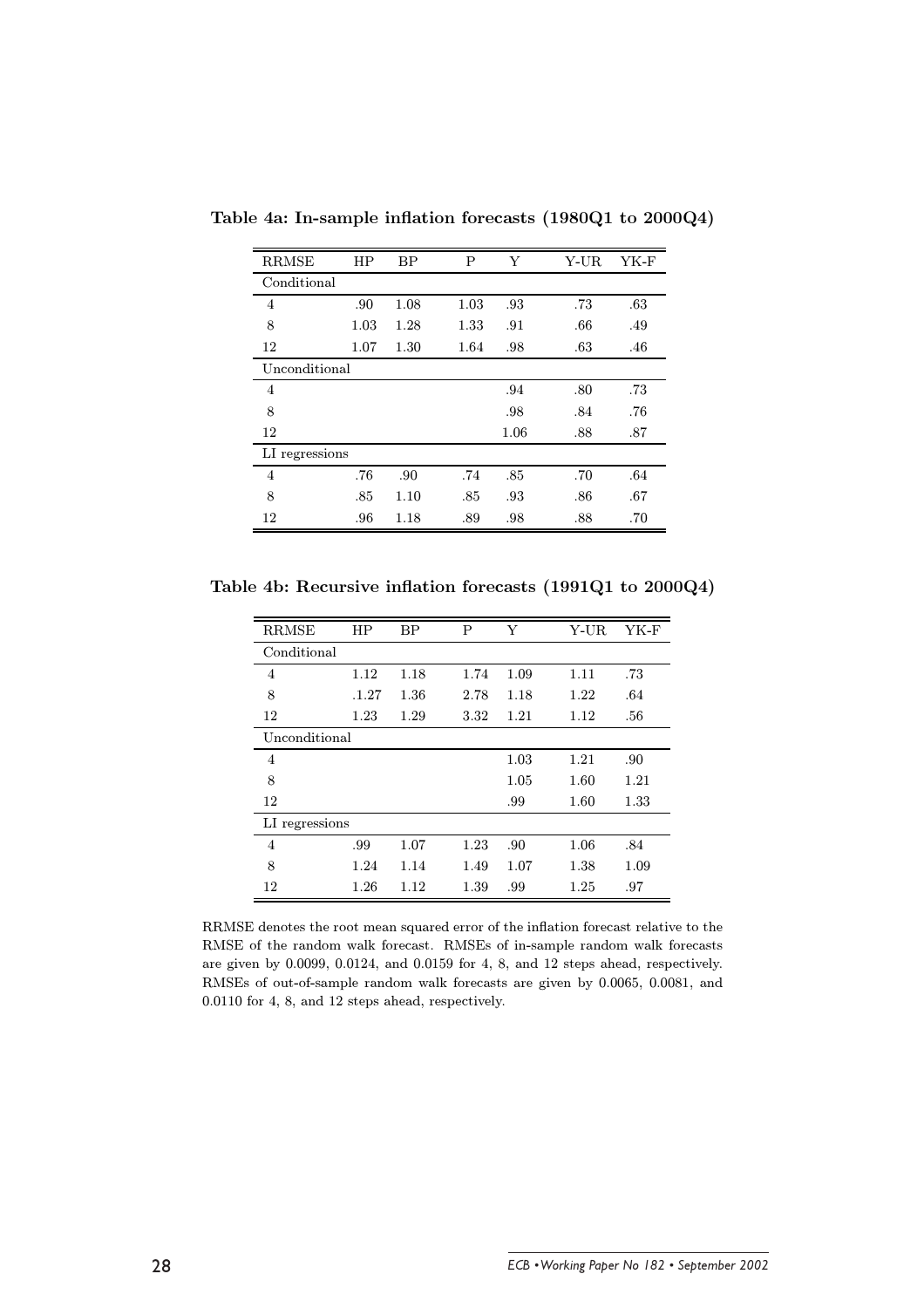





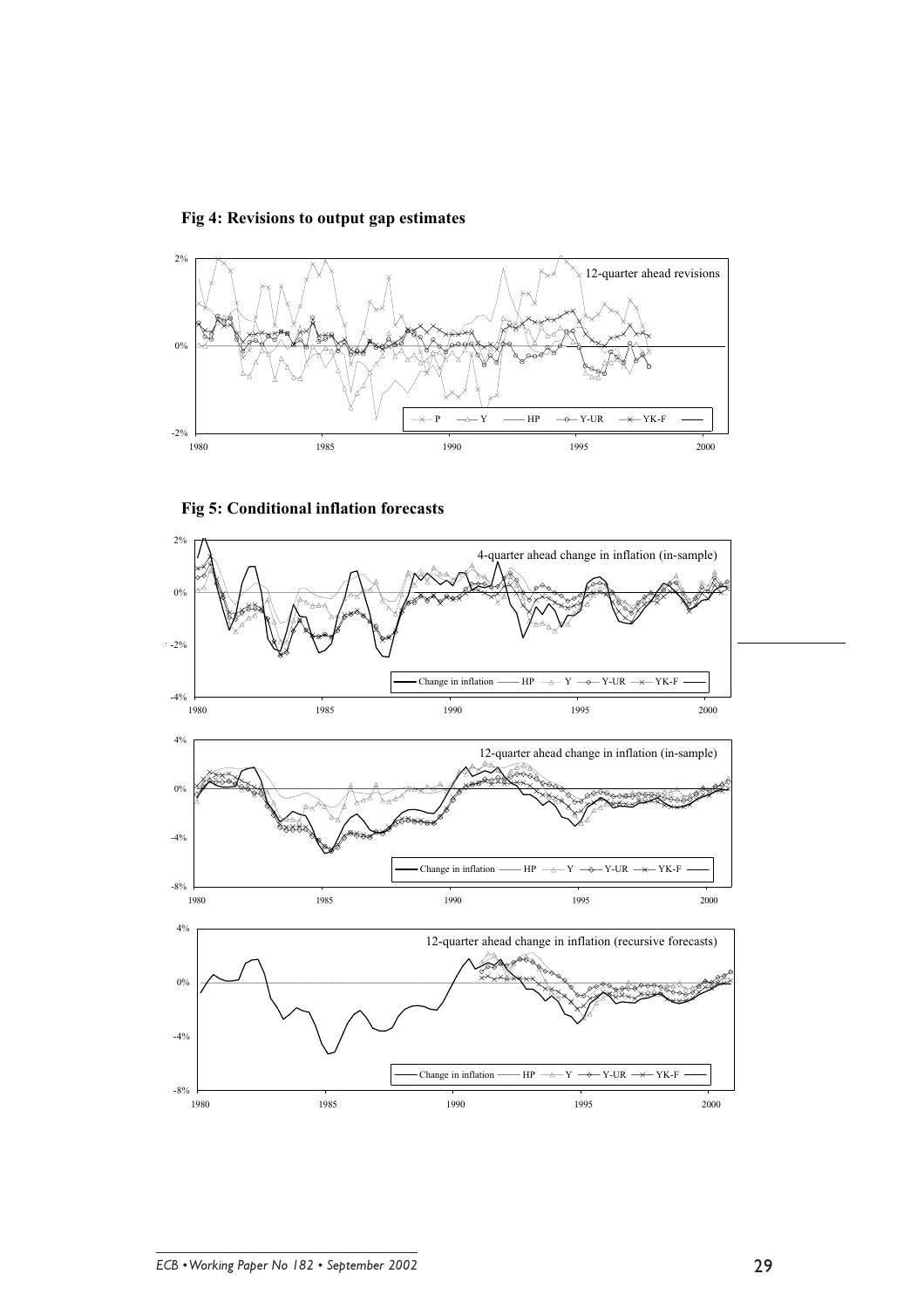The results for unconditional forecasts and the leading indicator regressions are less appealing and the leading indicator properties of real-time estimates for future inflation appear to remain quite limited for all models. Within the sample, unconditional forecasts and leading indicator regressions from models Y-UR and  $YK-F$  show some improvement on the random walk forecast. Recursive out-ofsample forecasts, however, contain little information and only model YK-F beats the random walk forecast at a horizon of one year. The poor out-of-sample forecasting performance apparently emerges as a result of poor forecasts for the output gap. Indeed, leading indicator regressions tend to give a lower RMSE compared to unconditional forecasts.

#### $\overline{5}$ Inflation forecasts: comparison with other indicators

This section compares inflation forecasts from model YK-F with those from various other indicators proposed in earlier work. I briefly examine two questions.

First, do inflation forecasts from model YK-F encompass forecasts based on standard regression equations including real activity variables? It has been argued, in particular, that the unemployment rate and capacity utilisation have high predictive power for inflation in the US (e.g. Staiger et al., 1996; Stock and Watson, 1999b). I will examine various real activity variables used in the above UOC models.

Second, how do inflation forecasts from model  $YK-F$  compare to forecasts from monetary and financial variables? Various studies report good leading indicator properties for inflation of money M3 growth, interest rates and real money gap (RMG) indicators (Gerlach and Svensson, 2000; Trecroci and Vega, 2000; Nicoletti Altimari, 2001). The RMG has been defined as the deviation  $m_t - m_t^*$  of real money balances  $m_t$  from their long-run equilibrium value  $m_t^*$ , evaluated at potential *output.* Hence, RMG indicators themselves require an output gap estimate. I will examine RMG indicators constructed along the lines of Nicoletti Altimari (2001), based on the long-run money demand equation from Brand and Cassola (2000). I will use real-time estimates from either the  $HP$  filter or model  $YK$ - $F$ <sup>10</sup>

Again, I inspect both conditional forecasts and leading indicator regressions.

<sup>&</sup>lt;sup>10</sup>The Brand-Cassola (2000) long-run money demand equation,  $m_t = d_0 + d_1 y_t + d_2 l_t$  uses longterm rates  $l_t$  as a measure for the opportunity cost of holding money. To calculate RMG-YK and RMG-HP indicators  $m_t^*$ , real-time estimates  $\hat{y}_{t|t}^*$  from model YK-F or the HP filter, respectively, are inserted for  $y_t$ .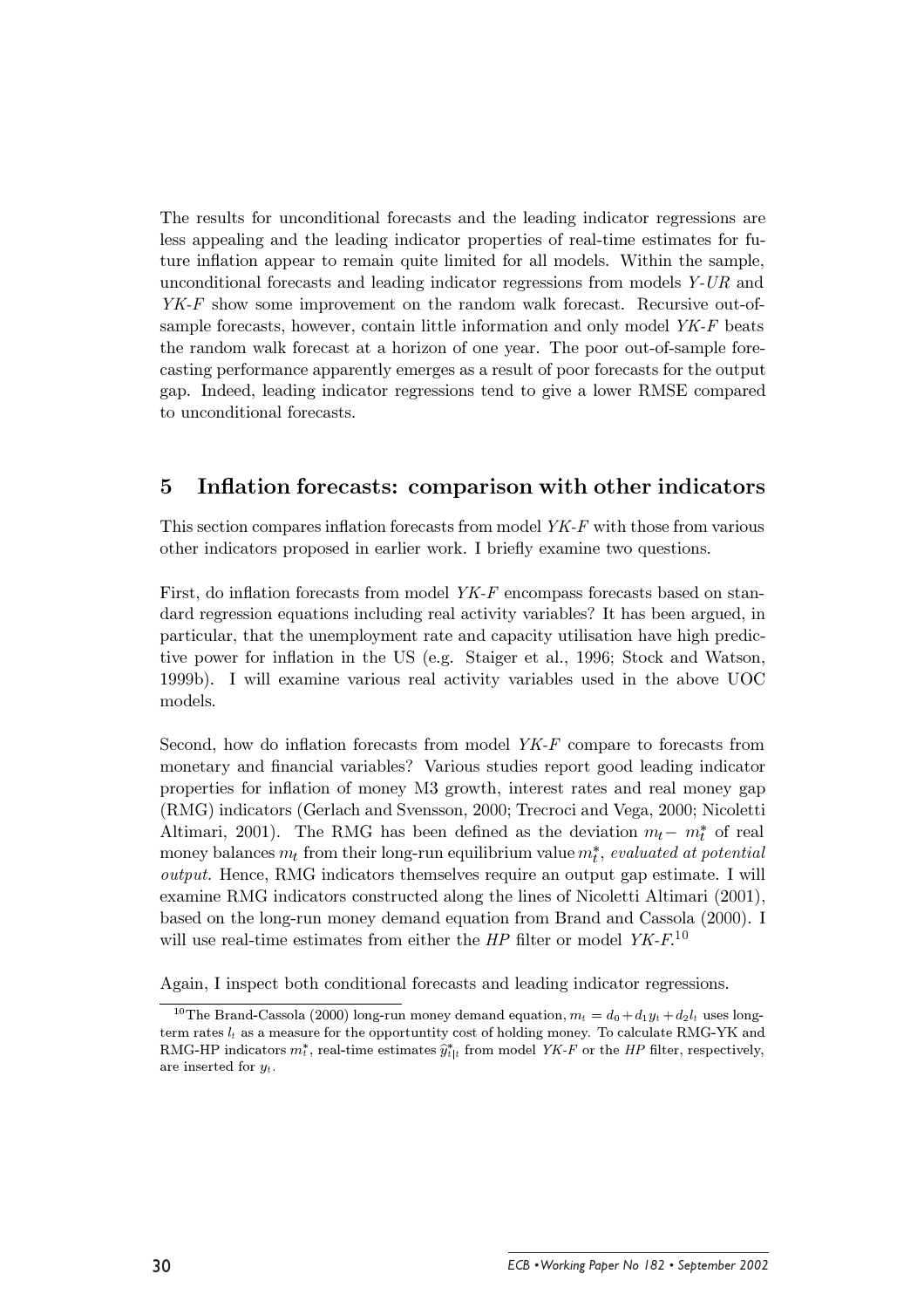#### $5.1$ **Conditional forecasts**

Table 5a reports the results for conditional forecasts from the various indicators, based on equation

$$
(1 - \rho_1 L)\Delta \pi_t = \mu + \theta_x(L)x_t + (1 - \rho_2 L^4)\xi_t + e_t \tag{16}
$$

Lengths of lag polynomials  $\theta_{\tau}(L)$  were selected from the Akaike information criterion (AIC), which in many cases yielded better results than the SIC. In case of recursive out-of-sample forecasts, lag length estimation was also done recursively. Table 5a again shows the RMSE relative to the random walk forecast of conditional in-sample and recursive out-of-sample forecasts. Forecasts from model  $YK-F$  correspond to those reported in section 4.4. Table 5a also reports results from a shorter estimation period starting in 1980Q1, as data for money M3 are available only from 1980Q1.

To examine whether the particular indicators add information to forecasts from model  $YK-F$ , the table also reports forecast encompassing regressions

$$
\Delta \pi_{t+h} = \lambda \pi_{t+h|t}^{(C)} + (1 - \lambda) \pi_{t+h|t}^{(x)}
$$
\n(17)

where  $\pi_{t+h|t}^{(C)}$  and  $\pi_{t+h|t}^{(x)}$  denote forecasts from model YK-F and from indicator  $x_t$ , respectively. If  $\lambda = 1$ , then forecasts from indicator  $x_t$  add no information to forecasts from model YK-F. If  $\lambda = 0$ , then forecasts from model YK-F add no information to forecasts from indicator  $x_t$ .

The results point to a superior performance of model YK-F compared to the various indicators, in particular as regards out-of-sample inflation forecasts. Most of the indicators are found to Granger-cause inflation. With respect to in-sample forecasts, some indicators, notably capacity utilisation, interest rates, and RMG indicators, show RMSEs close to those from model YK-F. Recursive out-of-sample forecasts yet in many cases fall grossly short of those from model YK-F and coefficient  $\lambda$  from forecast encompassing regression (17) is generally estimated with close to one. The major exceptions are GDP growth, when based on the full-range estimation period and capacity utilisation, when based on the shorter estimation period.

The bad out-of-sample performance of the various indicators may be related to instabilities in estimates of constant  $\mu$  in equation (16). Table 5a shows a test for the stability of constant  $\mu$ , i.e. Andrews' (1993) extension of the Chow breakpoint test, which allows for an unknown break point. For many indicators, estimates of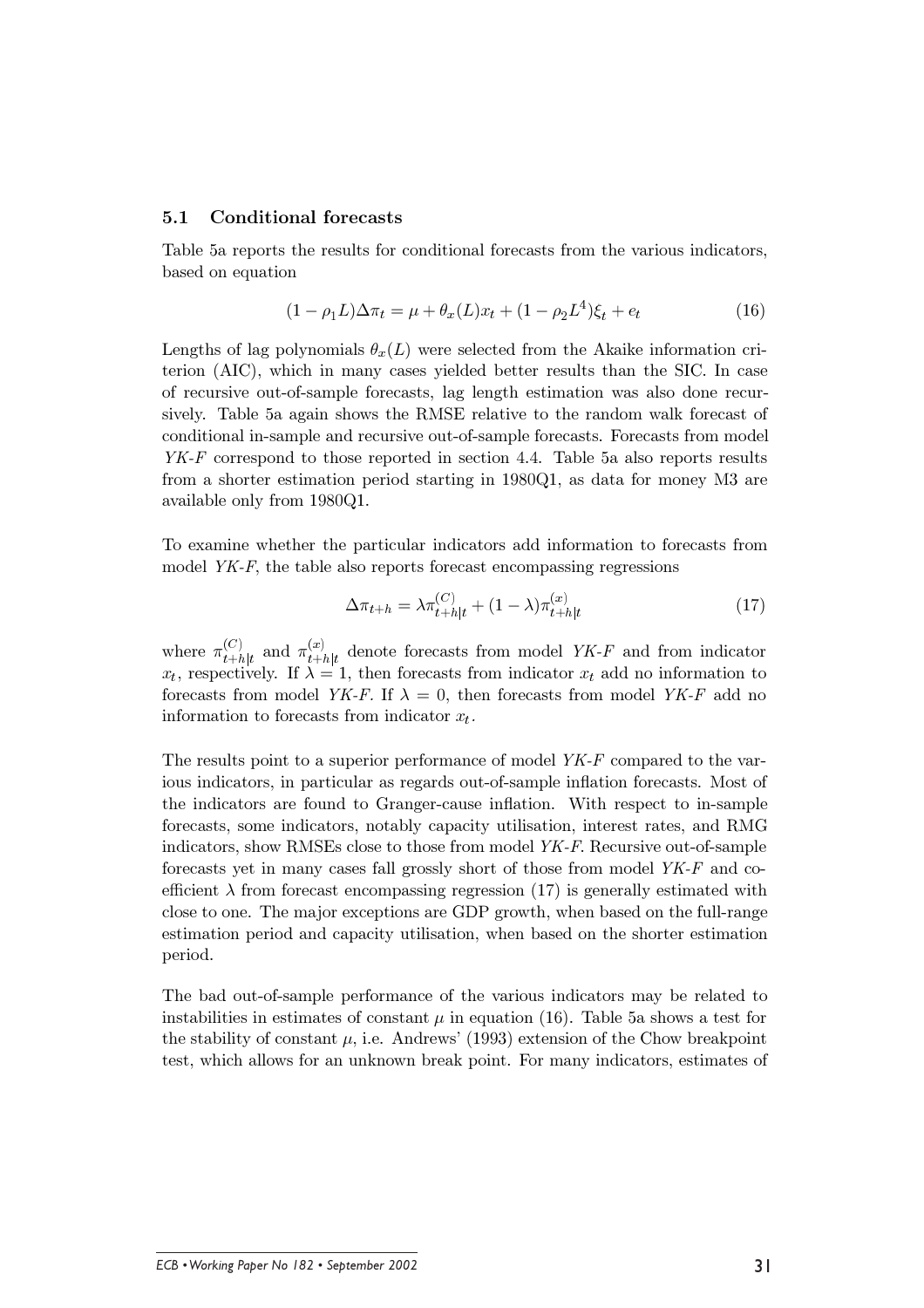|                                      |                          | Lags Granger-<br>causality | Stability<br>test |                  | <b>RRMSE</b> |                                  | <b>RRMSE</b> |      |                                      | Encompassing test<br>Lambda |                |               |      |
|--------------------------------------|--------------------------|----------------------------|-------------------|------------------|--------------|----------------------------------|--------------|------|--------------------------------------|-----------------------------|----------------|---------------|------|
|                                      |                          |                            | max               | at               |              | In-sample<br>$(1980Q1 - 2000Q4)$ |              |      | Out-of-sample<br>$(1991Q1 - 2000Q4)$ |                             |                | Out-of-sample |      |
|                                      |                          |                            |                   |                  | 4            | 8                                | 12           | 4    | 8                                    | 12                          | $\overline{4}$ | 8             | 12   |
| <b>Model YK-CF</b>                   |                          |                            | 0.55              | 90O <sub>2</sub> | 0.63         | 0.49                             | 0.46         | 0.73 | 0.64                                 | 0.56                        |                |               |      |
| <b>Estimation starting at 1973Q1</b> |                          |                            |                   |                  |              |                                  |              |      |                                      |                             |                |               |      |
| None                                 |                          |                            | 3.53              | 8104             | 0.94         | 0.99                             | 0.94         | 1.01 | 0.94                                 | 0.86                        | 1.43           | 1.40          | 1.41 |
| Capacity utilisation                 | $\theta$                 | **8.59                     | $**16.44$         | 8303             | 0.81         | 0.78                             | 0.77         | 1.14 | 1.57                                 | 1.90                        | 0.93           | 1.02          | 0.90 |
| UR (level)                           | $\theta$                 | $*2.76$                    | $***8.73$         | 8501             | 0.92         | 0.96                             | 0.90         | 1.46 | 1.90                                 | 2.07                        | 0.88           | 0.92          | 0.90 |
| UR (change)                          | $\overline{4}$           | 8.49                       | $***8.82$         | 8104             | 0.88         | 0.84                             | 0.87         | 1.01 | 0.89                                 | 0.78                        | 1.18           | 1.18          | 1.18 |
| GDP growth                           | 3                        | *8.97                      | 1.85              | 81Q4             | 0.85         | 0.85                             | 0.82         | 0.95 | 0.69                                 | 0.69                        | 1.25           | 0.56          | 0.61 |
| Long-term rate                       | 3                        | *8.99                      | 2.11              | 9104             | 0.73         | 0.61                             | 0.52         | 1.28 | 1.46                                 | 1.38                        | 1.09           | 1.02          | 1.03 |
| Short-term rate                      | $\overline{\mathcal{L}}$ | **32.67                    | 0.69              | 8703             | 0.68         | 0.59                             | 0.51         | 1.13 | 1.18                                 | 1.04                        | 0.80           | 0.74          | 0.73 |
| Spread                               | $\overline{\mathbf{4}}$  | $*20.04$                   | 2.10              | 81Q4             | 0.92         | 0.93                             | 0.82         | 1.94 | 2.11                                 | 2.42                        | 1.02           | 0.98          | 0.97 |
| <b>Estimation starting at 1980Q1</b> |                          |                            |                   |                  |              |                                  |              |      |                                      |                             |                |               |      |
| None                                 |                          |                            | 4.98              | 87Q3             | 0.95         | 1.12                             | 0.97         | 1.40 | 1.88                                 | 1.97                        | 0.95           | 0.93          | 0.97 |
| Capacity utilisation                 | $\boldsymbol{0}$         | $**17.31$                  | 2.33              | 86Q1             | 0.63         | 0.46                             | 0.39         | 0.75 | 0.75                                 | 0.97                        | 0.58           | 0.49          | 0.98 |
| UR (level)                           | $\mathbf{0}$             | 0.75                       | $**16.15$         | 88O1             | 0.92         | 1.02                             | 0.97         | 1.38 | 1.81                                 | 1.89                        | 0.90           | 0.96          | 0.98 |
| UR (change)                          | $\mathbf{1}$             | 2.20                       | 3.05              | 87Q3             | 0.86         | 0.91                             | 0.86         | 1.30 | 1.67                                 | 1.81                        | 0.88           | 0.88          | 0.92 |
| GDP growth                           | 2                        | $***8.71$                  | 3.26              | 88Q1             | 0.85         | 0.89                             | 0.86         | 1.36 | 1.74                                 | 1.88                        | 0.89           | 0.88          | 0.92 |
| Long-term rate                       | 3                        | **14.49                    | $***8.07$         | 88Q1             | 0.72         | 0.67                             | 0.54         | 1.31 | 1.76                                 | 1.91                        | 0.94           | 1.05          | 1.06 |
| Short-term rate                      | 3                        | $*7.88$                    | **8.96            | 88Q1             | 0.75         | 0.64                             | 0.64         | 1.34 | 1.84                                 | 1.91                        | 0.99           | 0.97          | 1.07 |
| Spread                               | $\mathbf{1}$             | 3.21                       |                   | 4.92 87Q3        | 0.91         | 1.02                             | 0.98         | 1.43 | 1.83                                 | 1.82                        | 1.08           | 1.01          | 0.99 |
| Money M3 growth                      | 3                        | *8.59                      | $**10.90$         | 8703             | 1.02         | 1.31                             | 1.19         | 0.98 | 1.00                                 | 1.77                        | 1.16           | 0.94          | 1.07 |
| RMG (YK-CF)                          | 1                        | $**13.75$                  | 6.01              | 89Q4             | 0.72         | 0.73                             | 0.61         | 1.45 | 1.56                                 | 1.65                        | 1.28           | 1.37          | 1.08 |
| RMG (HP)                             | 1                        | $**11.91$                  | $**7.55$          | 87Q3             | 0.75         | 0.84                             | 0.78         | 1.48 | 1.69                                 | 1.15                        | 0.95           | 0.99          | 1.03 |

### **Table 5a: Conditional forecasts from alternative indicators**

\* and \*\* denote significance at 10% and 5% levels, respectively.

Critical values for the stability test are 6.05 and 7.51 for 10% and 5% significance levels, respectively (Andrews, 1992, Table 1)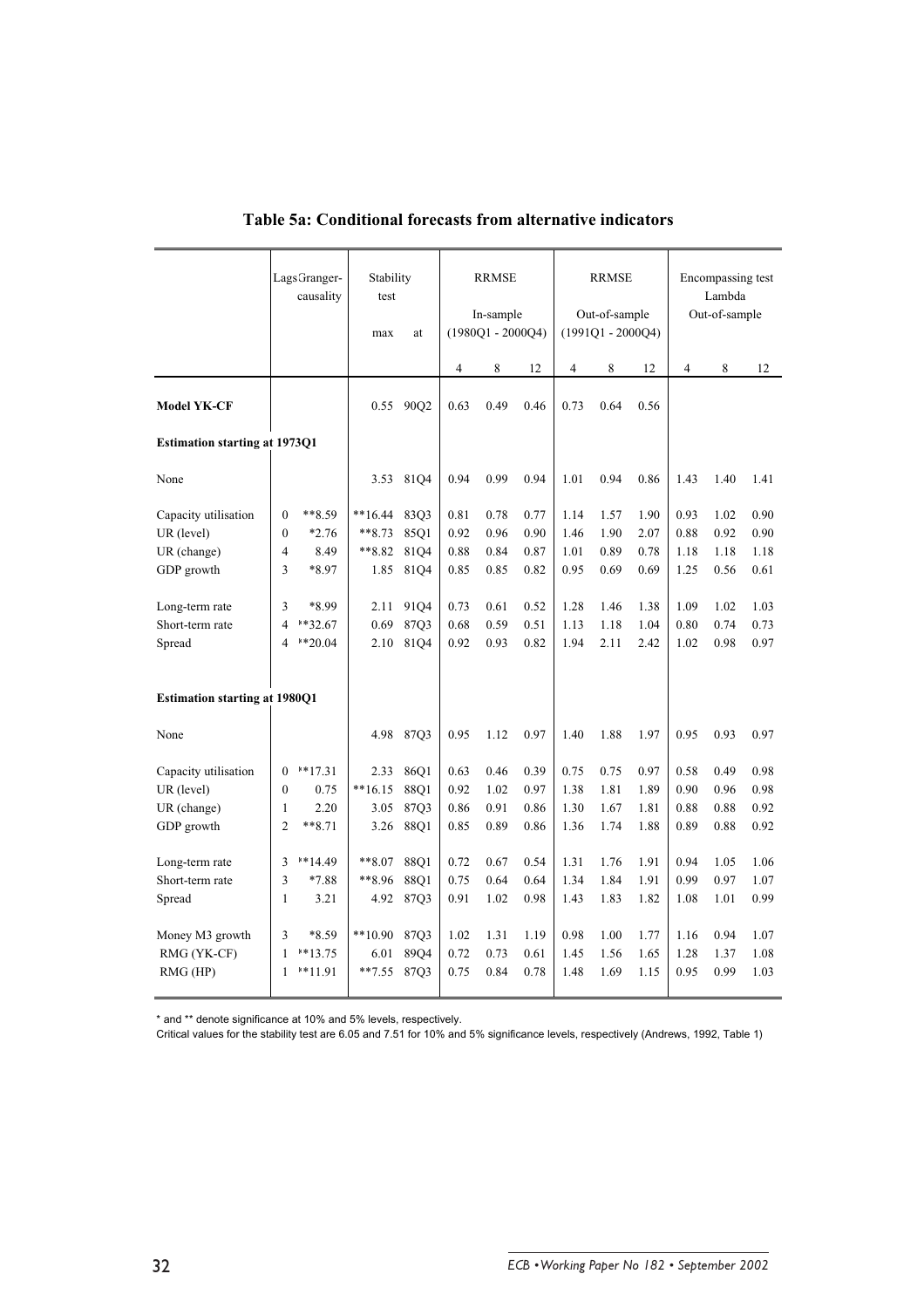$\mu$  are unstable with breakpoints at around either 1983 or 1988, related to either the beginning or the end of the 1980s disinflation period. Apparently, these instabilities arise as a consequence of the incapability of the various indicators to explain the downward trend in inflation in the 1980s, which is spuriously accounted for by  $\mu$ . Such instability occurs notably for capacity utilisation and the unemployment rate. In contrast, the  $YK-F$  gap estimates appear to sufficiently explain the decline in inflation in this period in the absence of a constant term in supply curve  $(11)$ .

To check the robustness of these findings, I have experimented with purely autoregressive versions of equation  $(16)$ , using inflation either in levels or first differences. The above conclusions remain unchanged. If inflation was used in levels, autoregressive lag polynomials invariably displayed a root of very close to one, reflecting the nonstationarity of inflation in the sample and resulting in estimates very close to the specifications in first differences.

#### $5.2$ Leading indicator regressions

I follow Stock and Watson (1999b) and Nicoletti Altimari (2001) in examining the leading indicator properties of the various indicators from regressions

$$
\pi_{t+h} = \mu + \theta_x(L)x_t + \sum_{i=0}^k c_i \pi_{t-i} + e_t
$$
  

$$
\pi_{t+h} - \pi_t = \mu + \theta_x(L)x_t + \sum_{i=0}^k c_i \Delta \pi_{t-i} + e_t,
$$

where inflation appears either in levels or first differences.

Table 5b reports the results for recursive out-of-sample forecasts from 1991Q1 to 2000Q4. Overall, the results depend heavily on the forecast horizon and on whether inflation in levels or first differences is used. Differences in root mean squared errors among forecasts from the various indicators are small. Inflation forecasts from model YK-F tend to slightly outperform those from other indicators at a horizon of one year, whereas they fall short of most other indicators at higher horizons.

From the level equation, as shown by Nicoletti Altimari (2001) money M3 growth and RMG indicators show the best performance at longer forecast horizons. For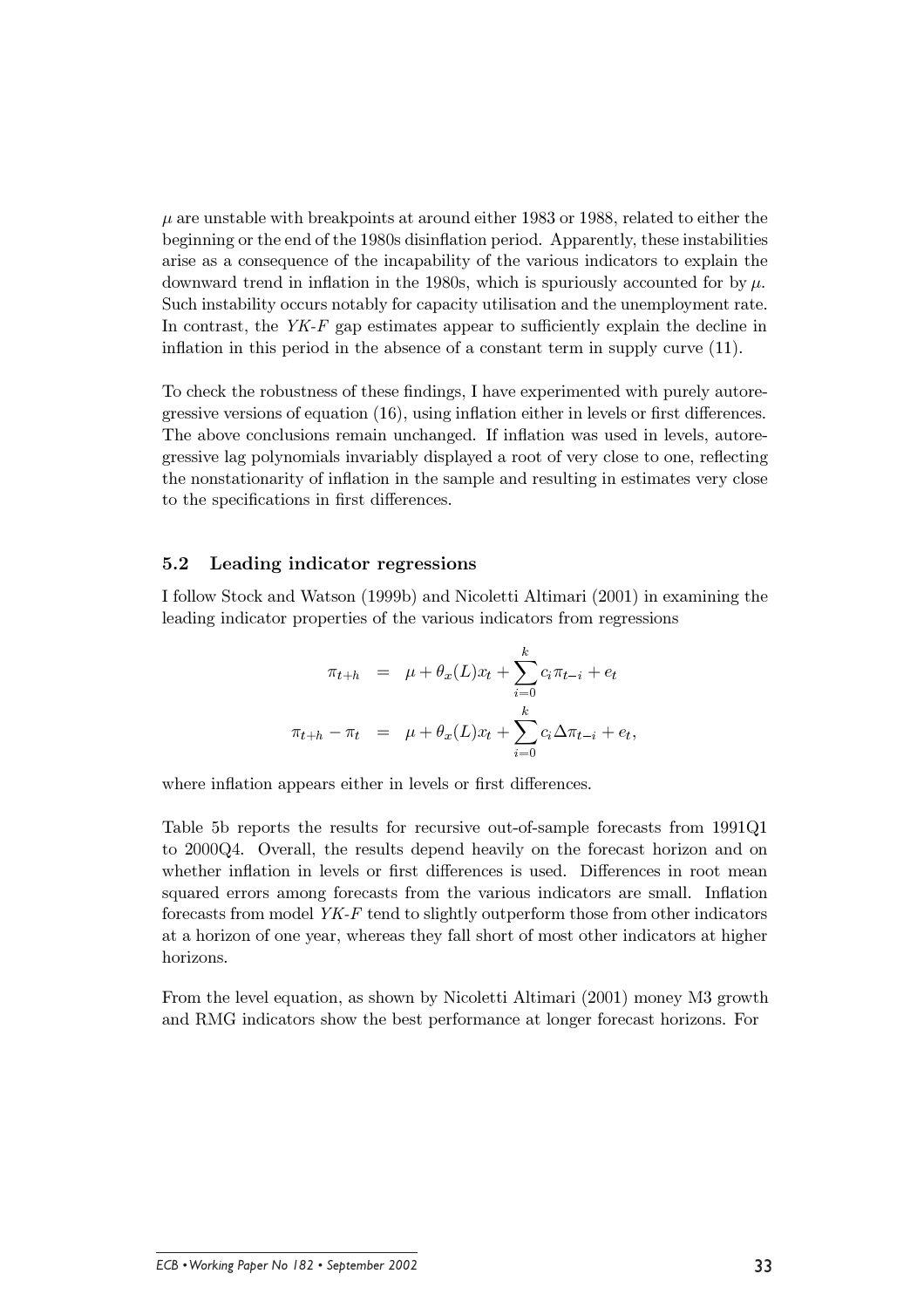|                      |                | <b>RRMSE</b><br>Level equation<br>$(1980Q1 - 2000Q4)$ |      | <b>RRMSE</b><br>Difference equation<br>$(1991Q1 - 2000Q4)$ |      |      |  |
|----------------------|----------------|-------------------------------------------------------|------|------------------------------------------------------------|------|------|--|
|                      | $\overline{4}$ | 8                                                     | 12   | 4                                                          | 8    | 12   |  |
| <b>Model YK-CF</b>   | 0.80           | 0.87                                                  | 0.84 | 0.79                                                       | 0.85 | 0.85 |  |
| None                 | 1.03           | 0.92                                                  | 0.87 | 0.96                                                       | 0.84 | 0.93 |  |
| Capacity utilisation | 0.84           | 0.85                                                  | 0.79 | 0.82                                                       | 0.92 | 0.82 |  |
| UR (level)           | 0.84           | 0.76                                                  | 0.72 | 0.89                                                       | 0.81 | 0.71 |  |
| UR (change)          | 0.96           | 0.84                                                  | 0.76 | 0.83                                                       | 0.76 | 0.79 |  |
| GDP (growth)         | 0.99           | 0.80                                                  | 0.80 | 0.81                                                       | 0.86 | 0.76 |  |
| Long-term rate       | 0.90           | 0.77                                                  | 0.81 | 0.72                                                       | 0.79 | 0.75 |  |
| Short-term rate      | 1.05           | 0.88                                                  | 0.77 | 0.88                                                       | 0.89 | 0.80 |  |
| Spread               | 1.01           | 0.87                                                  | 0.79 | 0.88                                                       | 0.86 | 0.90 |  |
| Money M3 growth      | 0.97           | 0.70                                                  | 0.67 | 1.10                                                       | 0.83 | 1.10 |  |
| RMG (YK-CF)          | 0.94           | 0.74                                                  | 0.66 | 0.92                                                       | 0.74 | 0.79 |  |
| $RMG$ (HP)           | 1.17           | 0.88                                                  | 0.86 | 1.17                                                       | 0.68 | 0.82 |  |

## **Table 5b: Leading indicator regressions (recursive)**

Estimation period starts at 1980Q1.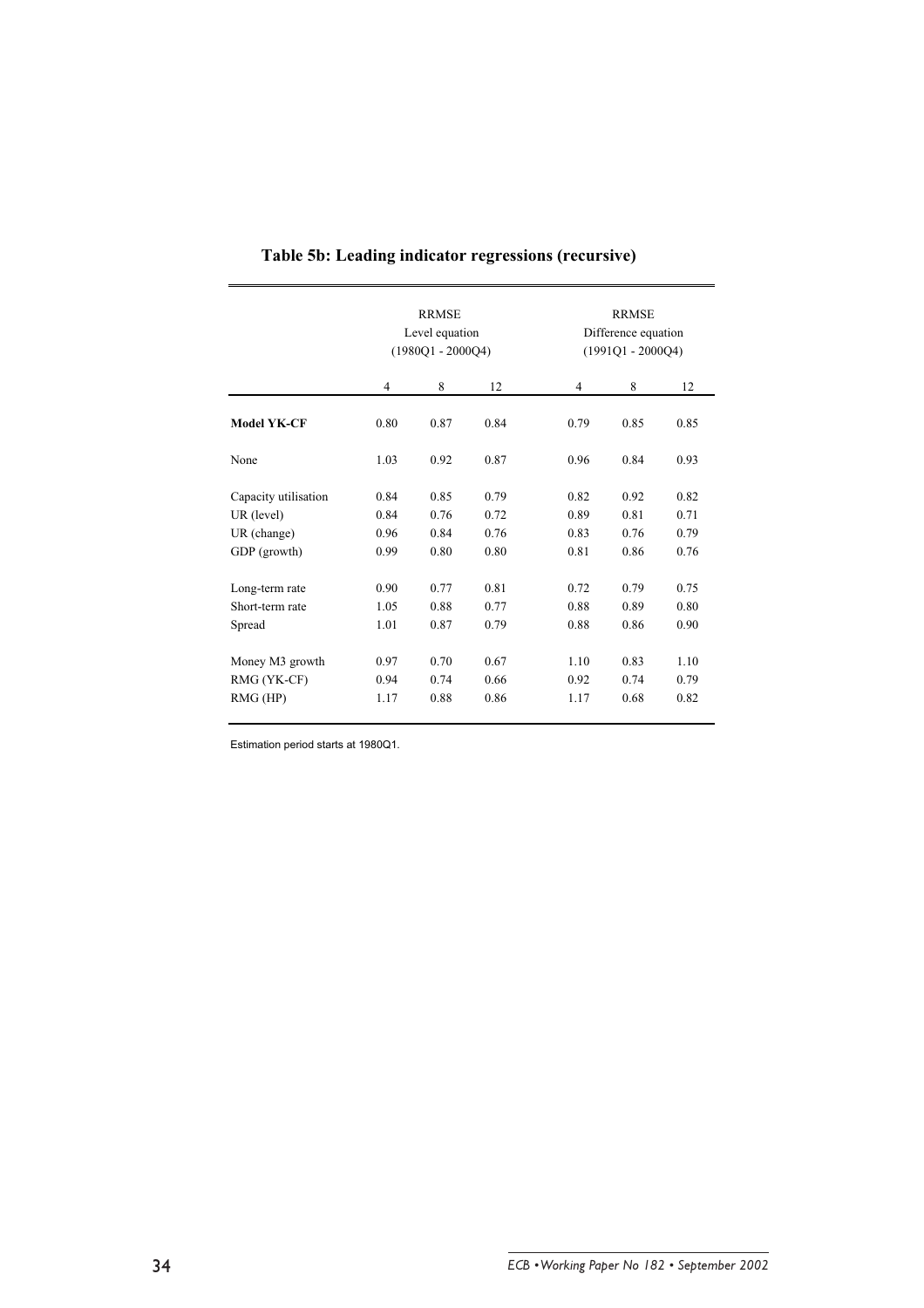those indicators, the discouraging findings for conditional out-of-sample forecasts, notably the instabilities in the estimates of the constant, stand in some contrast to the results from leading indicator regressions. This raises some questions on the robustness of the latter results, in particular in view of the near non-stationarity of inflation in the present sample, the exploration of which yet going beyond the scope of this paper. Results from the difference equation are quite mixed. While most of the indicators beat the random walk forecast at all horizons, none of them does so sharply.

#### 6 Conclusions

While the application of some of the criteria used in this paper requires a state space modelling framework, the findings also have implications for other methods. First, they suggest that univariate determing methods face the fundamental difficulty that the information contained in output dynamics by itself is simply insufficient for obtaining informative real-time estimates. Second, real-time estimates may vet be substantially improved by employing the information contained in cyclical co-movements of output with factor inputs and stationary business cycle indicators. This finding has also implications for the production function approach as implemented by many institutions from the application of univariate determing techniques to factor inputs. Third, the information from inflation as from a supply curve is essential as well. Fourth, while the results of conditional inflation forecasts suggest that the output gap has been an important determinant of inflation dynamics in recent decades, its leading indicator properties for future inflation nevertheless remain limited.

Overall, model selection based on the application of appropriate assessment criteria may reduce the uncertainties surrounding the real-time assessment of the gap to a substantial extent. From a policy point of view, these uncertainties nevertheless remain an important limitation. Any real-time assessment of the gap should therefore be embedded into broader based conjunctural analysis. Future research may further investigate the question whether gap estimates add genuine information to such analysis. It may be a useful strategy to assess the properties of conditional inflation forecasts from various models in regular terms and to put a larger weight on estimates, which produced the better forecasts in the recent past.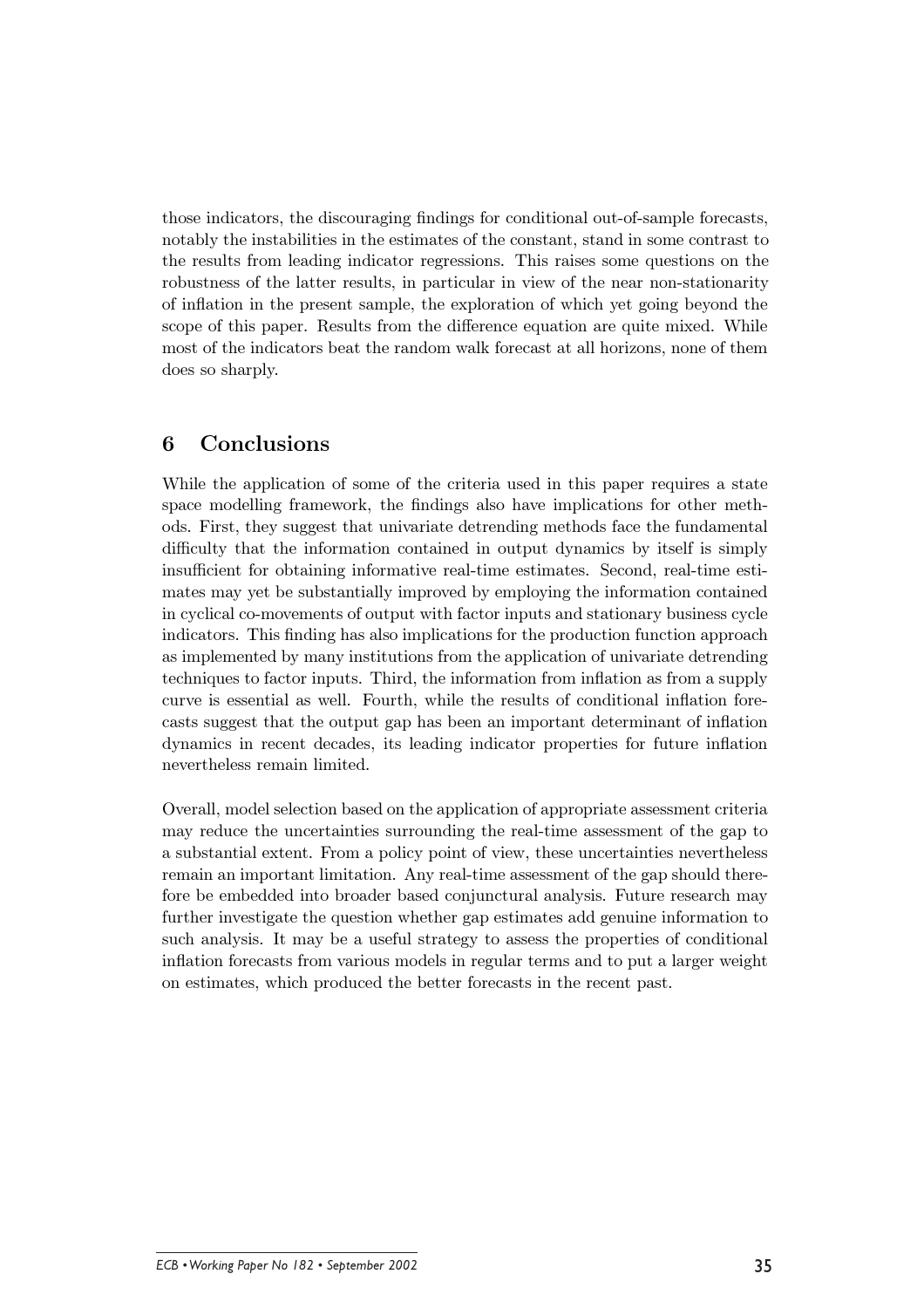## References

Adams, C. and D. Coe, 1990, A systems approach to estimating the Natural Rate of Unemployment and Potential Output for the United States, International Monetary Fund Staff Papers, 37(2), 232-93.

Andrews, D.W.K., 1993, Tests for parameter instability and structural change with unknown change point, Econometrica  $61(4)$ ,  $821-56$ .

Apel, M. and P. Jansson, 1999, A theory-consistent system approach for estimating Potential Output and the NAIRU, Economics Letters,  $64(3)$ ,  $271-75$ .

Baxter, M. and R. King, 1999, Measuring business cycles: approximate band-pass filters for economic times series, Review of Economics and Statistics,  $81(4)$ , 575-93.

Blanchard, O., 1998, Revisiting European Unemployment: Unemployment, Capital Accumulation, and Factor Prices, NBER working paper 6566.

Bolt, W. and P.J.A. van Els, 1998, Output gap and inflation in the EU, de Nederlandsche Bank working paper series 550.

Brand, C. and N. Cassola, 2000. A money demand system for the euro area M3, ECB working paper 39.

Camba-Mendez, G. and D. Rodriguez-Palenzuela, 2001, Assessment criteria for output gap estimates, ECB working paper 54.

Canova, F., 1998, Detrending and business cycle facts, Journal of Monetary Economics  $41(3), 475-512.$ 

Clarida, R., J. Gali and M. Gertler, 1998, Monetary rules in practice: some international evidence, European Economic Review 42(6), 1033-67.

Clark, P., 1987, The cyclical component of U.S. economic activity, Quarterly Journal of Economics 102, 797-814.

Clements, M. and D. Hendry, 1998, Forecasting Economic Time Series, Cambridge: Cambridge University Press.

Coenen, G., A.Levin and V. Wieland, 2001, Data uncertainty and the role of money as an information variable for monetary policy, Finance and economics discussion series 2001-54, Federal Reserve Board, Washington, DC.

Ehrmann, M. and F. Smets, 2002, Uncertain potential output: implications for monetary policy, Journal of Economic Dynamics and Control, forthcoming.

Elmeskov, J., 1993. High and persistent unemployment: assessment of the problem and its causes, OECD Economics Department working papers 132.

Fabiani, S. and R. Mestre, 2000, Alternative measures of the NAIRU in the euro area: estimates and assessment, ECB working paper 17.

Fabiani, S. and R. Mestre, 2001, A system approach for measuring the euro area NAIRU. ECB working paper 65.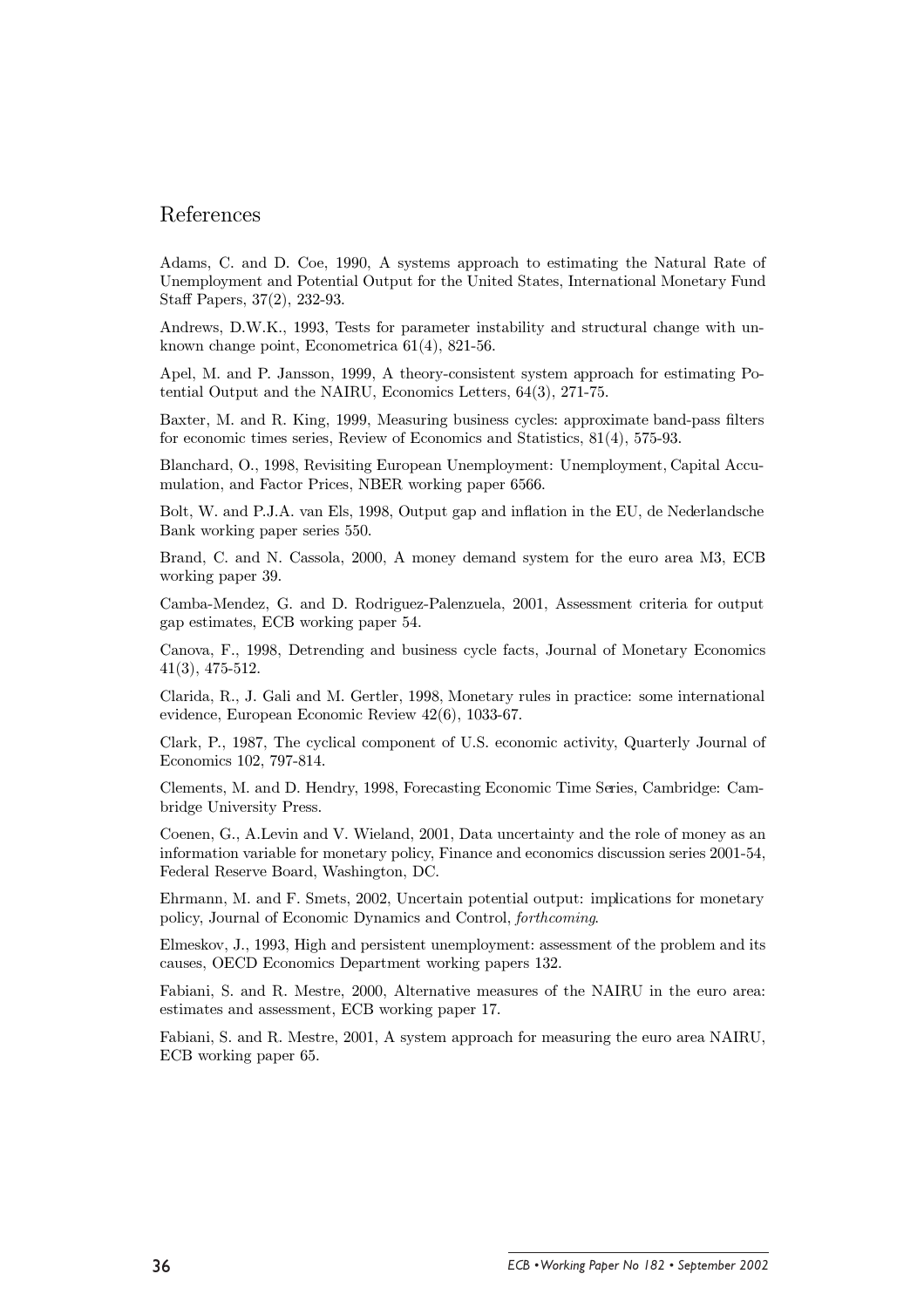Fagan, G., Henry, J. and R. Mestre, 2001. An area-wide model for the euro area. ECB working paper 42.

Gerlach, S. and L.E.O. Svensson, 2000, Money and inflation in the euro area: a case for monetary indicators?, BIS working paper 98.

Giorno, C., P. Richardson, D. Roseveare and P. van den Noord, 1995, Potential output, output gaps and structural budget balances, OECD Economic Studies No. 24, 1995/I,

Gordon, J.P., 1997, The time-varying NAIRU and its implications for monetary policy, Journal of Economic Perspectives  $11(1)$ ,  $11-32$ .

Gourieroux, C. and A. Monfort, 1989, Statistics and Econometric Models, Cambridge: Cambridge University Press.

Hahn, F. and G. Rünstler, 1995, Potential output, the NAIRU and the Phillips curve in an unobserved components Framework, Economic series 3, Institute for Advanced Studies, Vienna.

Hamilton, J.D., 1986, A standard error for the estimated state vector of a state-space model. Journal of Econometrics, 33, 387-97.

Harvey, A.C., 1989. Forecasting, Structural Time Series Models and the Kalman Filter. Cambridge: Cambridge University Press.

Harvey, A.C. and A. Jäger, 1993, Detrending, stylised facts, and the business cycle, Journal of Applied Econometrics 8, 231-247.

Harvey, D., S. Levbourne and P. Newbold, 1997. Testing the equality of prediction mean squared errors, International Journal of Forecasting 13, 281-91.

Hodrick, R. and E. Prescott, 1980, Post-war U.S. business cycles: an empirical investigation, Carnegie-Mellon University, discussion paper 451 (reprinted in: Journal of Money, Credit and Banking 29).

de Jong, P., 1991. The diffuse Kalman filter. Annals of Statistics 19, 1073-1083.

Kaiser, P. and A. Maravall, 2001, Measuring Business Cycles in Economic Time Series, Berlin: Springer Verlag.

Kuttner, K., 1994, Estimating Potential Output as a latent variable, Journal of Business and Economic Statistics, 361-68.

Layard, R., Nickell, S. and R. Jackman, 1987, Unemployment: Macroeconomic Performance and the Labour market, Oxford: Oxford University Press.

Leybourne, S.J. and B.P McCabe, 1994, A consistent test for a unit root, Journal of Business and Economics Statistics, 12(2), 157-66.

de Masi, P., 1997, IMF estimates of potential output: theory and practice, IMF Working Paper WP/97/177.

Mc Morrow, K. and W. Röger, 2001, Potential output: measurement methods, new economy influences and scenarios for 2001-2010, Economics papers, No 150, European Commission DG2.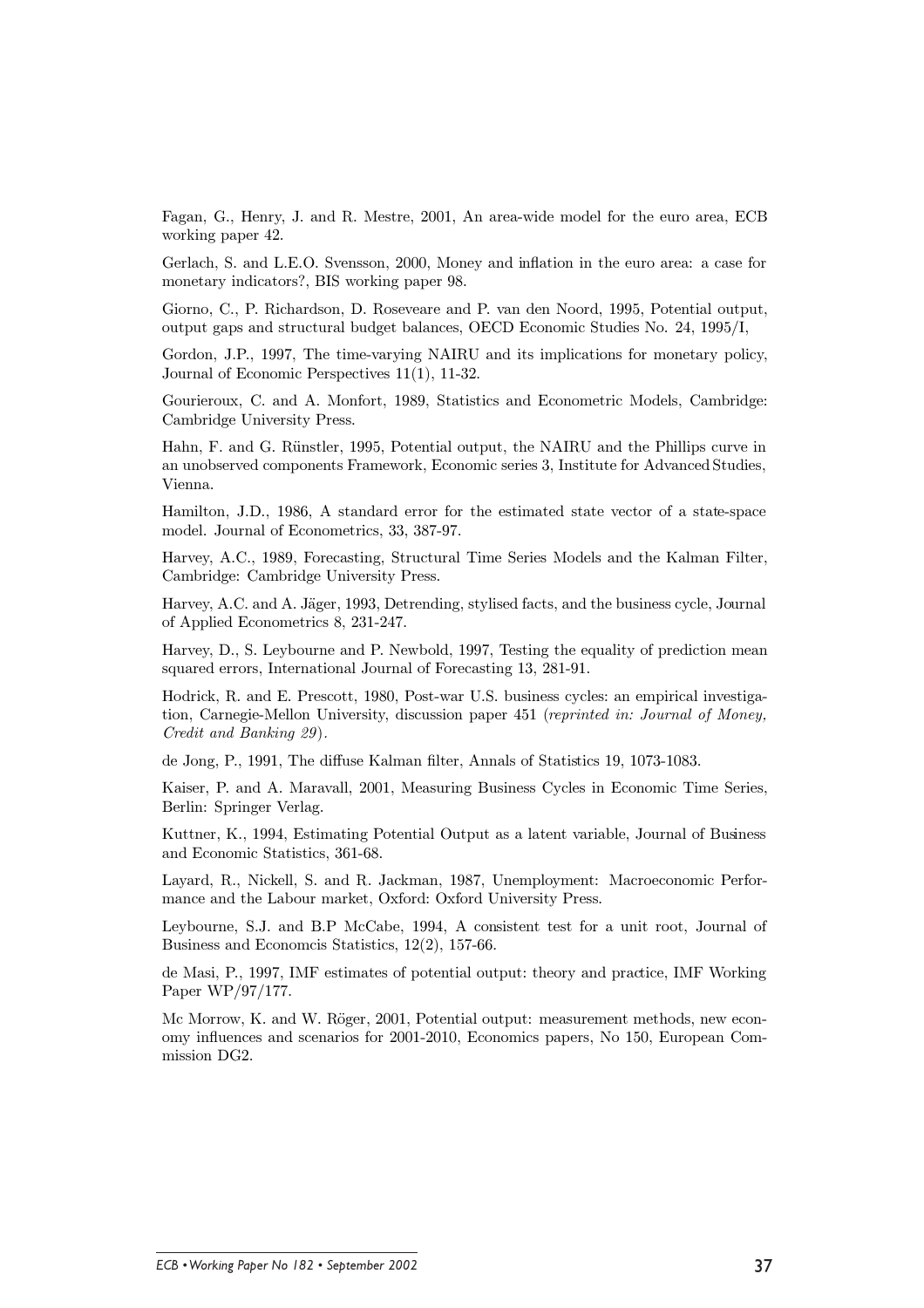Nelson, E. and K. Nikolov, 2001, UK inflation in the 1970s and 1980s; the role of output gap mismeasurement. Bank of England working paper series 148.

Newey, W. and K. West, 1987, A simple positive definite, heteroscedasticity and autocorrelation consistent covariance matrix estimator, Econometrica, 55, 103-80.

Nicoletti Altimari, S., 2001, Does money lead inflation in the euro area?, ECB working paper 63.

van Norden, S., 2002, Filtering for current analysis, Bank of Canada working paper, forthcoming.

Orphanides, A., 2001, Monetary policy rules based on real-time data, American Economic Review 91(4), 964-85.

Orphanides, A. and S. van Norden, 1999, The reliability of output gap estimates in real time, Board of Governors of the Federal Reserve System, Finance and Economics Discussion Series:  $99/38$ .

Orphanides, A. and S. van Norden, 2001, The unreliability of output gap estimates in real time, CIRANO, Scientific series 2001s-75, Montreal.

Priestlev, M.B., 1981, Spectral Analysis and Time series, London: Academic Press.

Ross, K. and A. Ubide, 2002, Mind the Gap: What is the best measure of slack in the euro area?, IMF Working Paper 01/203.

Rudebusch, G.D. and L.E.O. Svensson, 2002, Eurosystem monetary targeting: lessons from US data, European Economic Review 46(3), 417-442.

Smets, F. and S. Gerlach, 1999, Output gaps and monetary policy in the EMU area, European Economic Review 43, 801-12.

Staiger, D., Watson, M.W. and J.H. Stock, 1997, How precise are estimates of the Natural Rate of Unemployment? in: Romer, C. and D. Romer (eds.), Reducing Inflation: Motivation and Strategy. NBER Studies in Business Cycles, vol. 30. Chicago and London: University of Chicago Press, 195-242.

Stock, J.H. and M.W. Watson, 1999a, Business cycle fluctuations in US macroeconomic time series in J.B. Taylor and M. Woodford (eds.) Handbook of Macroeconomics, vol. 1A (Amsterdam: Elsevier North Holland).

Stock, J.H. and M.Watson, 1999b, Forecasting inflation, Journal of Monetary Economics  $44(2), 293-335.$ 

Trecroci, C. and J.L. Vega, 2000, The information content of M3 for future inflation, ECB working paper 33.

Wilman, A., 2002. Euro area production function and potential output: a supply side system approach, ECB working paper 153.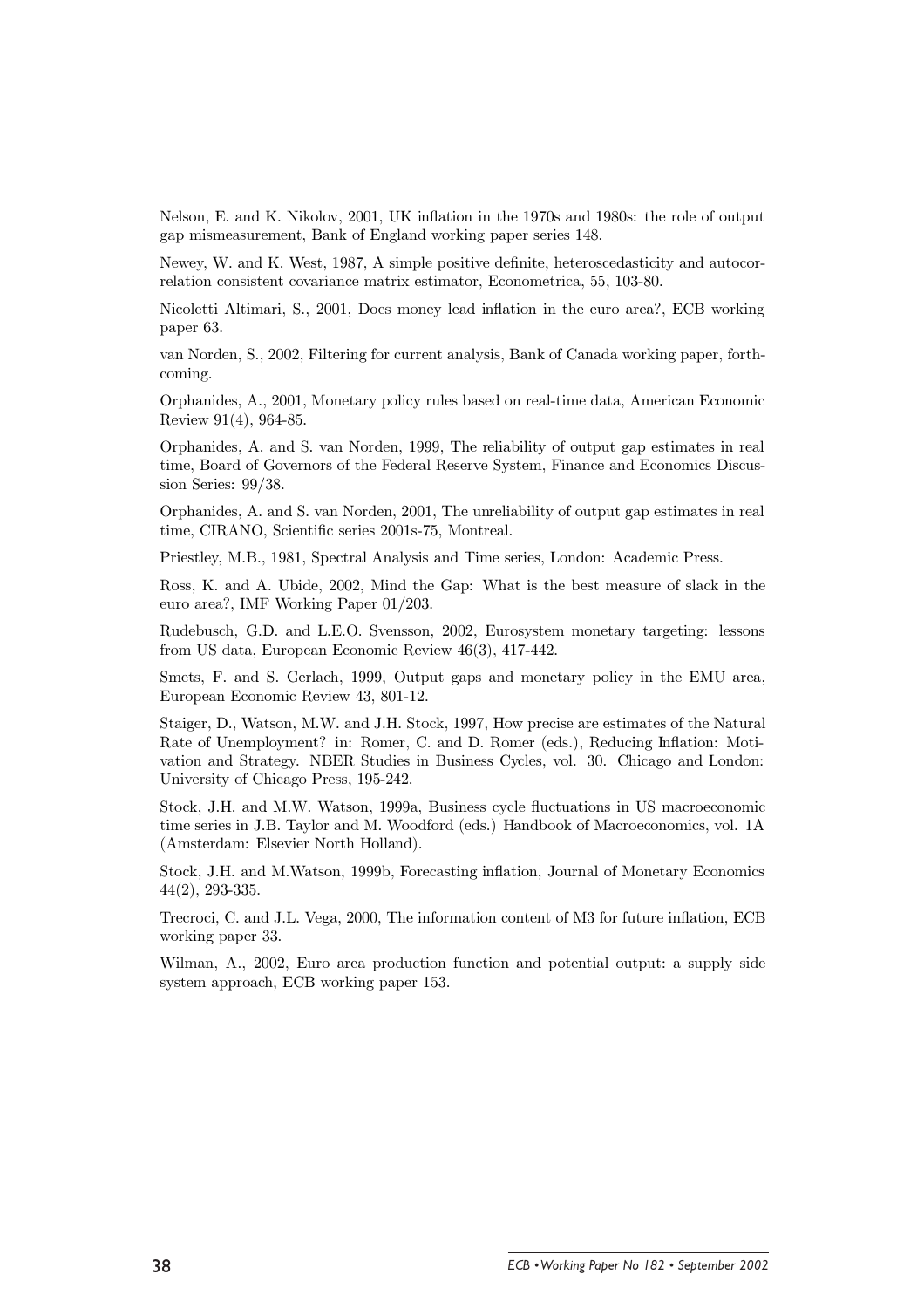## Appendix A: Properties of revisions

**Proposition 1** Consider state space form (5) and (6) and assume that  $\xi$  is known. Consider two estimates  $\mathbf{a}_{t|\mathcal{I}} = \mathbb{E} [\alpha_t | \mathcal{I}]$  and  $\mathbf{a}_{t|\mathcal{I}} = \mathbb{E} [\alpha_t | \mathcal{I}]$  based on information sets  $\mathcal{I}$  and  $\mathcal J$ , respectively, where  $\mathcal I \subset \mathcal J$ . It holds

$$
\mathbb{E}\left[\mathbf{a}_{t|\mathcal{J}} - \mathbf{a}_{t|\mathcal{I}}\right] = \mathbf{0} \text{ and } \mathbb{E}\left[\left(\mathbf{a}_{t|\mathcal{J}} - \mathbf{a}_{t|\mathcal{I}}\right)|\mathbf{a}_{t|\mathcal{I}}\right] = \mathbf{0}
$$

Further

$$
\text{cov}\left[\mathbf{a}_{t|\mathcal{I}}-\boldsymbol{\alpha}_{t}\right]=\text{cov}\left[\mathbf{a}_{t|\mathcal{J}}-\boldsymbol{\alpha}_{t}\right]+\text{cov}\left[\mathbf{a}_{t|\mathcal{J}}-\mathbf{a}_{t|\mathcal{I}}\right]
$$

**Proof.** Conditional on hyperparameters  $\xi$ , estimates  $a_{t(1)}$  represent best linear unbiased estimates, i.e. orthogonal projections of  $\alpha_t$  on the information set (Harvey, 1989: 110ff). The equivalence of conditional expectations and orthogonal projections in case of linear Gaussian processes is well known. In particular, for two Gaussian random variables  $z_1$ and  $z_2$  it holds that  $z_1 - \mathbb{E}(z_1|z_2)$  is independent from  $z_2$  (e.g. Gourieroux and Monfort,  $1989(2):481f$ .

The first property,  $\mathbb{E} [\mathbf{a}_{t|\mathcal{J}} - \mathbf{a}_{t|\mathcal{I}}] = 0$  is trivial. Further, from the law of iterated expectations (Gourieroux and Monfort,  $1989(2):463$ )

$$
\mathbb{E}(\mathbf{a}_{t|\mathcal{J}}|\mathcal{I}) = \mathbb{E}\left[\mathbb{E}(\boldsymbol{\alpha}_t|\mathcal{J})|\mathcal{I}\right] = \mathbb{E}(\boldsymbol{\alpha}_t|\mathcal{I}) = \mathbf{a}_{t|\mathcal{I}}
$$

and, hence,  $\mathbb{E}(\mathbf{a}_{t|\mathcal{J}} - \mathbf{a}_{t|\mathcal{I}})|\mathcal{I}) = 0$ . Estimate  $\mathbf{a}_{t|\mathcal{I}}$  can therefore be interpreted as the orthogonal projection of  $\mathbf{a}_{t|J}$  on *T*. Finally, as  $\mathbf{a}_{t|J}$  lies in the space spanned by *T* it holds

$$
\mathbb{E}\left[(\mathbf{a}_{t|\mathcal{J}} - \mathbf{a}_{t|\mathcal{I}})|\mathbf{a}_{t|\mathcal{I}}\right] = \mathbb{E}\left[\mathbb{E}(\mathbf{a}_{t|\mathcal{J}} - \mathbf{a}_{t|\mathcal{I}})|\mathcal{I})|\mathbf{a}_{t|\mathcal{I}})\right] = \mathbb{E}(\mathbf{0}|\mathbf{a}_{t|\mathcal{I}}) = \mathbf{0}
$$

To prove equation (7) it is sufficient to show  $\mathbb{E}[(\mathbf{a}_{t|\mathcal{J}} - \mathbf{a}_{t|\mathcal{I}})(\mathbf{a}_{t|\mathcal{J}} - \alpha_t)']=0$ . Equivalently to above, this follows from  $\mathbb{E}[(\mathbf{a}_{t|\mathcal{J}} - \alpha_t)|\mathcal{J}] = 0$ , whereas revisions  $\mathbf{a}_{t|\mathcal{J}} - \mathbf{a}_{t|\mathcal{I}}$  lie in the space spanned by  $\mathcal{J}$ .

In case of unknown parameters  $\xi$  being estimated by maximum likelihood, the above orthogonality conditions hold asymptotically, as estimates  $\hat{\xi}$  converge in probability towards true parameter values. The above orthogonality conditions also apply to moving average filters in the sense that the latter can be understood as optimal Wiener filters for  $y_t^C$ . For the problem of estimating  $y_t^C$  from  $y_t = y_t^* + y_t^C$ , where both  $y_t^*$  and  $y_t^C$  represent certain linear Gaussian processes, the Wiener filter provides best linear unbiased estimates  $y_{t|s}^C$ .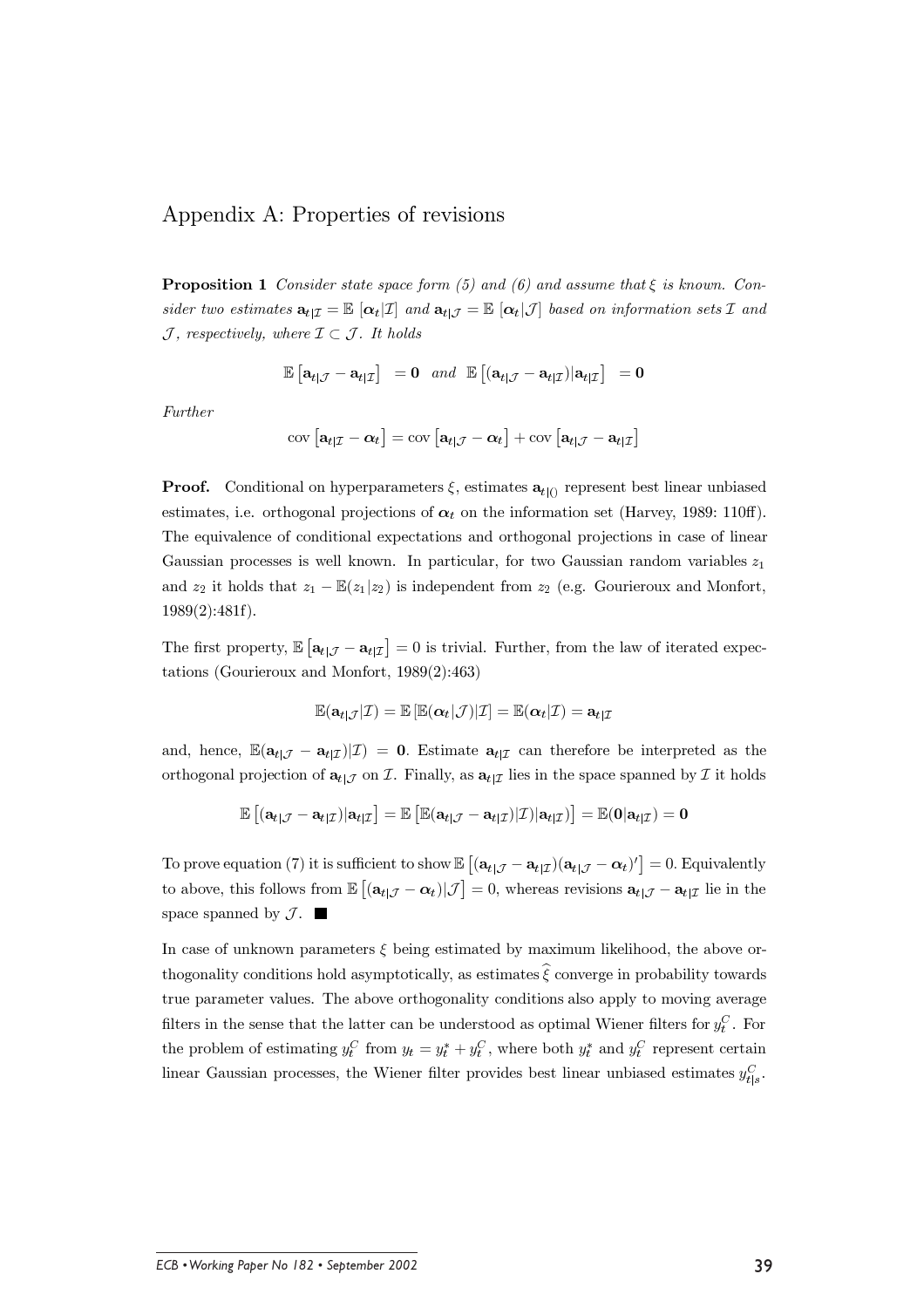Hence, proposition 1 applies. Harvey and Jäger (1993) have shown, for instance, that the HP filter represents the Wiener filter of a UOC model consisting of a local linear trend  $y_t^*$ under the restriction of  $\sigma_{\eta y} = 0$  and white noise  $y_t^C$ . For a discussion of the Wiener filter and its relationship to the Kalman filter see Priestley (1981:775ff).

Bias test (9) can be conducted for any stationary element of the state vector. Under  $H_0$ , OLS estimates  $\hat{\mathbf{b}}$  converge in distribution to  $N(\mathbf{0}, \Omega)$ , and the statistics  $\hat{\mathbf{b}}^{\prime} \hat{\Omega}^{-1} \hat{\mathbf{b}}$ , where  $\hat{\Omega}$ is a consistent estimate of  $\Omega$ , is asymptotically Chi-squared distributed (Gourieroux and Montfort, 1989(2): 153f). Residuals  $u_t$  display serial correlation, and an autocorrelationconsistent estimator of  $\Omega$  should hence be used (e.g. Newey and West, 1987) to conduct the test.

Finally, revisions  $\mathbf{a}_{t|s} - \mathbf{a}_{t|t}$  can be related to prediction errors. Using  $\mathbf{a}_{t+1|t} = \mathbf{a}_{t+1|t+1} + \mathbf{a}_{t+1|t+1}$  $K_{t+1}v_{t+1}$  the backward recursion starting at  $t + h - 1$  can be written as a first difference equation in revisions  $\mathbf{a}_{t|s} - \mathbf{a}_{t|t}$  for fixed s,

$$
\mathbf{a}_{t|s} - \mathbf{a}_{t|t} = C_t(\mathbf{a}_{t+1|s} - \mathbf{a}_{t+1|t+1}) + C_t K_{t+1} \mathbf{v}_{t+1}
$$

where  $C_t = P_{t|t}T'P_{t-1|t}^{-1}$ ,  $K_{t+1}$  is the Kalman gain and  $\mathbf{v}_{t+i} = \mathbf{x}_{t+i} - \mathbf{x}_{t+i|t+i-1}$  denotes the one-step ahead prediction error. Once the Kalman filter approaches the steady state revisions can be expressed as  $\mathbf{a}_{t|t+h} - \mathbf{a}_{t|t} = \sum_{i=1}^{h} \overline{C}^i \overline{K} \mathbf{v}_{t+i}$ , where  $\overline{C}$  and  $\overline{K}$  denote steady state values of  $C_t$  and  $K_t$ , respectively. It further holds  $\mathbb{E}(\mathbf{a}_{t|t} \mathbf{v}'_{t+i}) = 0$  for  $i > 0$ (Gourieroux and Montfort,  $1989(1):482$ ).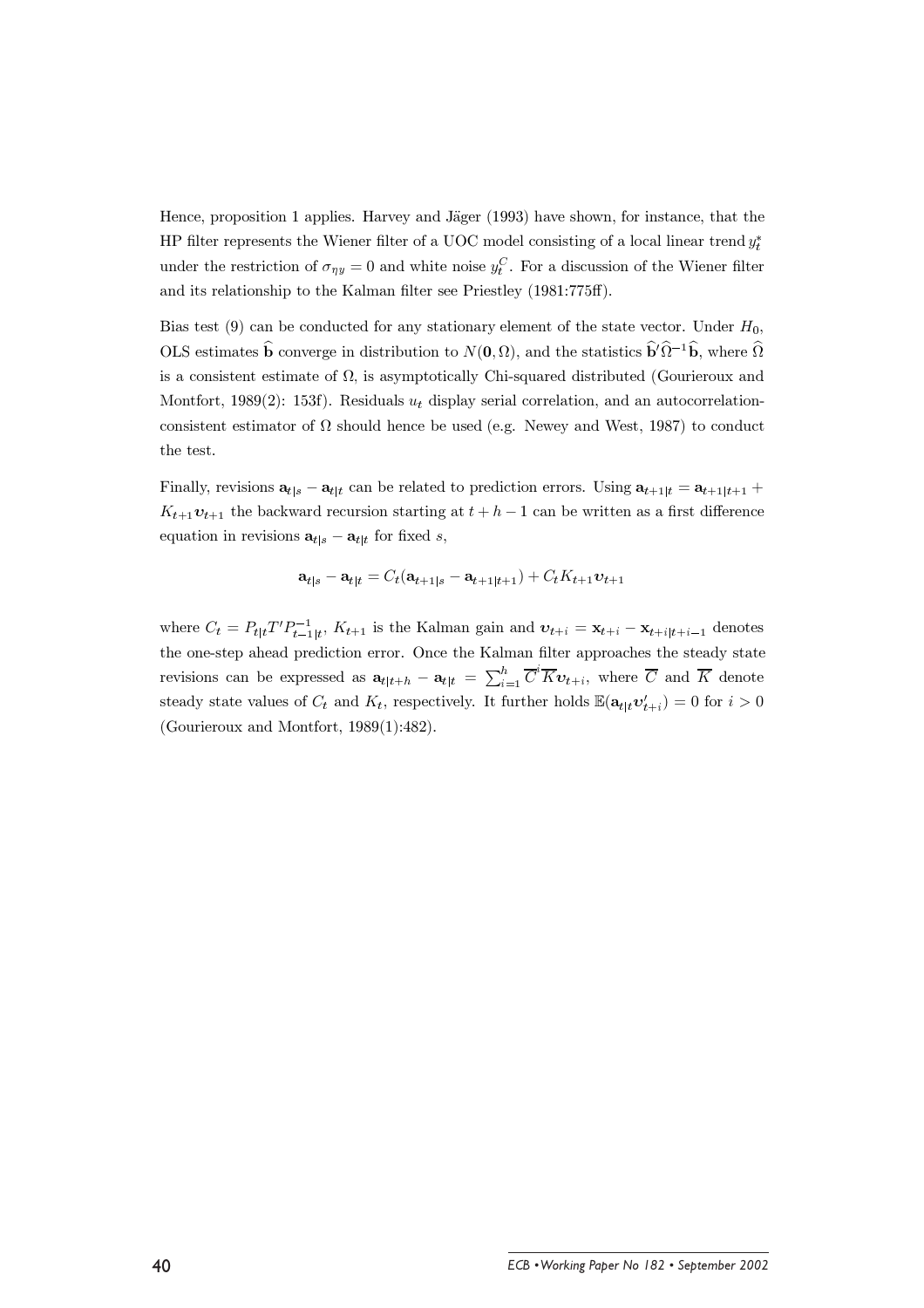### **European Central Bank working paper series**

For a complete list of Working Papers published by the ECB, please visit the ECB's website (http://www.ecb.int).

- 113 "Financial frictions and the monetary transmission mechanism: theory, evidence and policy implications" by C. Bean, J. Larsen and K. Nikolov, January 2002.
- 114 "Monetary transmission in the euro area: where do we stand?" by I. Angeloni, A. Kashyap, B. Mojon, D. Terlizzese, January 2002.
- 115 "Monetary policy rules, macroeconomic stability and inflation: a view from the trenches" by A. Orphanides, December 2001.
- 116 "Rent indices for housing in West Germany 1985 to 1998" by J. Hoffmann and C. Kurz., January 2002.
- 117 "Hedonic house prices without characteristics: the case of new multiunit housing" by O. Bover and P. Velilla, January 2002.
- 118 "Durable goods, price indexes and quality change: an application to automobile prices in Italy, 1988-1998" by G. M. Tomat, January 2002.
- 119 "Monetary policy and the stock market in the euro area" by N. Cassola and C. Morana, January 2002.
- 120 "Learning stability in economics with heterogenous agents" by S. Honkapohja and K. Mitra, January 2002.
- 121 "Natural rate doubts" by A. Beyer and R. E. A. Farmer, February 2002.
- 122 "New technologies and productivity growth in the euro area" by F. Vijselaar and R. Albers, February 2002.
- 123 "Analysing and combining multiple credit assessments of financial institutions" by E. Tabakis and A. Vinci, February 2002.
- 124 "Monetary policy, expectations and commitment" by G. W. Evans and S. Honkapohia, February 2002.
- 125 "Duration, volume and volatility impact of trades" by S. Manganelli, February 2002.
- 126 "Optimal contracts in a dynamic costly state verification model" by C. Monnet and E. Quintin, February 2002.
- 127 "Performance of monetary policy with internal central bank forecasting" by S. Honkapohia and K. Mitra. February 2002.
- 128 "Openness, imperfect exchange rate pass-through and monetary policy" by F. Smets and R. Wouters, February 2002.

ECB . Working Paber No 182 . September 2002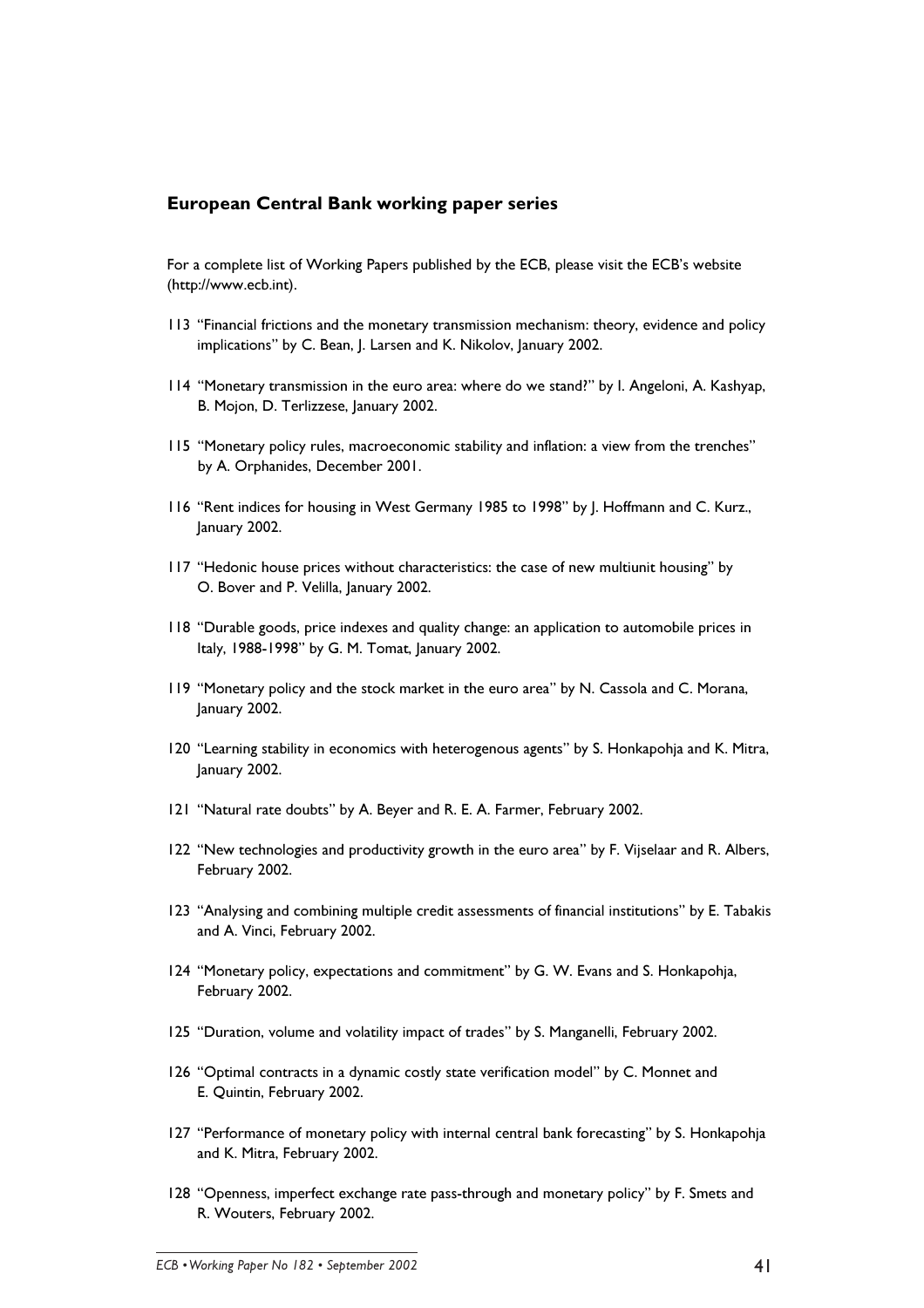- 129 "Non-standard central bank loss functions, skewed risks, and certainty equivalence" by A. al-Nowaihi and L. Stracca, March 2002.
- 130 "Harmonized indexes of consumer prices: their conceptual foundations" by E. Diewert, March 2002.
- 131 "Measurement bias in the HICP: what do we know, and what do we need to know?" by M. A. Wynne and D. Rodríguez-Palenzuela, March 2002.
- 132 "Inflation dynamics and dual inflation in accession countries: a "new Keynesian" perspective" by O. Arratibel, D. Rodríguez-Palenzuela and C. Thimann, March 2002.
- 133 "Can confidence indicators be useful to predict short term real GDP growth?" by A. Mourougane and M. Roma, March 2002.
- 134 "The cost of private transportation in the Netherlands, 1992-1999" by B. Bode and J. Van Dalen, March 2002.
- 135 "The optimal mix of taxes on money, consumption and income" by F. De Fiore and P. Teles, April 2002.
- 136 "Retail bank interest rate pass-through: the new evidence at the euro area level" by G. de Bondt, April 2002.
- 137 "Equilibrium bidding in the eurosystem's open market operations" by U. Bindseil, April 2002.
- 138 "New" views on the optimum currency area theory: what is EMU telling us?" by F. P. Mongelli, April 2002.
- 139 "On currency crises and contagion" by M. Fratzscher, April 2002.
- 140 "Price setting and the steady-state effects of inflation" by M. Casares, May 2002.
- 141 "Asset prices and fiscal balances" by F. Eschenbach and L. Schuknecht, May 2002.
- 142 "Modelling the daily banknotes in circulation in the context of the liquidity management of the European Central Bank", by A. Cabrero, G. Camba-Mendez, A. Hirsch and F. Nieto, May 2002.
- 143 "A non-parametric method for valuing new goods", by I. Crawford, May 2002.
- 144 "A failure in the measurement of inflation: results from a hedonic and matched experiment using scanner data", by M. Silver and S. Heravi, May 2002.
- 145 "Towards a new early warning system of financial crises", by M. Fratzscher and M. Bussiere, May 2002.
- 146 "Competition and stability what's special about banking?", by E. Carletti and P. Hartmann, May 2002.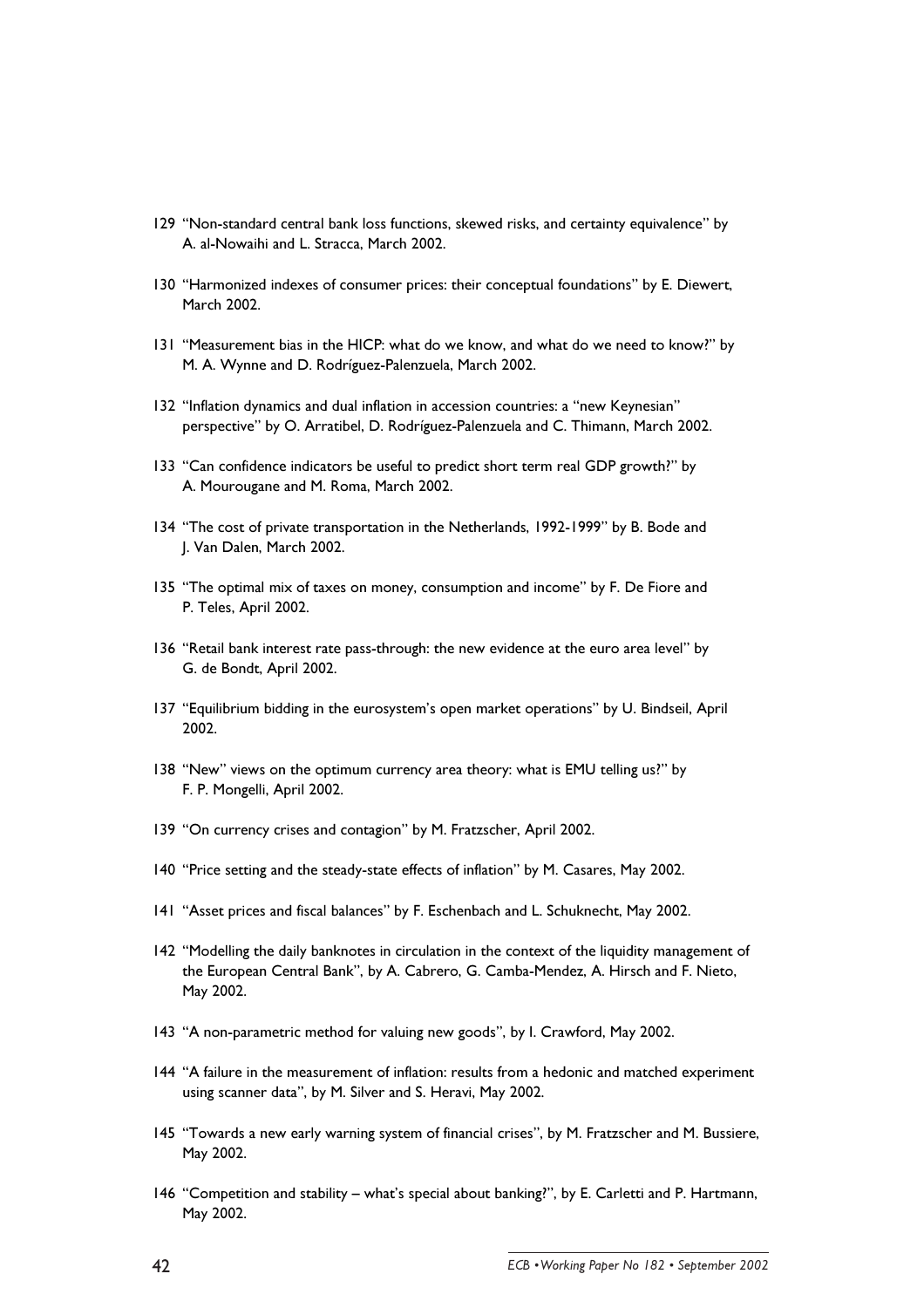- 147 "Time-to-build approach in a sticky price, stricky wage optimizing monetary model, by M. Casares, May 2002.
- 148 "The functional form of yield curves" by V. Brousseau, May 2002.
- 149 "The Spanish block of the ESCB-multi-country model" by A. Estrada and A. Willman, May 2002.
- 150 "Equity and bond market signals as leading indicators of bank fragility" by R. Gropp, J. Vesala and G. Vulpes, June 2002.
- 151 "G-7 inflation forecasts" by F. Canova, June 2002.
- 152 "Short-term monitoring of fiscal policy discipline" by G. Camba-Mendez and A. Lamo, June 2002.
- 153 "Euro area production function and potential output: a supply side system approach" by A. Willman, June 2002.
- 154 "The euro bloc, the dollar bloc and the yen bloc: how much monetary policy independence can exchange rate flexibility buy in an interdependent world?" by M. Fratzscher, June 2002.
- 155 "Youth unemployment in the OECD: demographic shifts, labour market institutions, and macroeconomic shocks" by J. F. Jimeno and D. Rodriguez-Palenzuela, June 2002.
- 156 "Identifying endogenous fiscal policy rules for macroeconomic models" by J. J. Perez, and P. Hiebert, July 2002.
- 157 "Bidding and performance in repo auctions: evidence from ECB open market operations" by K. G. Nyborg, U. Bindseil and I. A. Strebulaev, July 2002.
- 158 "Quantifying Embodied Technological Change" by P. Sakellaris and D. J. Wilson, July 2002.
- 159 "Optimal public money" by C. Monnet, July 2002.
- 160 "Model uncertainty and the equilibrium value of the real effective euro exchange rate" by C. Detken, A. Dieppe, J. Henry, C. Marin and F. Smets, July 2002.
- 161 "The optimal allocation of risks under prospect theory" by L. Stracca, July 2002.
- 162 "Public debt asymmetries: the effect on taxes and spending in the European Union" by S. Krogstrup, August 2002.
- 163 "The rationality of consumers' inflation expectations: survey-based evidence for the euro area" by M. Forsells and G. Kenny, August 2002.
- 164 "Euro area corporate debt securities market: first empirical evidence" by G. de Bondt, August 2002.